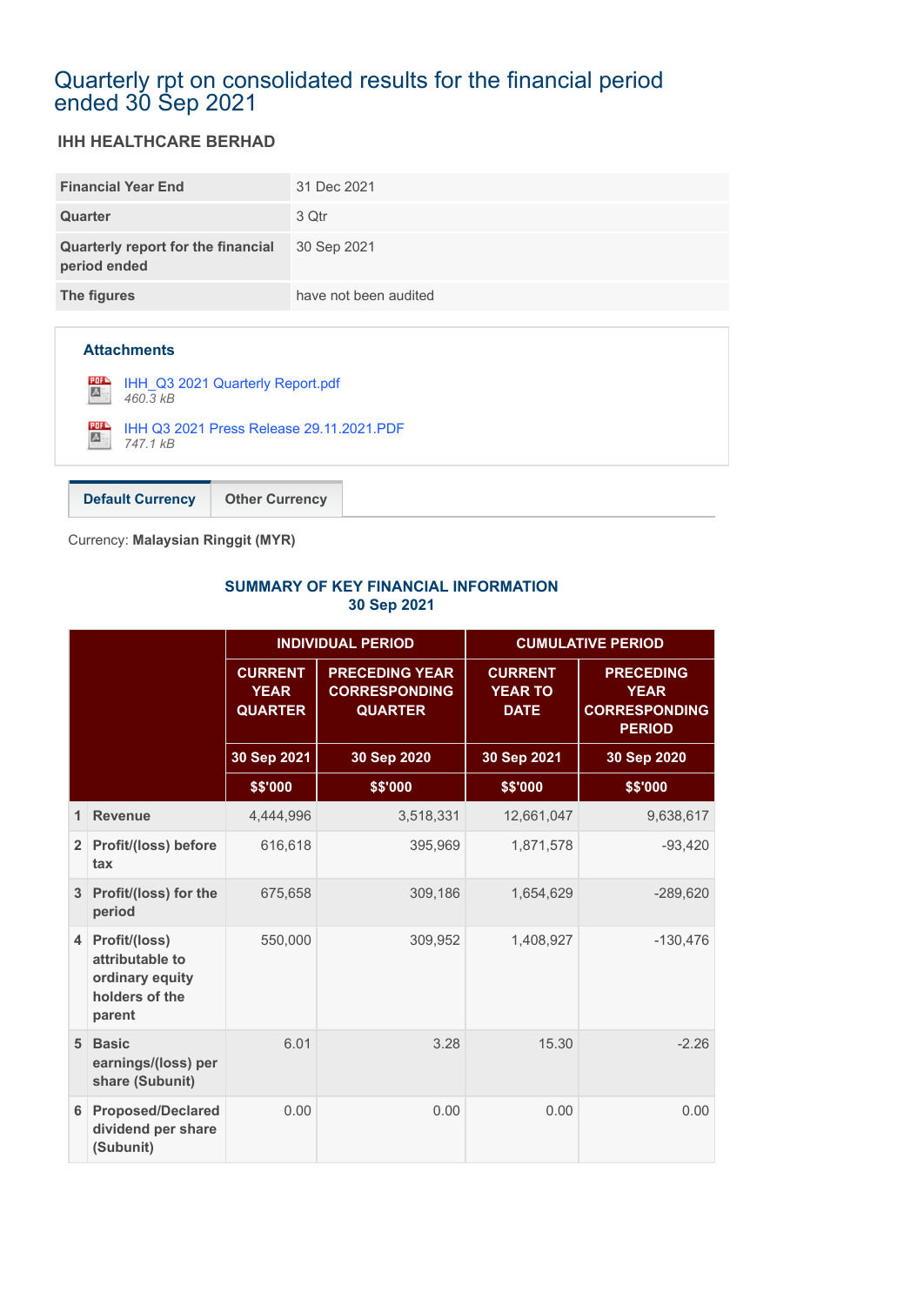|                |                                                                                               | <b>AS AT END OF CURRENT</b><br><b>QUARTER</b> | AS AT PRECEDING FINANCIAL<br><b>YEAR END</b> |
|----------------|-----------------------------------------------------------------------------------------------|-----------------------------------------------|----------------------------------------------|
| 7 <sup>1</sup> | Net assets per<br>share attributable<br>to ordinary equity<br>holders of the<br>parent (\$\$) | 2.5700                                        | 2.4800                                       |

# *Definition of Subunit:*

*In a currency system, there is usually a main unit (base) and subunit that is a fraction amount of the main unit. Example for the subunit as follows:*

| <b>Country</b>        | l Base Unit | Subunit |
|-----------------------|-------------|---------|
| Malaysia              | Ringgit     | Sen     |
| <b>United States</b>  | Dollar      | Cent    |
| <b>United Kingdom</b> | Pound       | Pence   |

| <b>IHH HEALTHCARE BERHAD</b> |
|------------------------------|
| <b>IHH</b>                   |
| 29 Nov 2021                  |
| <b>Financial Results</b>     |
| FRA-29112021-00086           |
|                              |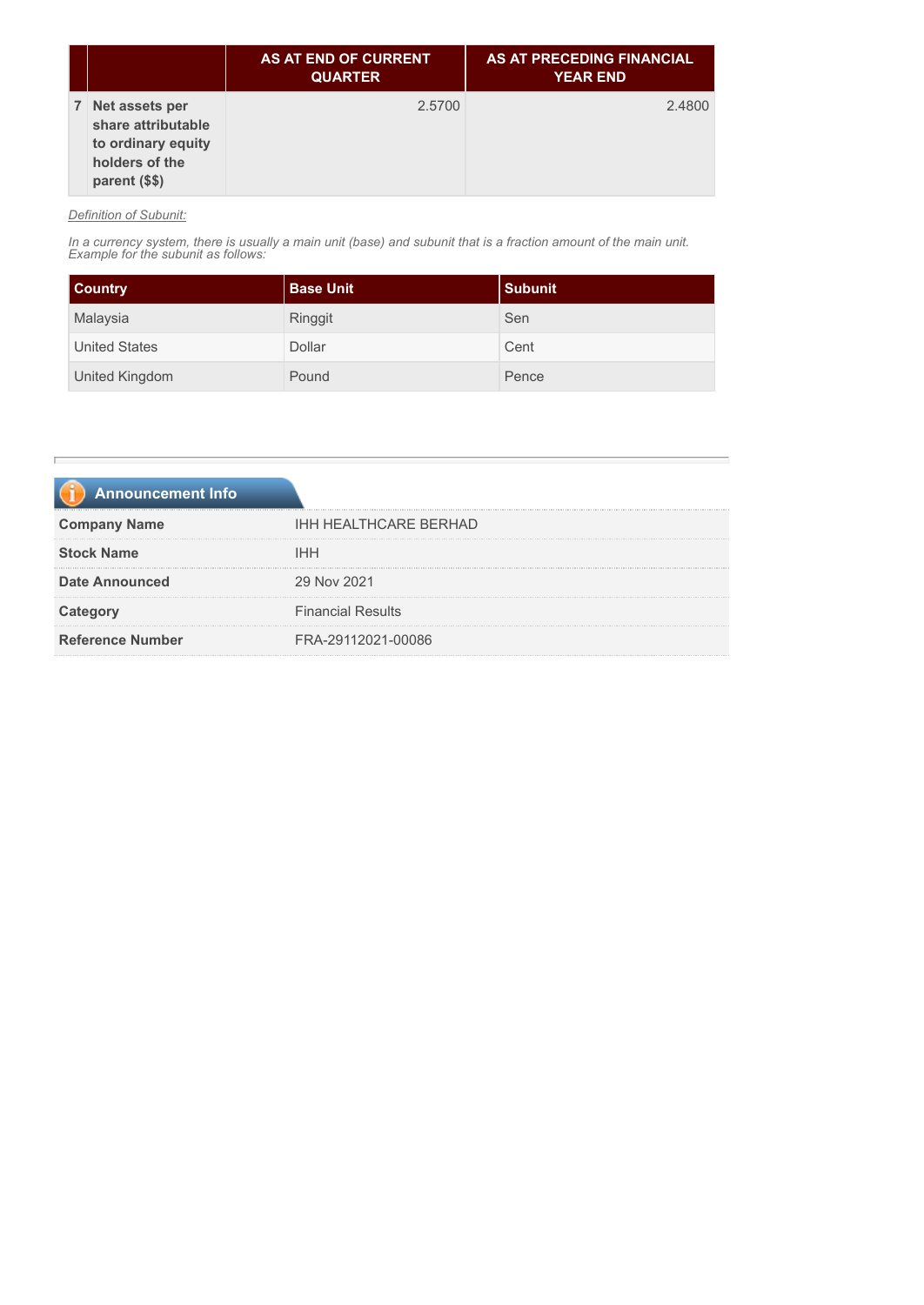

IHH HEALTHCARE BERHAD Registration No. 201001018208 (901914-V) (Incorporated in Malaysia)

> INTERIM FINANCIAL REPORT 30 SEPTEMBER 2021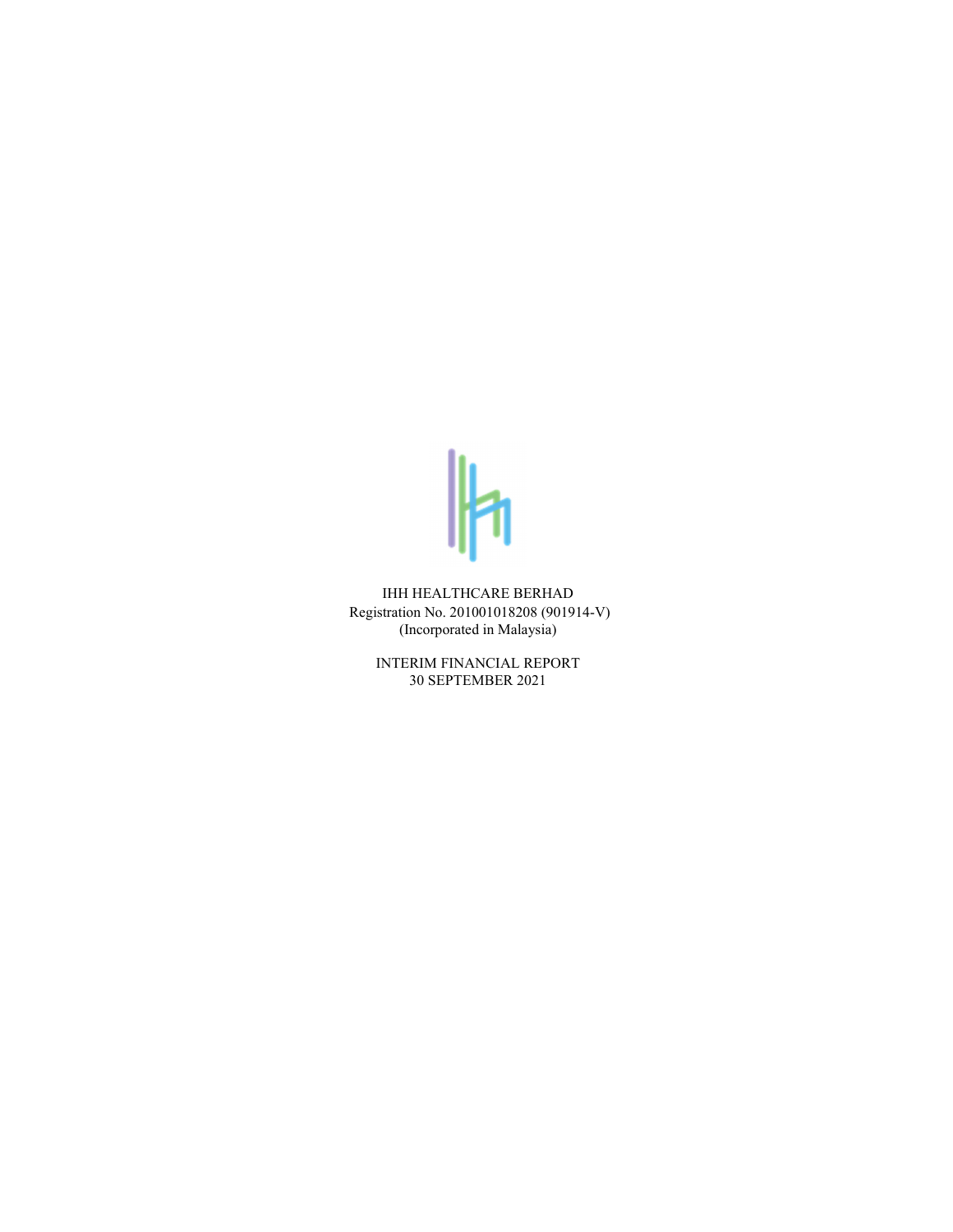#### **UNAUDITED CONSOLIDATED STATEMENT OF PROFIT OR LOSS AND OTHER COMPREHENSIVE INCOME FOR THE FINANCIAL PERIOD ENDED 30 SEPTEMBER 2021**

|                                                                                                                                                                                          | 3rd quarter ended |                              |                              | Financial period ended    |                              |                              |                           |
|------------------------------------------------------------------------------------------------------------------------------------------------------------------------------------------|-------------------|------------------------------|------------------------------|---------------------------|------------------------------|------------------------------|---------------------------|
|                                                                                                                                                                                          | Note              | 30 Sep 2021<br><b>RM'000</b> | 30 Sep 2020<br><b>RM'000</b> | Variance<br>$\frac{0}{0}$ | 30 Sep 2021<br><b>RM'000</b> | 30 Sep 2020<br><b>RM'000</b> | Variance<br>$\frac{0}{0}$ |
| Revenue                                                                                                                                                                                  | $\mathbf{1}$      | 4,444,996                    | 3,518,331                    | 26%                       | 12,661,047                   | 9,638,617                    | 31%                       |
| Other operating income                                                                                                                                                                   | $\overline{c}$    | 135,111                      | 295,814                      | $-54%$                    | 536,312                      | 559,901                      | $-4%$                     |
| Inventories and consumables                                                                                                                                                              |                   | (930, 141)                   | (730, 464)                   | $-27%$                    | (2,669,383)                  | (2,007,597)                  | $-33%$                    |
| Purchased and contracted services                                                                                                                                                        |                   | (412,660)                    | (311,626)                    | $-32%$                    | (1, 133, 011)                | (945,689)                    | $-20%$                    |
| Staff costs                                                                                                                                                                              | 3                 | (1,643,585)                  | (1,324,740)                  | $-24%$                    | (4,587,812)                  | (3,933,541)                  | $-17%$                    |
| Depreciation and impairment of property, plant and equipment                                                                                                                             | $\overline{4}$    | (268, 021)                   | (236,302)                    | $-13%$                    | (887, 522)                   | (710, 288)                   | $-25%$                    |
| Depreciation and impairment of right-of-use ("ROU") assets                                                                                                                               | 5                 | (83, 024)                    | (118,629)                    | 30%                       | (238, 177)                   | (294, 192)                   | 19%                       |
| Amortisation and impairment of intangible assets                                                                                                                                         |                   | (11, 493)                    | (14,032)                     | 18%                       | (35,660)                     | (45,318)                     | 21%                       |
| Operating lease expenses                                                                                                                                                                 |                   | (20, 577)                    | (17, 934)                    | $-15%$                    | (58, 169)                    | (49,351)                     | $-18%$                    |
| Other operating expenses                                                                                                                                                                 | 6                 | (494, 112)                   | (407, 400)                   | $-21%$                    | (1,414,562)                  | (1,671,916)                  | 15%                       |
| Finance income                                                                                                                                                                           | 7                 | (18,973)                     | 112,899                      | $-117%$                   | 169,976                      | 243,815                      | $-30%$                    |
| Finance costs                                                                                                                                                                            | 7                 | (86,768)                     | (375,581)                    | 77%                       | (503,702)                    | (881,571)                    | 43%                       |
| Share of profits/(losses) of associates (net of tax)                                                                                                                                     | 8                 | 5,409                        | (241)                        | $\rm{NM}$                 | 23,740                       | 1,750                        | NM                        |
| Share of profits of joint ventures (net of tax)                                                                                                                                          | 9                 | 456                          | 5,874                        | $-92%$                    | 8,501                        | 1,960                        | <b>NM</b>                 |
| Profit/(Loss) before tax                                                                                                                                                                 |                   | 616,618                      | 395,969                      | 56%                       | 1,871,578                    | (93, 420)                    | NM                        |
| Income tax expense                                                                                                                                                                       | 10                | 59,040                       | (86, 783)                    | 168%                      | (216,949)                    | (196,200)                    | $-11%$                    |
| Profit/(Loss) for the period                                                                                                                                                             |                   | 675,658                      | 309,186                      | 119%                      | 1,654,629                    | (289, 620)                   | NM                        |
| Other comprehensive income, net of tax<br>Items that are or may be reclassified subsequently<br>to profit or loss<br>Foreign currency translation differences from<br>foreign operations | 11                | 25,430                       | (306, 521)                   | 108%                      | 3,626                        | (398, 103)                   | 101%                      |
| Realisation of $FCTR1$ upon disposal of a joint venture                                                                                                                                  |                   |                              |                              |                           |                              |                              |                           |
| /substantive liquidation of a subsidiary and a joint venture                                                                                                                             |                   |                              | (193, 403)                   | 100%                      | 22,148                       | (132,984)                    | 117%                      |
| Hedge of net investments in foreign operations                                                                                                                                           | 11                | 58,030                       | 19,290                       | $\rm{NM}$                 | 97,300                       | (65,741)                     | $\rm NM$                  |
| Cash flow hedge                                                                                                                                                                          |                   | 376                          | 494                          | $-24%$                    | 8,802                        | (8,614)                      | <b>NM</b>                 |
| Cost of hedging reserve                                                                                                                                                                  |                   | (406)                        | 301                          | $\rm{NM}$                 | (36)                         | 226                          | $-116%$                   |
| Items that will not be reclassified subsequently                                                                                                                                         |                   | 83,430                       | (479, 839)                   | 117%                      | 131,840                      | (605,216)                    | 122%                      |
| to profit or loss                                                                                                                                                                        |                   |                              |                              |                           |                              |                              |                           |
| Remeasurement of defined benefit liabilities                                                                                                                                             |                   | (310)                        | 3,704                        | $-108%$                   | 849                          | (869)                        | 198%                      |
| Total comprehensive income for the period                                                                                                                                                |                   | 758,778                      | (166,949)                    | $\mathbf{NM}$             | 1,787,318                    | (895,705)                    | NM                        |
| Profit/(Loss) attributable to:                                                                                                                                                           |                   |                              |                              |                           |                              |                              |                           |
| Owners of the Company                                                                                                                                                                    |                   | 550,000                      | 309,952                      | 77%                       | 1,408,927                    | (130, 476)                   | $\rm{NM}$                 |
| Non-controlling interests                                                                                                                                                                |                   | 125,658                      | (766)                        | $\rm{NM}$                 | 245,702                      | (159, 144)                   | $\rm NM$                  |
| Profit/(Loss) for the period                                                                                                                                                             |                   | 675,658                      | 309,186                      | 119%                      | 1,654,629                    | (289, 620)                   | $\mathbf{N}\mathbf{M}$    |
| Total comprehensive income attributable to:                                                                                                                                              |                   |                              |                              |                           |                              |                              |                           |
| Owners of the Company                                                                                                                                                                    |                   | 619,891                      | (169, 888)                   | NM                        | 1,524,659                    | (659, 591)                   | <b>NM</b>                 |
| Non-controlling interests                                                                                                                                                                |                   | 138,887                      | 2,939                        | $\rm{NM}$                 | 262,659                      | (236, 114)                   | $\rm NM$                  |
| Total comprehensive income for the period                                                                                                                                                |                   | 758,778                      | (166,949)                    | $\mathbf{NM}$             | 1,787,318                    | (895,705)                    | <b>NM</b>                 |
| Earnings per share (sen)                                                                                                                                                                 |                   |                              |                              |                           |                              |                              |                           |
| Basic                                                                                                                                                                                    |                   | 6.01                         | 3.28                         | 83%                       | 15.30                        | (2.26)                       | <b>NM</b>                 |
| Diluted                                                                                                                                                                                  |                   | 6.01                         | 3.28                         | 83%                       | 15.30                        | (2.26)                       | $\rm NM$                  |

NM: Not meaningful

Note:

1. Foreign currency translation reserve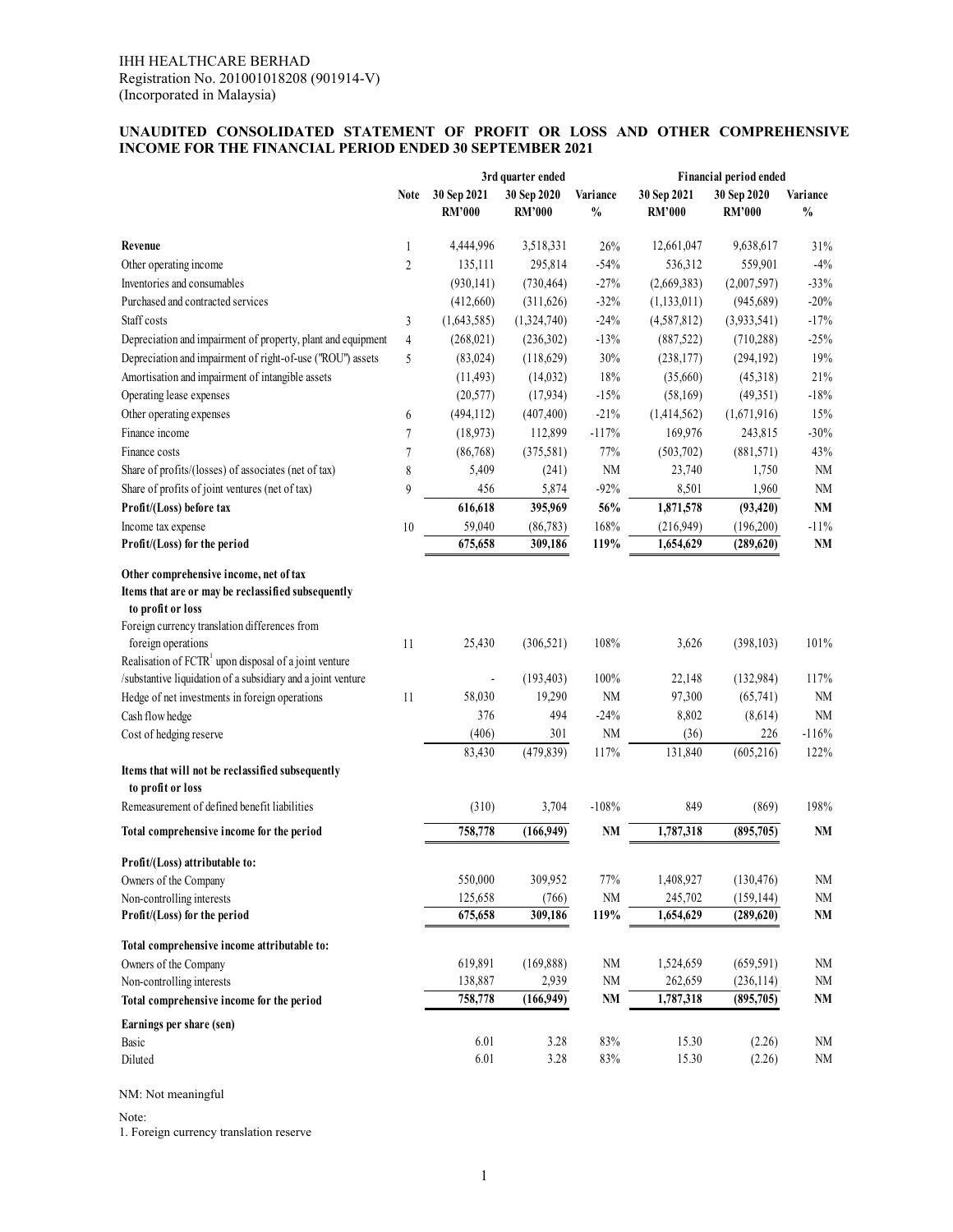#### **UNAUDITED CONSOLIDATED STATEMENT OF PROFIT OR LOSS AND OTHER COMPREHENSIVE INCOME FOR THE FINANCIAL PERIOD ENDED 30 SEPTEMBER 2021**

# **SUPPLEMENTARY INFORMATION**

|                                                                             | 3rd quarter ended |                              |                              | <b>Financial period ended</b> |                              |                              |                           |
|-----------------------------------------------------------------------------|-------------------|------------------------------|------------------------------|-------------------------------|------------------------------|------------------------------|---------------------------|
|                                                                             | <b>Note</b>       | 30 Sep 2021<br><b>RM'000</b> | 30 Sep 2020<br><b>RM'000</b> | Variance<br>$\frac{0}{0}$     | 30 Sep 2021<br><b>RM'000</b> | 30 Sep 2020<br><b>RM'000</b> | Variance<br>$\frac{0}{0}$ |
| Profit attributable to owners of the Company,<br>excluding El <sup>xi</sup> |                   | 354,592                      | 238,361                      | 49%                           | 1,154,002                    | 343,557                      | <b>NM</b>                 |
| Add back/(Less): Exceptional items ("EI")                                   |                   |                              |                              |                               |                              |                              |                           |
| Remeasurement to fair value of interest in a joint venture <sup>1</sup>     |                   | 409                          |                              |                               | 86,177                       |                              |                           |
| Impairment loss on goodwill <sup>ii</sup>                                   | 5                 |                              | 2,089                        |                               |                              | (397,064)                    |                           |
| Gain on disposal of a subsidiary <sup>iii</sup>                             |                   |                              |                              |                               |                              | 13,188                       |                           |
| Gain/(Loss) on disposal of joint ventures <sup>iv</sup>                     |                   |                              | (407)                        |                               | 139,053                      | (407)                        |                           |
| Realisation of FCTR upon substantive liquidation of                         |                   |                              |                              |                               |                              |                              |                           |
| a subsidiary and a joint venture                                            | 5                 |                              | 193,403                      |                               |                              | 132,984                      |                           |
| Provision for loan taken by a joint venture <sup>vi</sup>                   |                   | (2,564)                      | (866)                        |                               | (2,564)                      | (3,307)                      |                           |
| Impairment of assets <sup>vii</sup>                                         |                   | (51, 284)                    |                              |                               | (241, 282)                   |                              |                           |
| Deferred tax assets previously not recognised"iii                           |                   | 248,196                      |                              |                               | 248,196                      |                              |                           |
| Change in fair value of cross currency swaps"                               | 6                 | (29,790)                     | 91,093                       |                               | 125,193                      | 187,309                      |                           |
| Exchange gain/(loss) on net borrowings $x^*$                                | 6                 | 31,600                       | (265,911)                    |                               | (126, 328)                   | (494, 563)                   |                           |
|                                                                             |                   | 196,567                      | 19,401                       |                               | 228,445                      | (561, 860)                   |                           |
| Less: Tax effects on EI                                                     |                   | (2,153)                      | 38,565                       |                               | 284                          | 64,912                       |                           |
| Less: Non-controlling interests' share of EI                                |                   | 994                          | 13,625                       |                               | 26,196                       | 22,915                       |                           |
|                                                                             |                   | 195,408                      | 71,591                       |                               | 254,925                      | (474, 033)                   |                           |
| Profit/(Loss) attributable to owners of the Company                         |                   | 550,000                      | 309,952                      | 77%                           | 1,408,927                    | (130, 476)                   | <b>NM</b>                 |
| Earnings per share, excluding EI <sup>xi</sup> (sen)                        |                   |                              |                              |                               |                              |                              |                           |
| Basic                                                                       |                   | 3.78                         | 2.46                         | 54%                           | 12.40                        | 3.15                         | <b>NM</b>                 |
| Diluted                                                                     |                   | 3.78                         | 2.46                         | 54%                           | 12.39                        | 3.14                         | <b>NM</b>                 |

NM: Not meaningful

Note:

"Acibadem Holdings" as referred to throughout this financial report includes the wholly-owned Integrated Healthcare Turkey Yatirimlari Limited Group, which owns approximately 90% interest in Acıbadem Sağlık Yatırımları Holding A.Ş. Group.

- i. Remeasurement to fair value of interests in DDRC SRL Diagnostics Private Limited ("DDRC SRL"), upon acquisition of controlling interest in DDRC SRL
- ii. Impairment of goodwill over Ravindranath GE Medical Associates Pte Ltd (also known as "Global Hospitals")
- iii. Disposal of 70% interest in Famicord Acibadem Kordon Kani Saglik Hizmetleri Anonim Sirketi
- iv. Disposal of joint ventures Apollo Gleneagles Hospital Ltd, net of realisation of FCTR of RM22.1 million loss (2020: Shanghai Hui Xing Hospital Management Co., Ltd. and Shanghai Hui Xing Jinpu Co., Ltd. ("Shanghai Hui Xing Group"))
- v. Realisation of FCTR upon substantive liquidation of IHH (Bharat) Limited (a subsidiary) and Khubchandani Hospital (a joint venture)
- vi. Provision for proportionate share of amounts owed by Khubchandani Hospitals on its loans, that is unlikely to be repaid
- vii. Impairment of assets of Gleneagles Chengdu Hospital (the Group's hospital that was operational in late 2019 whose ramp up was longer than expected and was hampered by the COVID-19 pandemic) and Andaman Alliance Healthcare Limited ("AAHL") (the Group's greenfield hospital project in Myanmar which has stalled)
- viii. Deferred tax assets previously not recognised by Acibadem Holdings
- ix. Fair value changes of cross-currency swaps which were entered to hedge a portion of Acibadem Holdings' foreign currency denominated borrowings
- x. Exchange differences arising from foreign currency denominated borrowings/payables net of foreign currency denominated cash/receivables, recognised by Acibadem Holdings (As at 30 September 2021, Euro/TL=10.3135)
- xi. Exceptional items, net of tax and non-controlling interests

The unaudited Consolidated Statement of Profit or Loss and Other Comprehensive Income should be read in conjunction with the 2020 Audited Financial Statements and the accompanying explanatory notes attached to this financial report.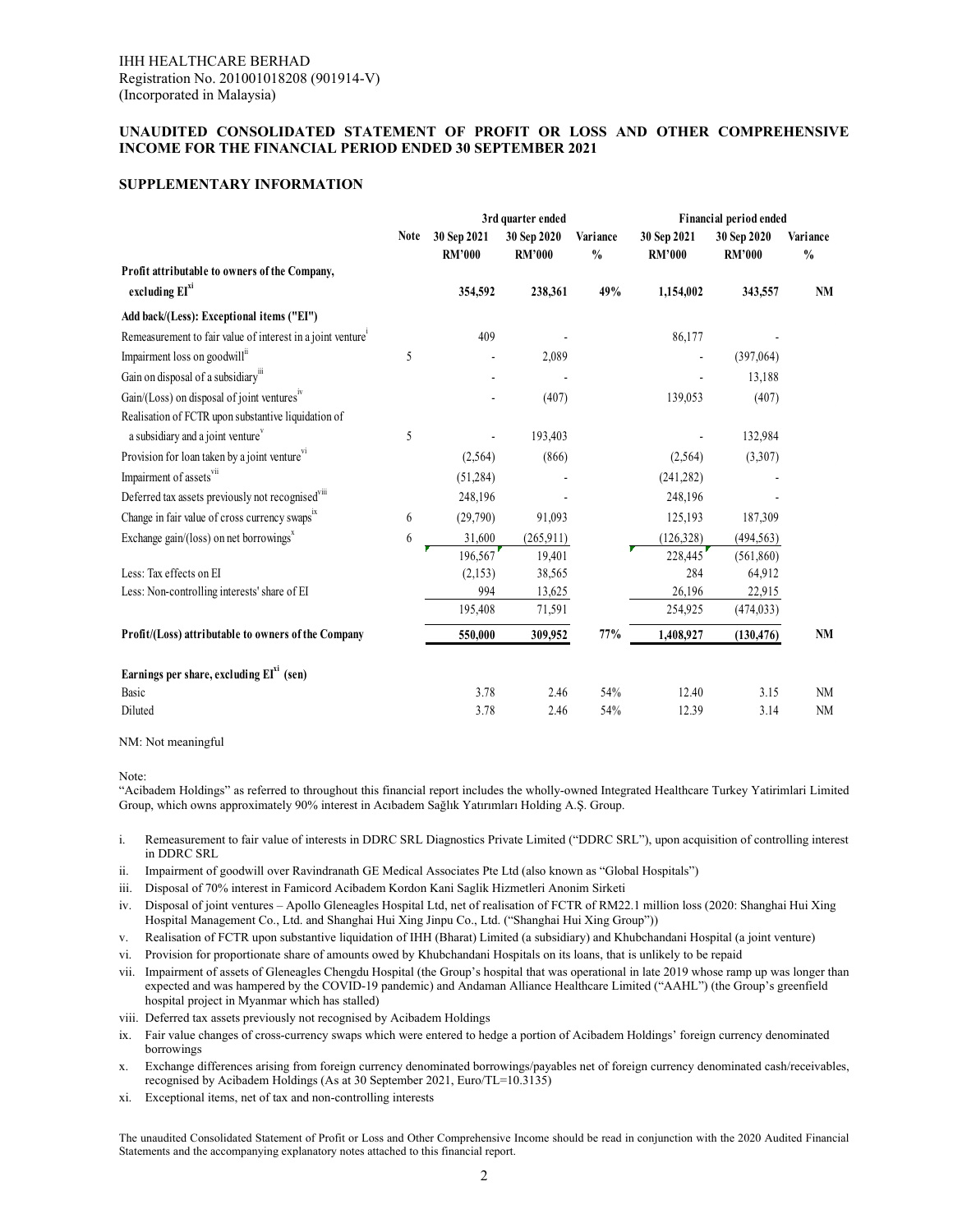#### **EXPLANATORY NOTES TO THE STATEMENT OF PROFIT OR LOSS AND OTHER COMPREHENSIVE INCOME**

The Group's reported results were also impacted by the relative movements in Ringgit Malaysia ("RM") against the exchange rates of the countries that the Group operates in. The RM weakened against Singapore Dollars ("SGD") and strengthened against Turkish Lira ("TL") in the current quarter and period as compared to the corresponding period last year.

Refer to Section B1 for performance review of the Group's major operating segments.

- 1. QTD 2020 and YTD 2020 revenue were low bases due to major lockdowns in various markets the Group operates in as a result of COVID-19 pandemic. During this period, patients postponed non-urgent and non-essential treatments and visits to hospitals and healthcare facilities. Patient volumes picked up as the lockdowns gradually eased to varying extent since June 2020, though the recoveries were interrupted by resurging waves of outbreak in the different markets. In addition, the magnitude of COVID-19 related services provided by the Group increased as the pandemic continues. These, together with contributions upon acquisition of Opsta Bolnica Bel Medic (Bel Medic General Hospital) ("Bel Medic") on 20 July 2021, DDRC SRL Diagnostics Private Limited ("DDRC SRL") on 5 April 2021 and Prince Court Medical Centre ("PCMC") on 1 September 2020, led to higher revenue recorded in QTD 2021 and YTD 2021.
- 2. YTD 2021 other operating income included valuation gains of RM65.2 million on investment properties, gain on disposal of Apollo Gleneagles Hospital Ltd (a joint venture) of RM139.1 million and remeasurement to fair value of interest in DDRC SRL of RM86.2 million.

YTD 2020 other operating income included realisation of foreign currency translation reserve ("FCTR") amounting to RM193.5 million gain upon the substantive liquidation of IHH (Bharat) Limited. In addition, the Group also recorded government grant income in YTD 2020 whereas there is lesser such grant income this year.

- 3. Increase in QTD 2021 and YTD 2021 staff costs was due to the hire of contract employees for COVID-19 related services rendered, higher doctors' salaries for certain groups of doctors whose salaries vary with revenue or services rendered, and provision for market and appreciation bonus for staff. In addition, the consolidation of DDRC SRL's and PCMC's staff costs upon acquisition contributed to the higher staff costs.
- 4. Increase in QTD 2021 and YTD 2021 depreciation and impairment of property, plant and equipment was due to impairment loss of RM32.4 million and RM179.1 million respectively for Gleneagles Chengdu Hospital.
- 5. QTD 2020 and YTD 2020 depreciation and impairment of ROU assets were higher due to impairment losses of RM32.6 million recognised by Global Hospitals.
- 6. YTD 2020 other operating expenses included impairment of goodwill over Global Hospitals amounting to RM397.1 million and realisation of FCTR amounting to RM60.6 million loss upon the substantive liquidation of Khubchandani Hospital.

YTD 2021 other operating expenses included the impairment of assets by Andaman Alliance Healthcare Limited ("AAHL") of RM43.4 million, as well as the consolidation of DDRC SRL's and PCMC's other operating expenses upon acquisition.

7. Acibadem Holdings recognised exchange gain or loss arising from the translation of its non-TL denominated borrowings/payables net of its non-TL denominated cash/receivables as finance income or finance cost respectively. Acibadem Holdings manages its foreign exchange exposures by entering into cross-currency swaps ("CCS").

In QTD 2021, the Group recognised a net gain of RM1.8 million as compared to net loss of RM174.8 million in QTD 2020. In YTD 2021, the Group recognised a lower net loss of RM1.1 million as compared to net loss of RM307.3 million for YTD 2020.

- 8. Higher share of profits of associates in QTD 2021 and YTD 2021 was mainly attributed to Gleneagles JPMC Sdn Bhd which became an associate of the Group since October 2020.
- 9. Lower share of profits of joint ventures in QTD 2021 was attributed to DDRC SRL which became a subsidiary of the Group and consolidated since April 2021.
- 10. Refer to Section B5 for details on income tax expenses.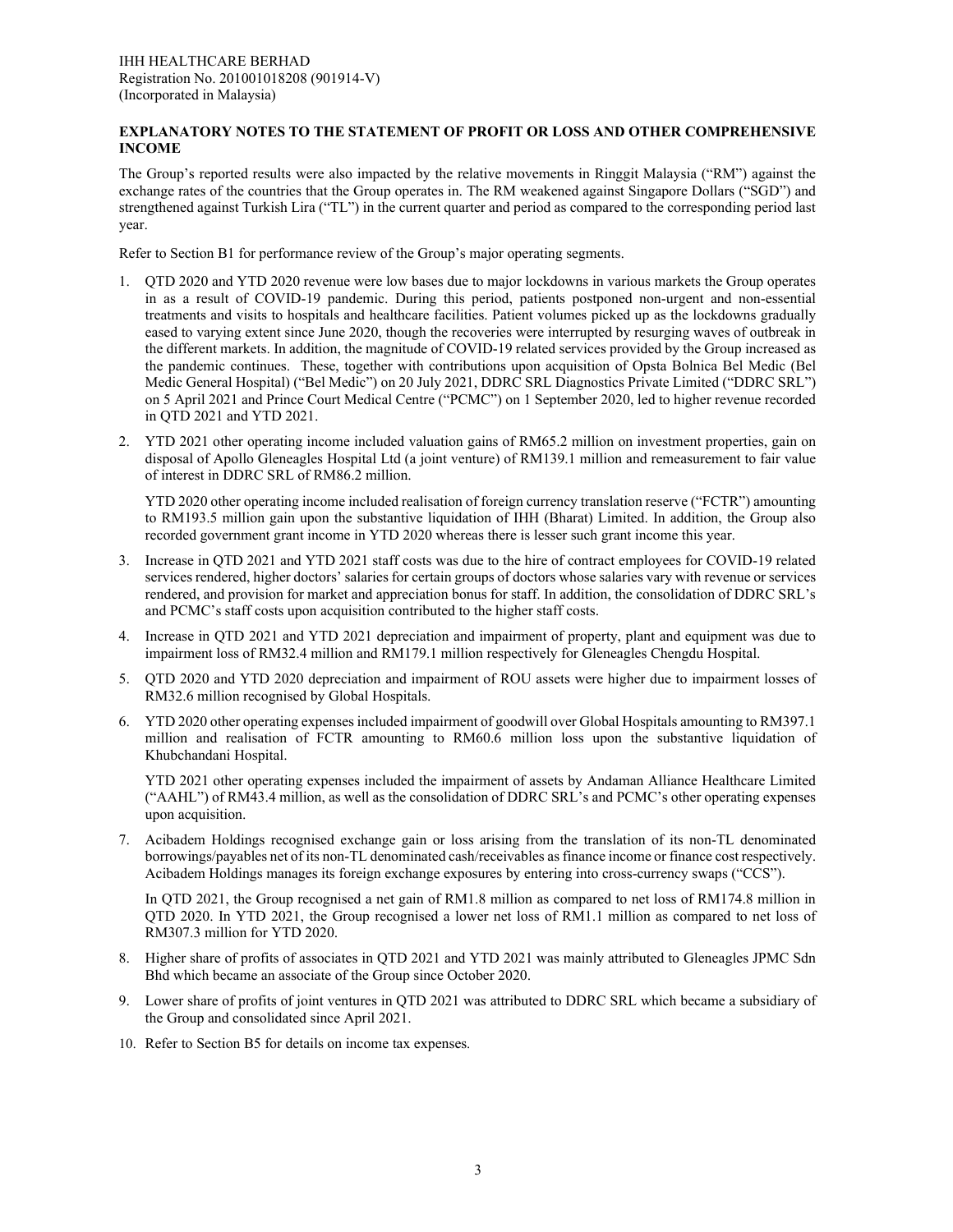#### IHH HEALTHCARE BERHAD Registration No. 201001018208 (901914-V) (Incorporated in Malaysia)

11. PLife REIT hedges its interest in the net assets of its Japanese operations. The effective portion of the hedge was recognised as a hedge of net investments in the statement of other comprehensive income, which offsets the foreign currency translation differences from the translation of the net assets of its Japanese operations. The Group's remaining foreign currency translation differences from foreign operations arise mainly from the translation of the net assets of its Singapore and Turkish operations.

Note:

Key average exchange rates used to translate the YTD results of overseas subsidiaries into RM:

|       | 30 Sep 2021 | 30 Sep 2020 |
|-------|-------------|-------------|
| 1 SGD | 3.0842      | 3.0451      |
| 1 TL  | 0.5114      | 0.6338      |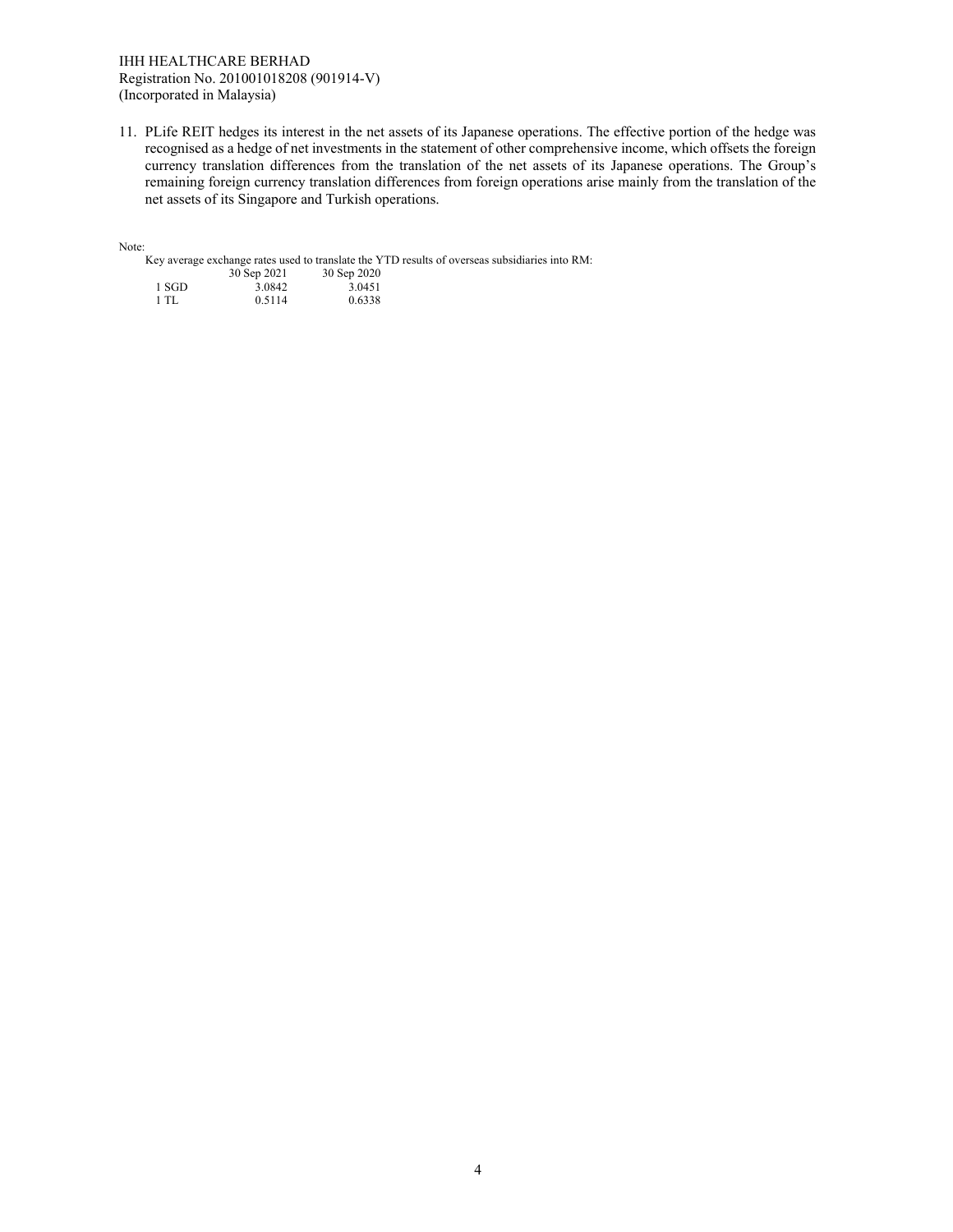#### **UNAUDITED CONSOLIDATED STATEMENT OF FINANCIAL POSITION AS AT 30 SEPTEMBER 2021**

|                                    |             | 30 Sep 2021   | 31 Dec 2020   |
|------------------------------------|-------------|---------------|---------------|
|                                    | <b>Note</b> | <b>RM'000</b> | <b>RM'000</b> |
| <b>Assets</b>                      |             |               |               |
| Property, plant and equipment      | 1           | 11,343,248    | 11,569,497    |
| Right-of-use assets                |             | 6,522,013     | 6,612,132     |
| Investment properties              | 2           | 3,805,207     | 3,612,547     |
| Goodwill on consolidation          | 3           | 12,440,083    | 12,123,112    |
| Intangible assets                  | 3           | 2,073,617     | 1,990,429     |
| Interests in associates            |             | 149,603       | 142,869       |
| Interests in joint ventures        | 3           | 6,262         | 122,765       |
| Other financial assets             | 4           | 76,927        | 63,891        |
| Trade and other receivables        |             | 118,651       | 127,329       |
| Tax recoverables                   |             | 294,572       | 287,697       |
| Derivative assets                  |             | 171,876       | 108,304       |
| Deferred tax assets                | 5           | 630,010       | 427,749       |
| <b>Total non-current assets</b>    |             | 37,632,069    | 37,188,321    |
|                                    |             |               |               |
| Development properties             |             | 81,026        | 90,083        |
| Inventories                        |             | 472,206       | 420,153       |
| Trade and other receivables        | 6           | 2,532,781     | 1,953,142     |
| Tax recoverables                   |             | 23,494        | 21,760        |
| Other financial assets             | 4           | 441,078       | 422,593       |
| Derivative assets                  |             | 67,540        | 33,410        |
| Cash and cash equivalents          |             | 4,027,479     | 4,187,806     |
|                                    |             | 7,645,604     | 7,128,947     |
| Assets classified as held for sale | 7           | 1,849         | 216,992       |
| <b>Total current assets</b>        |             | 7,647,453     | 7,345,939     |
| <b>Total assets</b>                |             | 45,279,522    | 44,534,260    |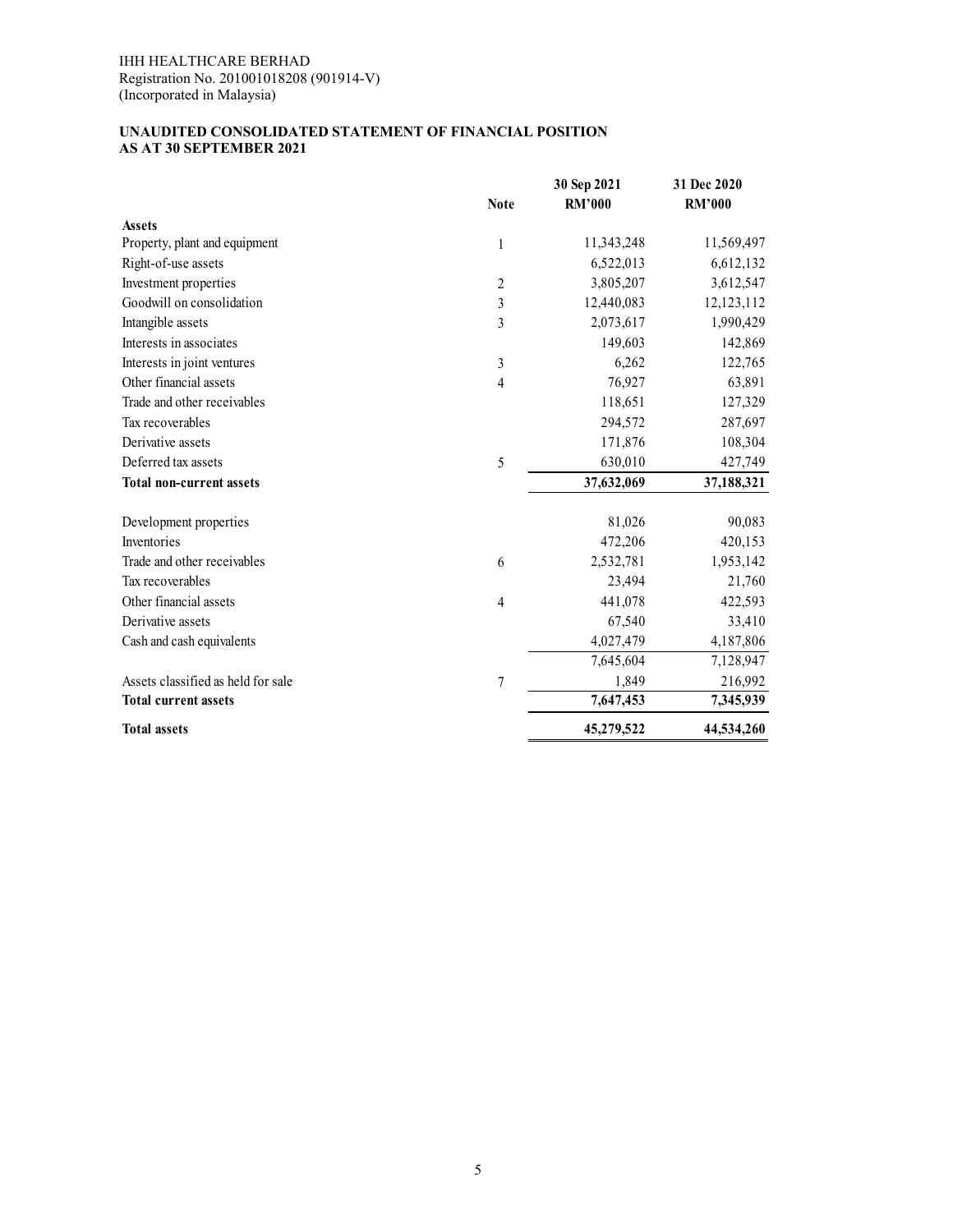### **UNAUDITED CONSOLIDATED STATEMENT OF FINANCIAL POSITION AS AT 30 SEPTEMBER 2021**

|                                                                              | <b>Note</b> | 30 Sep 2021<br><b>RM'000</b> | 31 Dec 2020<br><b>RM'000</b> |
|------------------------------------------------------------------------------|-------------|------------------------------|------------------------------|
| Equity                                                                       |             |                              |                              |
| Share capital                                                                |             | 19,517,043                   | 19,473,364                   |
| Other reserves                                                               |             | (2,159,528)                  | (1,988,281)                  |
| Retained earnings                                                            |             | 5,258,721                    | 4,254,736                    |
| Total equity attributable to owners of the Company                           |             | 22,616,236                   | 21,739,819                   |
| Perpetual securities                                                         |             | 2,135,892                    | 2,158,061                    |
| Non-controlling interests                                                    |             | 2,960,330                    | 3,137,489                    |
| <b>Total equity</b>                                                          |             | 27,712,458                   | 27,035,369                   |
| Liabilities                                                                  |             |                              |                              |
| Loans and borrowings                                                         | 8           | 7,278,460                    | 8,664,676                    |
| Lease liabilities                                                            |             | 1,700,065                    | 1,704,084                    |
| Employee benefits                                                            |             | 137,121                      | 117,678                      |
| Trade and other payables                                                     | 9           | 1,236,092                    | 228,330                      |
| Derivative liabilities                                                       |             | 600                          | 800                          |
| Deferred tax liabilities                                                     | 10          | 1,222,704                    | 1,168,256                    |
| <b>Total non-current liabilities</b>                                         |             | 11,575,042                   | 11,883,824                   |
| Bank overdrafts                                                              |             | 32,000                       | 22,401                       |
| Loans and borrowings                                                         | 8           | 1,428,006                    | 996,384                      |
| Lease liabilities                                                            |             | 217,534                      | 241,226                      |
| Employee benefits                                                            |             | 161,503                      | 147,238                      |
| Trade and other payables                                                     | 9           | 3,811,204                    | 3,891,883                    |
| Derivative liabilities                                                       |             | 112                          | 7,316                        |
| Tax payable                                                                  |             | 340,935                      | 289,595                      |
|                                                                              |             | 5,991,294                    | 5,596,043                    |
| Liabilities classified as held for sale                                      | 7           | 728                          | 19,024                       |
| <b>Total current liabilities</b>                                             |             | 5,992,022                    | 5,615,067                    |
| <b>Total liabilities</b>                                                     |             | 17,567,064                   | 17,498,891                   |
| Total equity and liabilities                                                 |             | 45,279,522                   | 44,534,260                   |
| Net assets per share attributable to owners of the Company <sup>1</sup> (RM) |             | 2.57                         | 2.48                         |

Note:

1. Based on 8,783.4 million and 8,777.2 million shares issued as at 30 September 2021 and 31 December 2020 respectively.

The unaudited Consolidated Statement of Financial Position should be read in conjunction with the 2020 Audited Financial Statements and the accompanying explanatory notes attached to this financial report.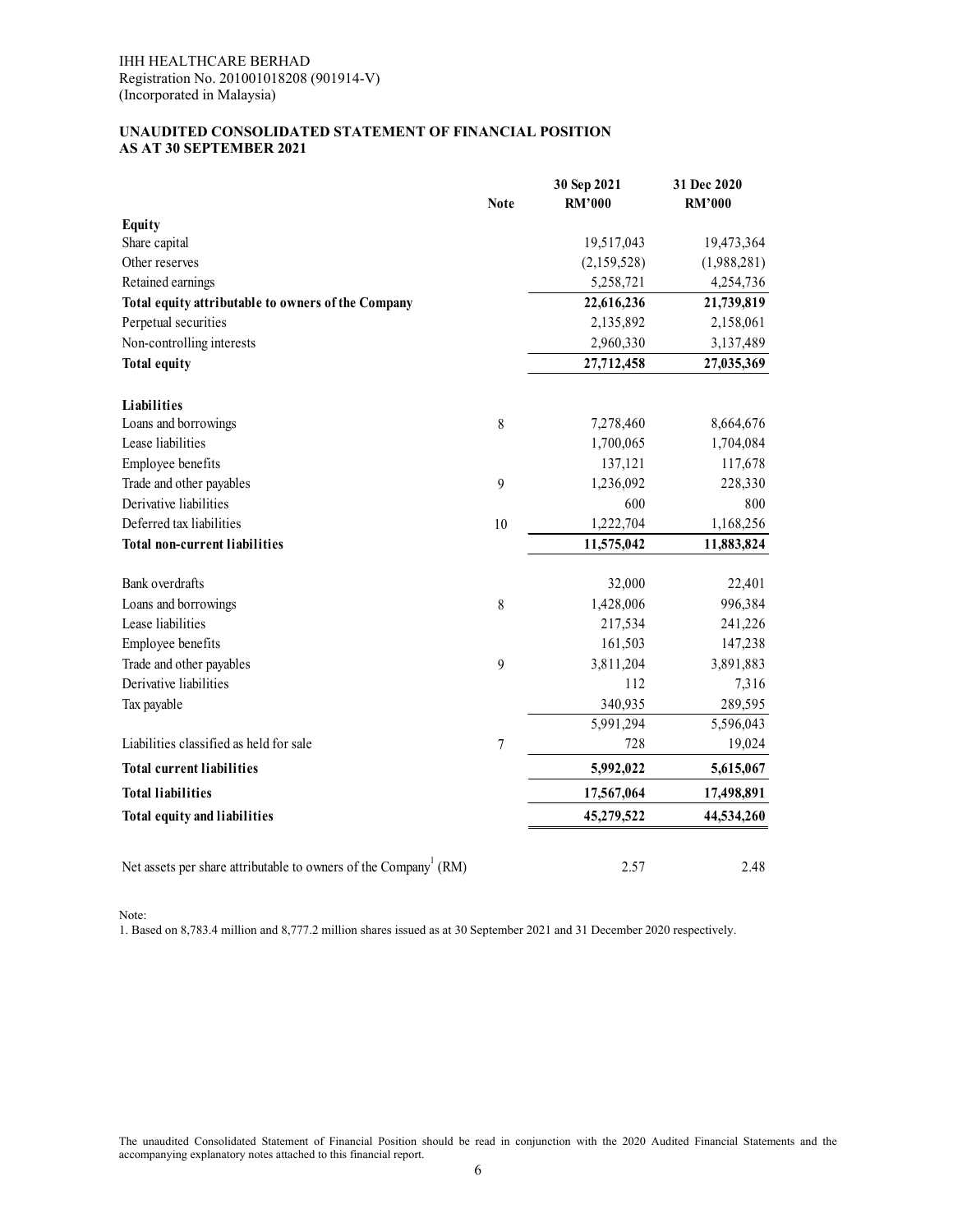#### **EXPLANATORY NOTES TO THE STATEMENT OF FINANCIAL POSITION**

The Group's reported financial position was also impacted by the relative movements in Ringgit Malaysia ("RM") against the exchange rates of the countries that the Group operates in. The RM weakened against SGD and strengthened against TL as at 30 September 2021 as compared to 31 December 2020.

- 1. Property, plant and equipment decreased mainly due to impairment loss of RM179.1 million for Gleneagles Chengdu Hospital.
- 2. Investment properties increased as a result of PLife REIT's acquisition of two nursing homes in July 2021 as well as valuation gains of RM65.2 million recorded.
- 3. Goodwill and intangible assets increased due to acquisition of remaining 50% equity interest in a joint venture, DDRC SRL, on 5 April 2021 as well as acquisition of Bel Medic on 20 July 2021.

As a result of the acquisition, DDRC SRL ceased to be a joint venture and became a subsidiary of the Group. This led to the decrease in interests in joint ventures.

- 4. Other financial assets increased with the placement of RM15.1 million fixed deposits with tenor of more than 3 months and additional RM12.7 million investment in Doctor Anywhere Pte Ltd.
- 5. Deferred tax assets increased as Acibadem Holdings recorded deferred tax assets from unutilised tax losses that were previously unrecognised. It is now probable that Acibadem Holdings would have future taxable profit such that the deferred tax assets would be recoverable.
- 6. Current trade and other receivables increased in 2021 in line with the higher revenues.
- 7. Assets classified as held for sale decreased mainly due to PLife REIT's divestment of an industrial property in Japan on 29 January 2021 and disposal of the Group's investment in Apollo Gleneagles Hospital Ltd on 22 April 2021.

Assets and liabilities classified as held for sale also decreased due to change in exit plans for the Group's investments in AAHL from selling the Group's equity stake to winding down the operations of AAHL. Accordingly, the assets and liabilities of AAHL are no longer classified as held for sale.

- 8. Loans and borrowings decreased due to repayment of loans.
- 9. On 30 March 2021, SRL Diagnostics Private Limited ("SRL"), Fortis Healthcare Limited ("Fortis") and certain non-controlling interests of SRL signed an amendment to their shareholders' agreement whereby, amongst other things, the certain non-controlling interests of SRL have agreed not to exercise their cash put option over SRL ("SRL Put Option") for a further period of 36 months from 5 February 2021. Accordingly, the SRL Put Option with a carrying value of RM1,133.9 million was classified as non-current trade and other payables as at 30 September 2021. The carrying value of the SRL Put Option was RM791.2 million as at 31 December 2020 and was classified as current trade and other payables. The decrease in current put option liability was offset by increase in current payables and accruals, in line with higher revenues.
- 10. The increase in deferred tax liabilities mainly arose from purchase price allocation exercise on acquisition of DDRC SRL.

Note:

Key closing exchange rates used to translate the financial position of overseas subsidiaries into RM:

|       | 30 Sep 2021 | 31 Dec 2020 |
|-------|-------------|-------------|
| 1 SGD | 3.0960      | 3.0637      |
| 1 TL  | 0.4721      | 0.5453      |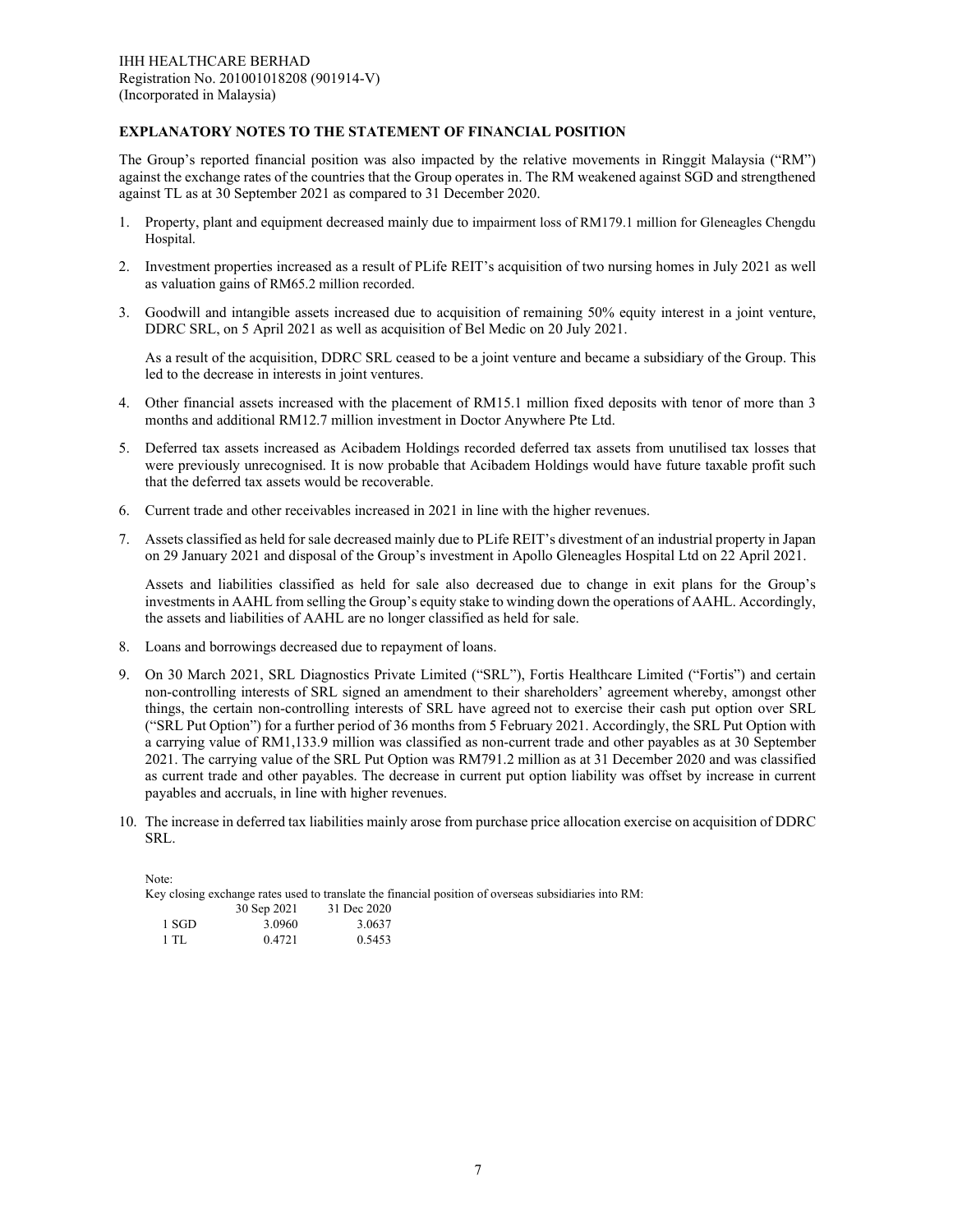#### IHH HEALTHCARE BERHAD Registration No. 201001018208 (901914-V) (Incorporated in Malaysia)

# **UNAUDITED CONSOLIDATED STATEMENT OF CHANGES IN EQUITY FOR THE FINANCIAL PERIOD ENDED 30 SEPTEMBER 2021**

|                                                                                                                                                                               |                                          |                                                    |                                         |                                   | - Attributable to owners of the Company ---    |                                     |                                   |                                                                |                                       |                               |                                          |                                                   |                                         |
|-------------------------------------------------------------------------------------------------------------------------------------------------------------------------------|------------------------------------------|----------------------------------------------------|-----------------------------------------|-----------------------------------|------------------------------------------------|-------------------------------------|-----------------------------------|----------------------------------------------------------------|---------------------------------------|-------------------------------|------------------------------------------|---------------------------------------------------|-----------------------------------------|
|                                                                                                                                                                               |                                          | Non-distributable<br>-->Distributable              |                                         |                                   |                                                |                                     |                                   |                                                                |                                       |                               |                                          |                                                   |                                         |
|                                                                                                                                                                               | <b>Share</b><br>capital<br><b>RM'000</b> | <b>Share</b><br>option<br>reserve<br><b>RM'000</b> | Revaluation<br>reserve<br><b>RM'000</b> | Hedge<br>reserve<br><b>RM'000</b> | Cost of<br>hedging<br>reserve<br><b>RM'000</b> | Capital<br>reserve<br><b>RM'000</b> | Legal<br>reserve<br><b>RM'000</b> | Foreign<br>currency<br>translation<br>reserve<br><b>RM'000</b> | Retained<br>earnings<br><b>RM'000</b> | <b>Total</b><br><b>RM'000</b> | Perpetual<br>securities<br><b>RM'000</b> | Non-<br>controlling<br>interests<br><b>RM'000</b> | <b>Total</b><br>equity<br><b>RM'000</b> |
| At 1 January 2021                                                                                                                                                             | 19,473,364                               | 80,168                                             | 83,434                                  | 12,454                            |                                                | 408 (3,777,228)                     | 55,590                            | 1,556,893                                                      | 4,254,736                             | 21,739,819                    | 2,158,061                                | 3,137,489                                         | 27,035,369                              |
| Foreign currency translation differences from foreign<br>operations<br>Realisation of FCTR upon disposal of a joint venture<br>Hedge of net investments in foreign operations |                                          |                                                    |                                         |                                   |                                                |                                     |                                   | 55,130<br>22,148<br>34,609                                     |                                       | 55,130<br>22,148<br>34,609    |                                          | (51, 504)<br>62,691                               | 3,626<br>22,148<br>97,300               |
| Cash flow hedge                                                                                                                                                               |                                          |                                                    |                                         | 3,131                             |                                                |                                     |                                   |                                                                |                                       | 3,131                         |                                          | 5,671                                             | 8,802                                   |
| Cost of hedging reserve                                                                                                                                                       |                                          |                                                    |                                         |                                   | (13)                                           |                                     |                                   |                                                                |                                       | (13)                          |                                          | (23)                                              | (36)                                    |
| Remeasurement of defined benefit liabilities                                                                                                                                  |                                          |                                                    |                                         |                                   | ÷.                                             |                                     |                                   |                                                                | 727                                   | 727                           |                                          | 122                                               | 849                                     |
| Total other comprehensive income for the period                                                                                                                               |                                          |                                                    |                                         | 3,131                             | (13)                                           |                                     |                                   | 111,887                                                        | 727                                   | 115,732                       |                                          | 16,957                                            | 132,689                                 |
| Profit for the period                                                                                                                                                         |                                          |                                                    |                                         |                                   |                                                |                                     |                                   |                                                                | 1,408,927                             | 1,408,927                     |                                          | 245,702                                           | 1,654,629                               |
| Total comprehensive income for the period                                                                                                                                     |                                          |                                                    | ä,                                      | 3,131                             | (13)                                           |                                     |                                   | 111,887                                                        | 1,409,654                             | 1,524,659                     |                                          | 262,659                                           | 1,787,318                               |
| Contributions by and distributions to owners                                                                                                                                  |                                          |                                                    |                                         |                                   |                                                |                                     |                                   |                                                                |                                       |                               |                                          |                                                   |                                         |
| Share-based payment transactions                                                                                                                                              |                                          | 5,381                                              |                                         |                                   |                                                | 10                                  |                                   |                                                                |                                       | 5,391                         |                                          | 22                                                | 5,413                                   |
| Dividends to owners of the Company                                                                                                                                            |                                          |                                                    |                                         |                                   |                                                |                                     |                                   |                                                                | (351, 163)                            | (351, 163)                    |                                          |                                                   | (351, 163)                              |
| Transfer to share capital for share options exercised                                                                                                                         | 43,679                                   | (18,987)                                           |                                         |                                   |                                                |                                     |                                   |                                                                |                                       | 24,692                        |                                          |                                                   | 24,692                                  |
| Cancellation of vested share options                                                                                                                                          |                                          | (13,860)                                           |                                         |                                   |                                                |                                     |                                   |                                                                | 13,860                                |                               |                                          |                                                   |                                         |
| Changes in ownership interests in subsidiaries                                                                                                                                |                                          |                                                    |                                         |                                   |                                                | (6,276)                             |                                   | (6)                                                            |                                       | (6,281)                       |                                          | (45,316)                                          | (51, 597)                               |
| Issue of shares by a subsidiary to non-controlling interests                                                                                                                  |                                          |                                                    |                                         |                                   |                                                |                                     |                                   |                                                                |                                       |                               |                                          | 477                                               | 477                                     |
| Acquisition of subsidiaries                                                                                                                                                   |                                          |                                                    |                                         |                                   |                                                |                                     |                                   |                                                                |                                       |                               |                                          | 2.532                                             | 2,532                                   |
| Transfer per statutory requirements<br>Changes in fair value of liabilities on put options granted to                                                                         |                                          |                                                    |                                         |                                   |                                                |                                     | 2,532                             |                                                                | (2, 532)                              |                               |                                          |                                                   |                                         |
| non-controlling interests                                                                                                                                                     |                                          |                                                    |                                         |                                   |                                                | (255,391)                           |                                   |                                                                |                                       | (255, 391)                    |                                          | (247, 425)                                        | (502, 816)                              |
| Dividends to non-controlling interests                                                                                                                                        |                                          |                                                    |                                         |                                   |                                                |                                     |                                   |                                                                |                                       |                               |                                          | (150, 108)                                        | (150, 108)                              |
| Payment of coupon on perpetual securities                                                                                                                                     |                                          |                                                    |                                         |                                   |                                                | 344                                 |                                   |                                                                |                                       | 344                           | (88,003)                                 |                                                   | (87, 659)                               |
| Accrued perpetual securities distribution                                                                                                                                     |                                          |                                                    |                                         |                                   |                                                |                                     |                                   |                                                                | (65, 834)                             | (65, 834)                     | 65,834                                   |                                                   |                                         |
| <b>Total transactions with owners</b>                                                                                                                                         | 43,679                                   | (27, 466)                                          | $\sim$                                  |                                   |                                                | (261,313)                           | 2,532                             | (6)                                                            | (405, 669)                            | (648, 242)                    | (22,169)                                 | (439, 818)                                        | (1,110,229)                             |
| At 30 September 2021                                                                                                                                                          | 19,517,043                               | 52,702                                             | 83,434                                  | 15,586                            |                                                | 395 (4,038,541)                     | 58,122                            | 1,668,774                                                      | 5,258,721                             | 22,616,236                    | 2,135,892                                |                                                   | 2,960,330 27,712,458                    |
|                                                                                                                                                                               |                                          |                                                    |                                         |                                   |                                                |                                     |                                   |                                                                |                                       |                               |                                          |                                                   |                                         |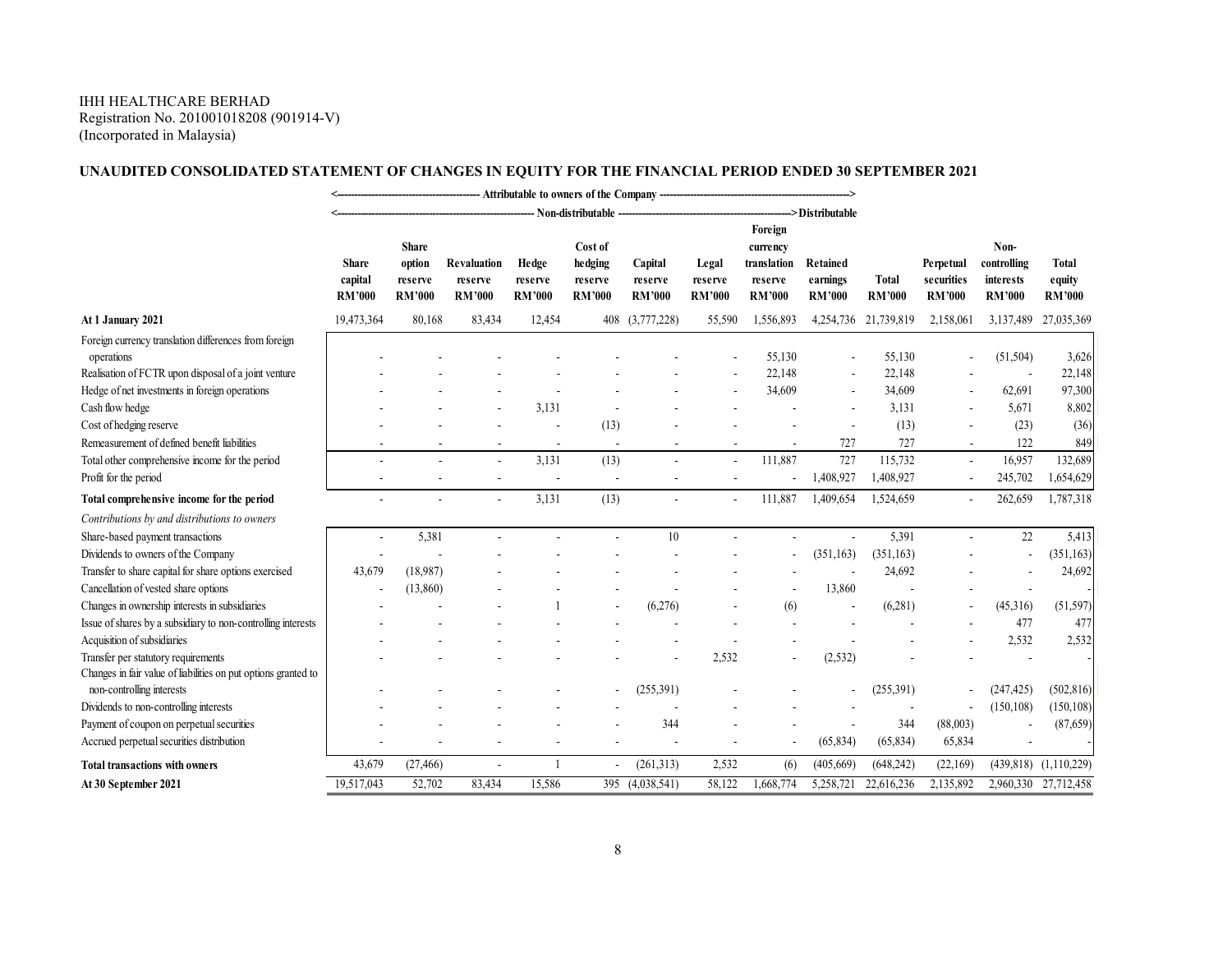#### IHH HEALTHCARE BERHAD Registration No. 201001018208 (901914-V) (Incorporated in Malaysia)

# **UNAUDITED CONSOLIDATED STATEMENT OF CHANGES IN EQUITY FOR THE FINANCIAL PERIOD ENDED 30 SEPTEMBER 2021**

|                                                               |                                          |                                    |                                         |                                   |                                     | Attributable to owners of the Company - |                                   |                                         |                                       |                               |                                          |                                           |                                         |
|---------------------------------------------------------------|------------------------------------------|------------------------------------|-----------------------------------------|-----------------------------------|-------------------------------------|-----------------------------------------|-----------------------------------|-----------------------------------------|---------------------------------------|-------------------------------|------------------------------------------|-------------------------------------------|-----------------------------------------|
|                                                               |                                          |                                    |                                         |                                   | Non-distributable                   |                                         |                                   |                                         | -Distributable                        |                               |                                          |                                           |                                         |
|                                                               |                                          | <b>Share</b>                       |                                         |                                   | Cost of                             |                                         |                                   | Foreign<br>currency                     |                                       |                               |                                          | Non-                                      |                                         |
|                                                               | <b>Share</b><br>capital<br><b>RM'000</b> | option<br>reserve<br><b>RM'000</b> | Revaluation<br>reserve<br><b>RM'000</b> | Hedge<br>reserve<br><b>RM'000</b> | hedging<br>reserve<br><b>RM'000</b> | Capital<br>reserve<br><b>RM'000</b>     | Legal<br>reserve<br><b>RM'000</b> | translation<br>reserve<br><b>RM'000</b> | Retained<br>earnings<br><b>RM'000</b> | <b>Total</b><br><b>RM'000</b> | Perpetual<br>securities<br><b>RM'000</b> | controlling<br>interests<br><b>RM'000</b> | <b>Total</b><br>equity<br><b>RM'000</b> |
| At 1 January 2020                                             | 19,455,138                               | 83,500                             | 83,434                                  | 15,251                            | 325                                 | (3,708,985)                             | 53,091                            | 1,943,889                               | 4,413,888                             | 22,339,531                    | 2,158,169                                | 3,596,269                                 | 28,093,969                              |
| Foreign currency translation differences from foreign         |                                          |                                    |                                         |                                   |                                     |                                         |                                   |                                         |                                       |                               |                                          |                                           |                                         |
| operations                                                    |                                          |                                    |                                         |                                   |                                     |                                         |                                   | (369, 800)                              |                                       | (369, 800)                    |                                          | (28, 303)                                 | (398, 103)                              |
| Realisation of FCTR upon substantive liquidation              |                                          |                                    |                                         |                                   |                                     |                                         |                                   |                                         |                                       |                               |                                          |                                           |                                         |
| of a subsidiary and a joint venture                           |                                          |                                    |                                         |                                   |                                     |                                         |                                   | (132, 984)                              |                                       | (132, 984)                    |                                          |                                           | (132, 984)                              |
| Hedge of net investments in foreign operations                |                                          |                                    |                                         |                                   |                                     |                                         |                                   | (23, 417)                               |                                       | (23, 417)                     |                                          | (42, 324)                                 | (65,741)                                |
| Cash flow hedge                                               |                                          |                                    |                                         | (3,065)                           |                                     |                                         |                                   |                                         |                                       | (3,065)                       |                                          | (5,549)                                   | (8,614)                                 |
| Cost of hedging reserve                                       |                                          |                                    |                                         |                                   | 80                                  |                                         |                                   |                                         |                                       | 80                            |                                          | 146                                       | 226                                     |
| Remeasurement of defined benefit liabilities                  |                                          |                                    |                                         |                                   | $\overline{a}$                      |                                         |                                   |                                         | 71                                    | 71                            |                                          | (940)                                     | (869)                                   |
| Total other comprehensive income for the period               |                                          |                                    |                                         | (3,065)                           | 80                                  |                                         |                                   | (526, 201)                              | 71                                    | (529, 115)                    |                                          | (76,970)                                  | (606, 085)                              |
| Loss for the period                                           |                                          |                                    |                                         |                                   | $\blacksquare$                      |                                         |                                   |                                         | (130, 476)                            | (130, 476)                    | $\overline{\phantom{a}}$                 | (159, 144)                                | (289, 620)                              |
| Total comprehensive income for the period                     |                                          |                                    |                                         | (3,065)                           | 80                                  |                                         |                                   | (526, 201)                              | (130, 405)                            | (659, 591)                    |                                          | (236, 114)                                | (895,705)                               |
| Contributions by and distributions to owners                  |                                          |                                    |                                         |                                   |                                     |                                         |                                   |                                         |                                       |                               |                                          |                                           |                                         |
| Share-based payment transactions                              |                                          | 20,058                             |                                         |                                   |                                     | (120)                                   |                                   |                                         |                                       | 19,938                        |                                          | (266)                                     | 19,672                                  |
| Dividends to owners of the Company                            |                                          |                                    |                                         |                                   |                                     |                                         |                                   |                                         | (350,960)                             | (350,960)                     |                                          |                                           | (350,960)                               |
| Transfer to share capital for share options exercised         | 18,225                                   | (18, 225)                          |                                         |                                   |                                     |                                         |                                   |                                         |                                       |                               |                                          |                                           |                                         |
| Cancellation of vested share options                          |                                          | (8,066)                            |                                         |                                   |                                     |                                         |                                   |                                         | 8,066                                 |                               |                                          |                                           |                                         |
| Changes in ownership interests in subsidiaries                |                                          |                                    |                                         |                                   |                                     | (6, 432)                                |                                   | $\overline{2}$                          |                                       | (6, 429)                      |                                          | 7,766                                     | 1,337                                   |
| Issue of shares by subsidiaries to non-controlling interests  |                                          |                                    |                                         |                                   |                                     |                                         |                                   |                                         |                                       |                               |                                          | 259                                       | 259                                     |
| Transfer per statutory requirements                           |                                          |                                    |                                         |                                   |                                     |                                         | 2,523                             |                                         | (2,523)                               |                               |                                          |                                           |                                         |
| Change in fair value of liabilities on put options granted to |                                          |                                    |                                         |                                   |                                     |                                         |                                   |                                         |                                       |                               |                                          |                                           |                                         |
| non-controlling interests                                     |                                          |                                    |                                         |                                   |                                     | (29, 945)                               |                                   |                                         |                                       | (29, 945)                     |                                          | (4,905)                                   | (34, 850)                               |
| Dividends to non-controlling interests                        |                                          |                                    |                                         |                                   |                                     |                                         |                                   |                                         |                                       |                               |                                          | (121, 269)                                | (121, 269)                              |
| Payment of coupon on perpetual securities                     |                                          |                                    |                                         |                                   |                                     | 1,310                                   |                                   |                                         |                                       | 1,310                         | (89,951)                                 |                                           | (88, 641)                               |
| Accrued perpetual securities distribution                     |                                          |                                    |                                         |                                   |                                     |                                         |                                   |                                         | (67, 535)                             | (67, 535)                     | 67,535                                   |                                           |                                         |
| <b>Total transactions with owners</b>                         | 18,225                                   | (6,233)                            |                                         |                                   |                                     | (35, 187)                               | 2,523                             | 2                                       | (412,952)                             | (433, 621)                    | (22, 416)                                | (118, 415)                                | (574, 452)                              |
| At 30 September 2020                                          | 19,473,363                               | 77.267                             | 83.434                                  | 12,187                            |                                     | 405 (3,744,172)                         | 55,614                            | 1,417,690                               | 3,870,531                             | 21,246,319                    | 2,135,753                                | 3,241,740                                 | 26,623,812                              |

The unaudited Consolidated Statement of Changes in Equity should be read in conjunction with the 2020 Audited Financial Statements and the accompanying explanatory notes attached to this financial report.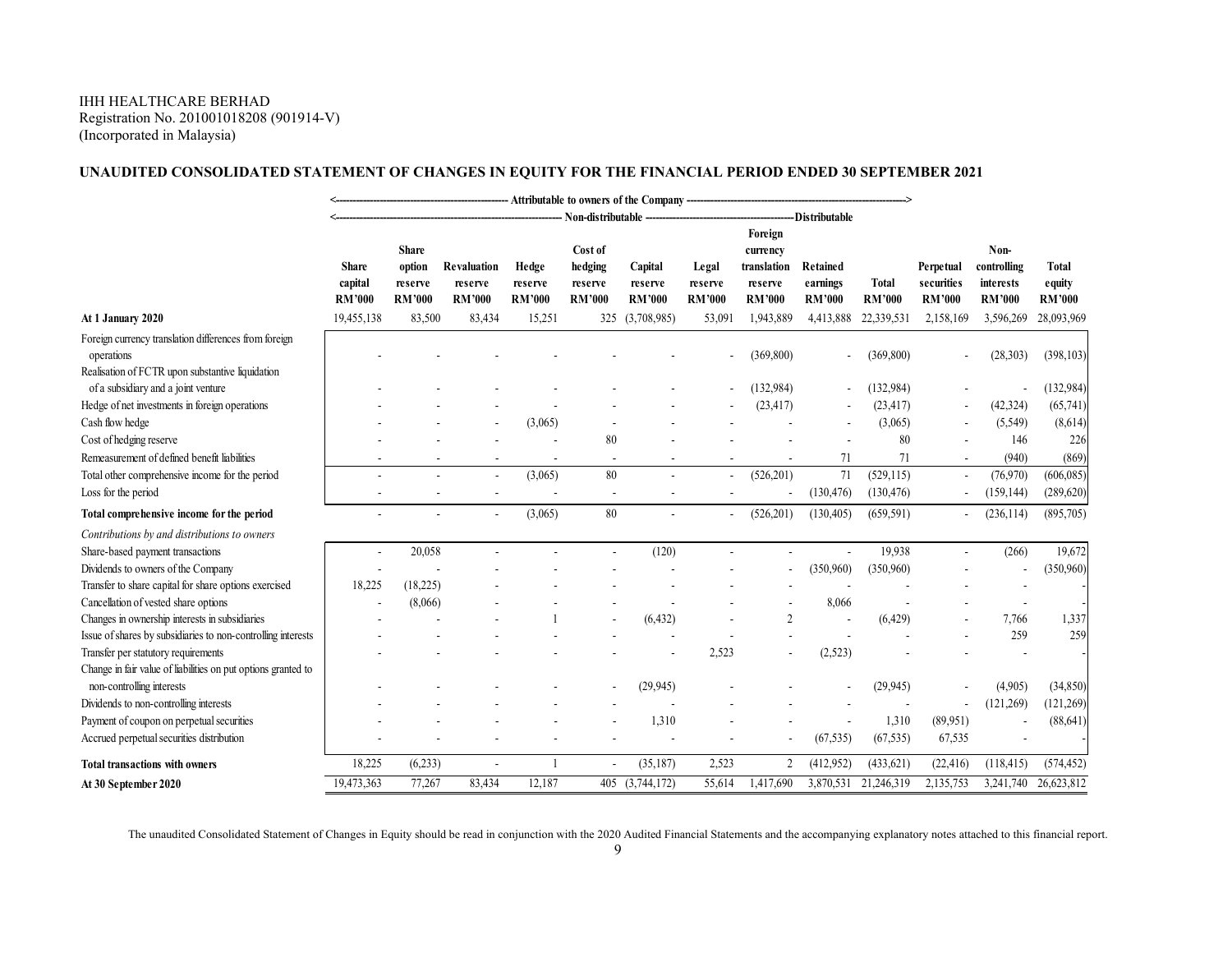#### **UNAUDITED CONSOLIDATED STATEMENT OF CASH FLOWS FOR THE FINANCIAL PERIOD ENDED 30 SEPTEMBER 2021**

|                                                                                      | Financial period ended       |                              |  |
|--------------------------------------------------------------------------------------|------------------------------|------------------------------|--|
|                                                                                      | 30 Sep 2021<br><b>RM'000</b> | 30 Sep 2020<br><b>RM'000</b> |  |
| Cash flows from operating activities                                                 |                              |                              |  |
| Profit/(Loss) before tax                                                             | 1,871,578                    | (93, 420)                    |  |
| Adjustments for:                                                                     |                              |                              |  |
| Dividend income                                                                      | (1,935)                      | (4,212)                      |  |
| Finance income                                                                       | (169, 976)                   | (243, 815)                   |  |
| Finance costs                                                                        | 503,702                      | 881,571                      |  |
| Depreciation and impairment of property, plant and equipment                         | 887,522                      | 710,288                      |  |
| Depreciation and impairment of ROU assets                                            | 238,177                      | 294,192                      |  |
| Amortisation and impairment of intangible assets                                     | 35,660                       | 45,318                       |  |
| Impairment loss made/(written back):                                                 |                              |                              |  |
| - Goodwill                                                                           |                              | 397,064                      |  |
| - Trade and other receivables                                                        | 86,220                       | 62,415                       |  |
| - Inventories                                                                        | (369)                        | 215                          |  |
| Write-off:                                                                           |                              |                              |  |
| - Property, plant and equipment                                                      | 1,246                        | 920                          |  |
| - Trade and other receivables                                                        | 8,982                        | 4,549                        |  |
| - Inventories                                                                        | 2,551                        | 2,471                        |  |
| Remeasurement to fair value of interest in a joint venture                           | (86,177)                     |                              |  |
| Gain on disposal of property, plant and equipment                                    | (3,921)                      | (6,009)                      |  |
| Gain on disposal of an investment property                                           | (16,339)                     |                              |  |
| Change in fair value of investment properties                                        | (65, 184)                    |                              |  |
| Gain on disposal of a subsidiary                                                     |                              | (13, 188)                    |  |
| (Gain)/Loss on disposal of joint ventures                                            | (139, 053)                   | 407                          |  |
| Realisation of FCTR upon substantive liquidation of a subsidiary and a joint venture |                              | (132,984)                    |  |
| Provision for loan taken by a joint venture                                          | 2,564                        | 3,307                        |  |
| Share of profits of associates (net of tax)                                          | (23,740)                     | (1,750)                      |  |
| Share of profits of joint ventures (net of tax)                                      | (8,501)                      | (1,960)                      |  |
| Equity-settled share-based payment                                                   | 5,413                        | 19,672                       |  |
| Net unrealised foreign exchange differences                                          | (7, 566)                     | 6,781                        |  |
| Operating profit before changes in working capital                                   | 3,120,854                    | 1,931,832                    |  |
| Changes in working capital:                                                          |                              |                              |  |
| Trade and other receivables                                                          | (719, 499)                   | (121,065)                    |  |
| Development properties                                                               | (3,514)                      | (5,863)                      |  |
| Inventories                                                                          | (70, 775)                    | (81,711)                     |  |
| Trade and other payables                                                             | 381,206                      | 74,181                       |  |
| <b>Cash generated from operations</b>                                                | 2,708,272                    | 1,797,374                    |  |
| Tax paid                                                                             | (318,652)                    | (132,250)                    |  |
| Net cash from operating activities                                                   | 2,389,620                    | 1,665,124                    |  |
| Cash flows from investing activities                                                 |                              |                              |  |
| Interest received                                                                    | 40,265                       | 48,490                       |  |
| Acquisition of a subsidiary, net of cash and cash equivalents acquired               | (221,761)                    | (951, 911)                   |  |
| Acquisition of a business, net of cash and cash equivalents acquired                 |                              | (594)                        |  |
| Development and purchase of intangible assets                                        | (16,768)                     | (14,939)                     |  |
| Purchase of property, plant and equipment                                            | (659, 286)                   | (630,513)                    |  |
| Purchase of investment properties                                                    | (179, 157)                   | (7,825)                      |  |
| Purchase of equity investments                                                       | (12, 722)                    | (28, 539)                    |  |
| Net cash inflow from disposal of a subsidiary                                        |                              | 13,368                       |  |
| Net placement of fixed deposits with tenor of more than 3 months                     | (15,058)                     | (37, 533)                    |  |
| Proceeds from disposal of property, plant and equipment                              | 10,634                       | 14,276                       |  |
| Proceeds from disposal of an investment property                                     | 111,326                      |                              |  |
| Proceeds from disposal of intangible assets                                          | 3,487                        | 488                          |  |
| Proceeds from disposal of joint ventures                                             | 225,080                      | 3,233                        |  |
| Repayment by a joint venture                                                         | 9,684                        |                              |  |
| Dividends received from associates                                                   | 14,297                       |                              |  |
| Dividends received from joint ventures                                               | 16,643                       | 605                          |  |
| Net cash used in investing activities                                                | (673, 336)                   | (1,591,394)                  |  |
|                                                                                      |                              |                              |  |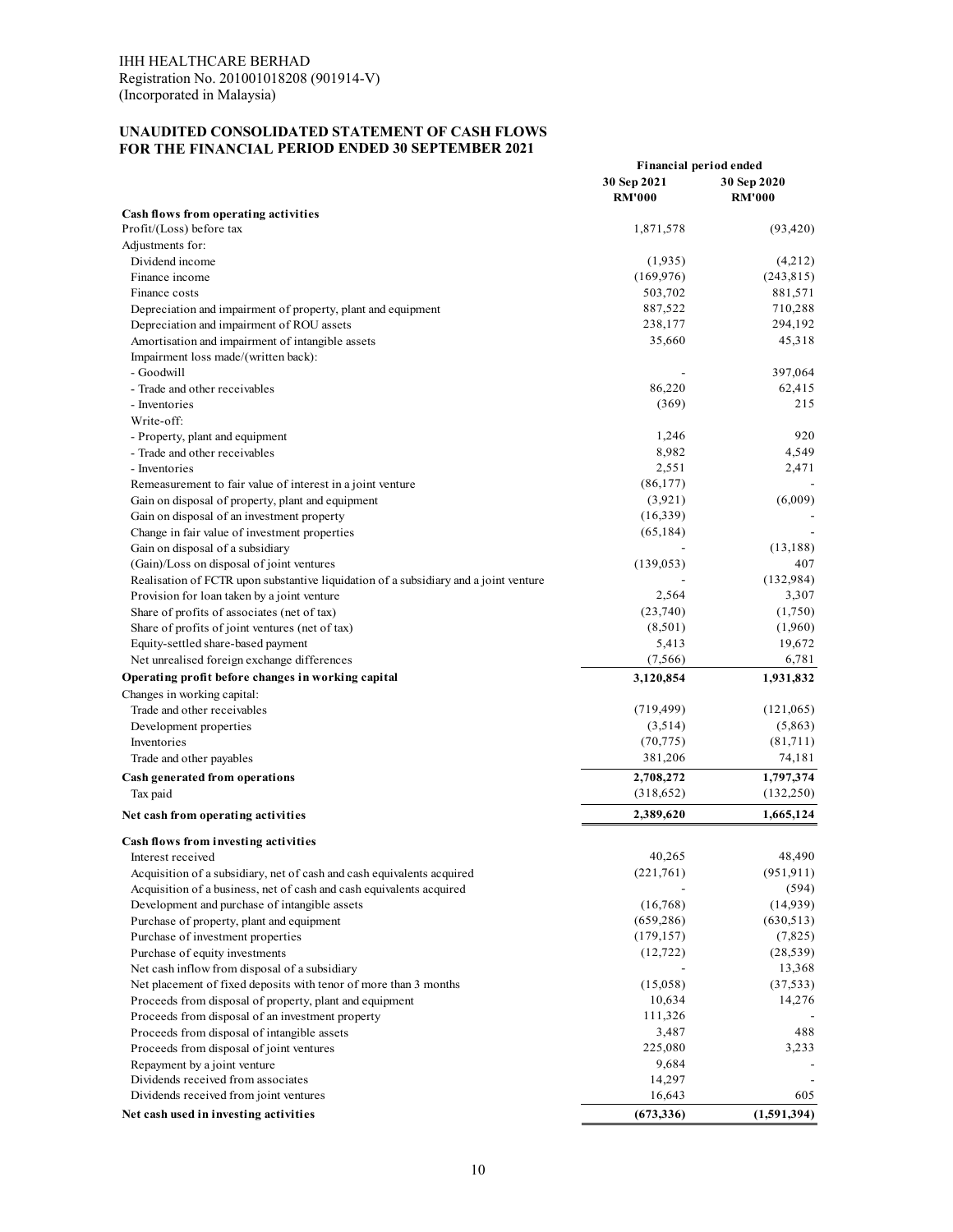#### **UNAUDITED CONSOLIDATED STATEMENT OF CASH FLOWS FOR THE FINANCIAL PERIOD ENDED 30 SEPTEMBER 2021**

|                                                                        | Financial period ended |               |
|------------------------------------------------------------------------|------------------------|---------------|
|                                                                        | 30 Sep 2021            | 30 Sep 2020   |
|                                                                        | <b>RM'000</b>          | <b>RM'000</b> |
| Cash flows from financing activities                                   |                        |               |
| Interest paid                                                          | (221,058)              | (250, 564)    |
| Proceeds from loans and borrowings                                     | 1,345,360              | 2,668,383     |
| Repayment of loans and borrowings                                      | (2,204,258)            | (2,052,861)   |
| Payment of perpetual securities distribution                           | (87,659)               | (88, 641)     |
| Payment of lease liabilities                                           | (289, 522)             | (291, 187)    |
| Dividends paid to shareholders                                         | (351, 163)             | (350,960)     |
| Dividends paid to non-controlling interests                            | (150, 108)             | (121, 269)    |
| Proceeds from exercise of share options                                | 24,692                 |               |
| Capital injection by non-controlling interests                         | 846                    | 259           |
| Change in restricted cash                                              | 5,651                  | (7,566)       |
| Net cash used in financing activities                                  | (1,927,219)            | (494, 406)    |
| Net decrease in cash and cash equivalents                              | (210, 935)             | (420, 676)    |
| Effect of exchange rate fluctuations on cash and cash equivalents held | 27,647                 | 22,325        |
| Cash and cash equivalents at beginning of the period                   | 2,264,047              | 2,641,463     |
| Cash and cash equivalents at end of the period                         | 2,080,759              | 2,243,112     |

#### *Cash and cash equivalents*

Cash and cash equivalents in the statement of cash flows comprises the following amounts from the statement of financial position:

| 30 Sep 2021<br><b>RM'000</b> | 30 Sep 2020<br><b>RM'000</b> |
|------------------------------|------------------------------|
| 1.221.701                    | 1,482,947                    |
| 2,805,778                    | 2,710,879                    |
| 4,027,479                    | 4,193,826                    |
|                              |                              |
| (32,000)                     | (44, 618)                    |
| (1,905,992)                  | (1,892,453)                  |
| (8, 728)                     | (13, 643)                    |
| 2,080,759                    | 2,243,112                    |
|                              |                              |

The unaudited Consolidated Statement of Cash Flows should be read in conjunction with the 2020 Audited Financial Statements and the accompanying explanatory notes attached to this financial report.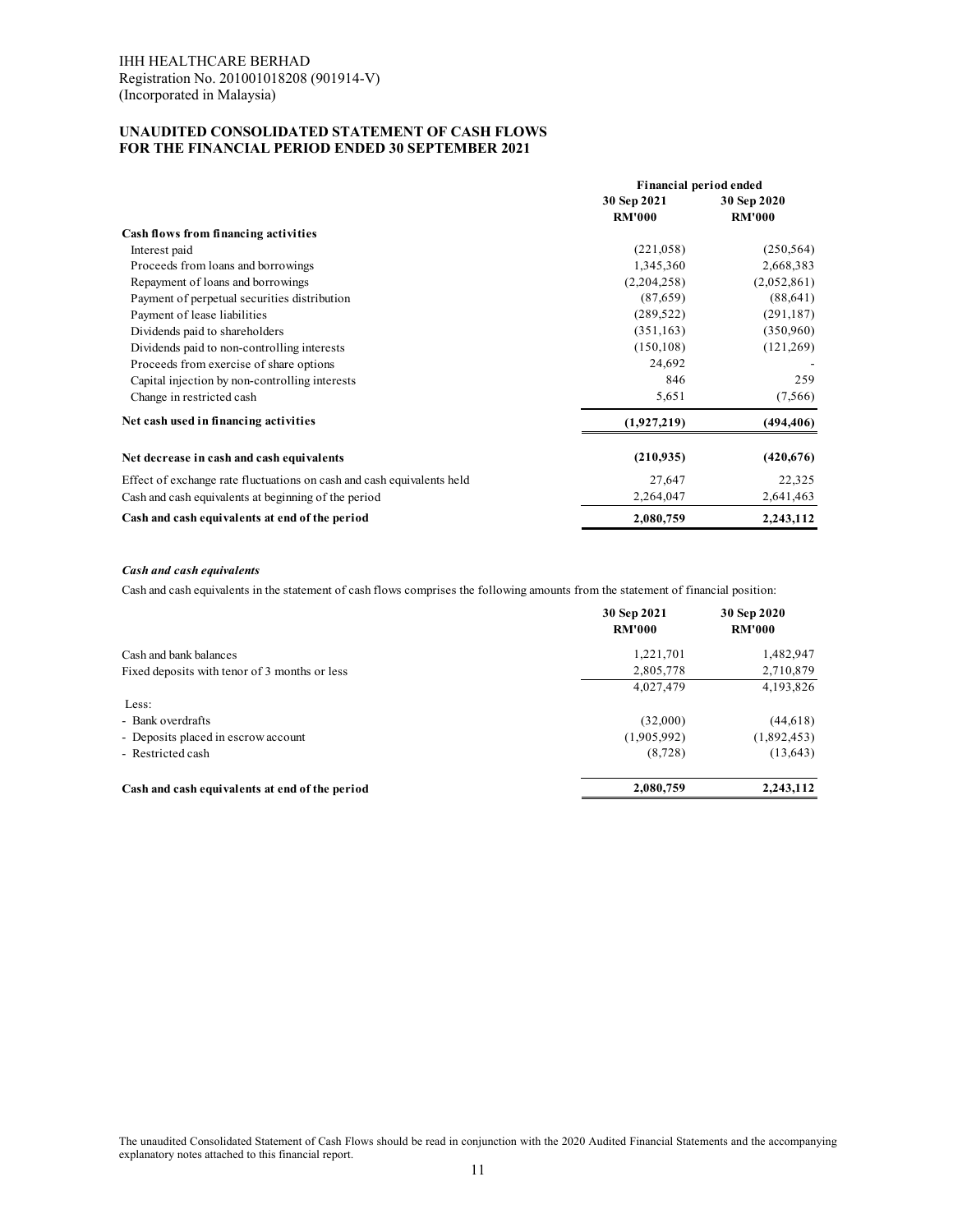#### **A1 BASIS OF PREPARATION**

#### **a) Basis of accounting**

These consolidated financial report are unaudited and prepared in accordance with the applicable disclosure provisions of the Main Market Listing Requirements of Bursa Malaysia Securities Berhad, MFRS 134: *Interim Financial Reporting* in Malaysia and IAS 34: *Interim Financial Reporting*. They do not include all of the information required for full annual financial statements and should be read in conjunction with the audited consolidated financial statements of the Group for the financial year ended 31 December 2020 ("2020 Audited Financial Statements").

The 2020 Audited Financial Statements were prepared under Malaysian Financial Reporting Standards ("MFRSs").

#### **b) Significant accounting policies**

The accounting policies and presentation adopted for this unaudited consolidated interim financial report are consistent with those adopted for the 2020 Audited Financial Statements, except for the adoption of the following new, revised and amendments to MFRS as issued by the Malaysian Accounting Standards Board.

MFRSs, interpretations and amendments effective for annual periods beginning on or after 1 January 2021

 Amendments to MFRS 9, *Financial Instruments*, MFRS 139, *Financial Instruments: Recognition and Measurement*, MFRS 7, *Financial Instruments: Disclosures and MFRS 16, Leases – Interest Rate Benchmark Reform – Phase 2*

MFRSs, interpretations and amendments effective for annual periods beginning on or after 1 April 2021

Amendment to MFRS 16, *Leases – Covid-19-Related Rent Concessions beyond 30 June 2021* 

The Group had elected to early adopt the Amendments to MFRS 16, *Leases – Covid-19-Related Rent Concessions beyond 30 June 2021*. Consequently, rent concessions received, if any, have been recognised in profit or loss.

#### **A2 AUDIT REPORT OF THE PRECEDING ANNUAL FINANCIAL STATEMENTS**

The audited financial statements for the financial year ended 31 December 2020 were not subjected to any qualification.

#### **A3 SEASONALITY OF OPERATIONS**

Inpatient and outpatient revenue and volume are generally lower during festive periods and summer months in each of the relevant countries in which the Group operates and other holiday periods. Conversely, patient volumes and thus inpatient and outpatient revenue are highest during the winter months in some markets. As the Group is continuously expanding, the effects of seasonality may not be obvious from the Group's financial statements.

#### **A4 SIGNIFICANT UNUSUAL ITEMS AFFECTING ASSETS, LIABILITIES, EQUITY, NET INCOME OR CASH FLOWS**

There were no unusual items affecting assets, liabilities, equity, net income or cash flows due to their nature, size or incidence for the financial period ended 30 September 2021, other than the COVID-19 pandemic impact on the performance of the Group.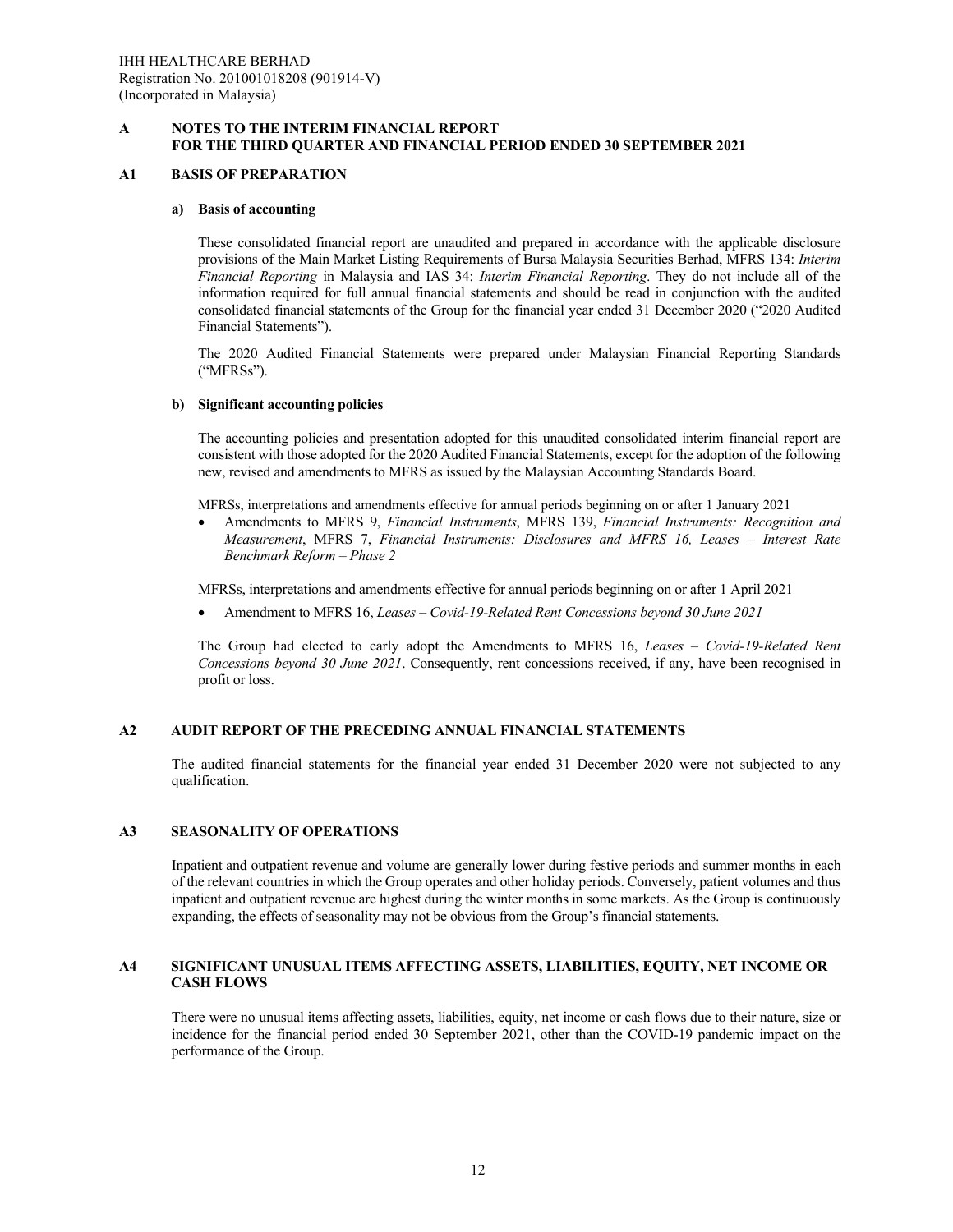#### **A5 CHANGE IN ACCOUNTING ESTIMATES**

There were no changes in the estimates of amounts reported in prior financial years that may have a material effect in the current quarter and financial period.

In preparing the unaudited consolidated interim financial report, the significant judgments made by the management in applying the Group's accounting policies and key sources of estimating uncertainty were consistent with those applied to 2020 Audited Financial Statements.

#### **A6 DEBT AND EQUITY SECURITIES**

Between 1 January 2021 to 30 September 2021, IHH issued

- (a) 1,854,000 new ordinary shares pursuant to the surrender of vested Long Term Incentive Plan ("LTIP") units; and
- (b) 4,346,000 new ordinary shares pursuant to the surrender of vested Enterprise Option Scheme ("EOS") units.

The LTIP lapsed on 24 March 2021 and, accordingly, all the unvested LTIP units lapsed upon the expiry of the LTIP.

Except as disclosed above, there were no other issuance of shares, share buy-backs and repayments of debt and equity securities by IHH during the financial period 1 January 2021 to 30 September 2021.

As at 30 September 2021, the issued share capital of IHH comprised of 8,783,419,463 ordinary shares.

### **A7 DIVIDENDS PAID**

|                                               | Sen per        | <b>Total amount</b> | Date of      |
|-----------------------------------------------|----------------|---------------------|--------------|
|                                               | ordinary share | <b>RM'000</b>       | payment      |
| First and final single tier cash dividend for |                |                     |              |
| financial year ended 31 December 2020         | 4.00           | 351.163             | $30$ -Apr-21 |

#### **A8 SEGMENT REPORTING**

There had been no significant changes in the basis of segmentation or in the basis of measurement of segment profit or loss from the 2020 Audited Financial Statements.

Management monitors the operating results of each business unit for the purpose of making decisions on resource allocation and performance assessment. Performance is measured based on segment earnings before interest, tax, depreciation, amortisation, exchange differences and other non-operational items ("EBITDA").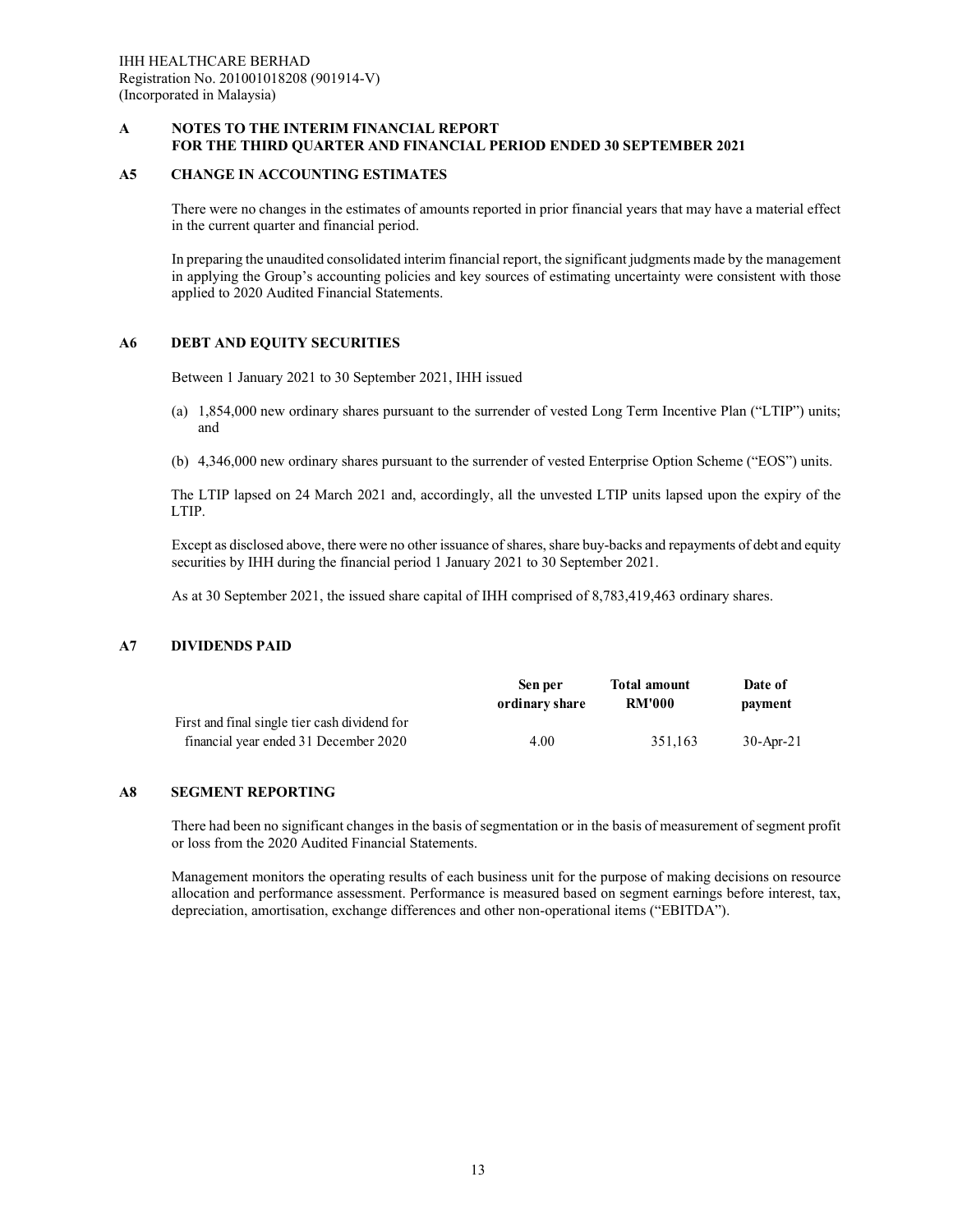#### **A8 SEGMENT REPORTING**

Financial period ended 30 September 2021

|                                                 | Parkway Pantai <sup>1</sup> |               |               |               |                         | Acibadem         | <b>IMU</b>    |                         |               |                          |               |
|-------------------------------------------------|-----------------------------|---------------|---------------|---------------|-------------------------|------------------|---------------|-------------------------|---------------|--------------------------|---------------|
|                                                 |                             |               |               | Greater       |                         | <b>Holdings</b>  | Health        |                         |               |                          |               |
|                                                 | Singapore                   | Malaysia      | India         | China         | PPL Others <sup>2</sup> | CEE <sup>3</sup> | Malaysia      | PLife REIT <sup>1</sup> | Others        | <b>Eliminations</b>      | <b>Total</b>  |
|                                                 | <b>RM'000</b>               | <b>RM'000</b> | <b>RM'000</b> | <b>RM'000</b> | <b>RM'000</b>           | <b>RM'000</b>    | <b>RM'000</b> | <b>RM'000</b>           | <b>RM'000</b> | <b>RM'000</b>            | <b>RM'000</b> |
| Revenue and expenses                            |                             |               |               |               |                         |                  |               |                         |               |                          |               |
| Revenue from external customers                 | 3,736,160                   | 1,984,210     | 2,780,560     | 639,449       | 3,858                   | 3,212,721        | 187,654       | 114,500                 | 1,935         |                          | 12,661,047    |
| Inter-segment revenue                           | 88,672                      | 750           | 67            | 11            | 401,273                 |                  | 1,869         | 162,610                 | 378,470       | (1,033,722)              |               |
| Total segment revenue                           | 3,824,832                   | 1,984,960     | 2,780,627     | 639,460       | 405,131                 | 3,212,721        | 189,523       | 277,110                 | 380,405       | (1,033,722)              | 12,661,047    |
| <b>EBITDA</b>                                   | 1,279,258                   | 536,934       | 485,085       | (59,190)      | (34, 733)               | 880,603          | 69,791        | 299,601                 | 309,721       | (601, 662)               | 3,165,408     |
| Depreciation and impairment of                  |                             |               |               |               |                         |                  |               |                         |               |                          |               |
| property, plant and equipment                   | (126,081)                   | (159, 171)    | (115,385)     | (311,201)     | (41)                    | (147,970)        | (9,677)       | (17,800)                | (196)         |                          | (887, 522)    |
| Depreciation of ROU assets                      | (213,507)                   | (19,257)      | (25,514)      | (56,315)      | (1,047)                 | (63,803)         | (3,222)       | (9, 534)                | (739)         | 154,761                  | (238, 177)    |
| Amortisation of intangible assets               |                             | (2, 434)      | (20,020)      | (2,962)       |                         | (9,763)          | (481)         |                         |               | $\overline{\phantom{a}}$ | (35,660)      |
| Foreign exchange differences                    | (261)                       | (62)          | 2,584         | 573           | (422)                   | 154              |               | 5,164                   | 757           |                          | 8,487         |
| Finance income                                  | 264                         | 7,523         | 10,202        | 3,821         | 3,885                   | 138,022          | 1,838         | 7,343                   | 1,661         | (4,583)                  | 169,976       |
| Finance costs                                   | (10,620)                    | (618)         | (94, 601)     | (50, 552)     | (13,912)                | (332, 330)       | (5)           | (10,027)                | (1,123)       | 10,086                   | (503, 702)    |
| Share of profits of associates (net of tax)     | 693                         |               | 8,036         |               | 15,011                  |                  |               |                         |               |                          | 23,740        |
| Share of profits of joint ventures (net of tax) | 620                         |               | 7,881         |               |                         |                  |               |                         |               |                          | 8,501         |
| Others                                          |                             |               | 222,666       | (18, 767)     | (43,372)                |                  |               |                         |               |                          | 160,527       |
| Profit/(Loss) before tax                        | 930,366                     | 362,915       | 480,934       | (494, 593)    | (74, 631)               | 464,913          | 58,244        | 274,747                 | 310,081       | (441, 398)               | 1,871,578     |
| Income tax expense                              | (168, 538)                  | (87, 145)     | (91,704)      | (2, 499)      | (2,036)                 | 170,108          | (16, 285)     | (17, 817)               | (1,033)       |                          | (216,949)     |
| Profit/(Loss) for the period                    | 761,828                     | 275,770       | 389,230       | (497,092)     | (76, 667)               | 635,021          | 41,959        | 256,930                 | 309,048       | (441, 398)               | 1,654,629     |
| <b>Assets and liabilities</b>                   |                             |               |               |               |                         |                  |               |                         |               |                          |               |
| Cash and cash equivalents                       | 228,890                     | 681,543       | 1,971,909     | 336,725       | 272,716                 | 251,545          | 29,311        | 114,459                 | 140,381       |                          | 4,027,479     |
| Other assets                                    | 13,153,131                  | 6,079,845     | 7,653,362     | 3,771,272     | 1,940,166               | 5,056,849        | 613,520       | 4,977,642               | 215,707       | (2,209,451)              | 41,252,043    |
| Segment assets as at 30 September 2021          | 13,382,021                  | 6,761,388     | 9,625,271     | 4,107,997     | 2,212,882               | 5,308,394        | 642,831       | 5,092,101               | 356,088       | (2,209,451)              | 45,279,522    |
| Loans and borrowings                            |                             |               | 873,431       | 3,132,109     | 368,025                 | 1,797,723        | 33,399        | 2,501,779               |               |                          | 8,706,466     |
| Other liabilities                               | 3,577,811                   | 803,203       | 2,749,540     | 994,572       | 183,663                 | 2,054,234        | 178,342       | 378,255                 | 65,087        | (2,124,109)              | 8,860,598     |
| Segment liabilities as at 30 September 2021     | 3,577,811                   | 803,203       | 3,622,971     | 4,126,681     | 551,688                 | 3,851,957        | 211,741       | 2,880,034               | 65,087        | (2,124,109)              | 17,567,064    |

Note:

1 Parkway Pantai Group, per the corporate structure, comprises of "Parkway Pantai" and "PLife REIT" segments

2 "PPL Others" comprises of mainly Parkway Pantai's hospital in Brunei, corporate office as well as other investment holding entities within Parkway Pantai

3 "CEE" refers to Central and Eastern Europe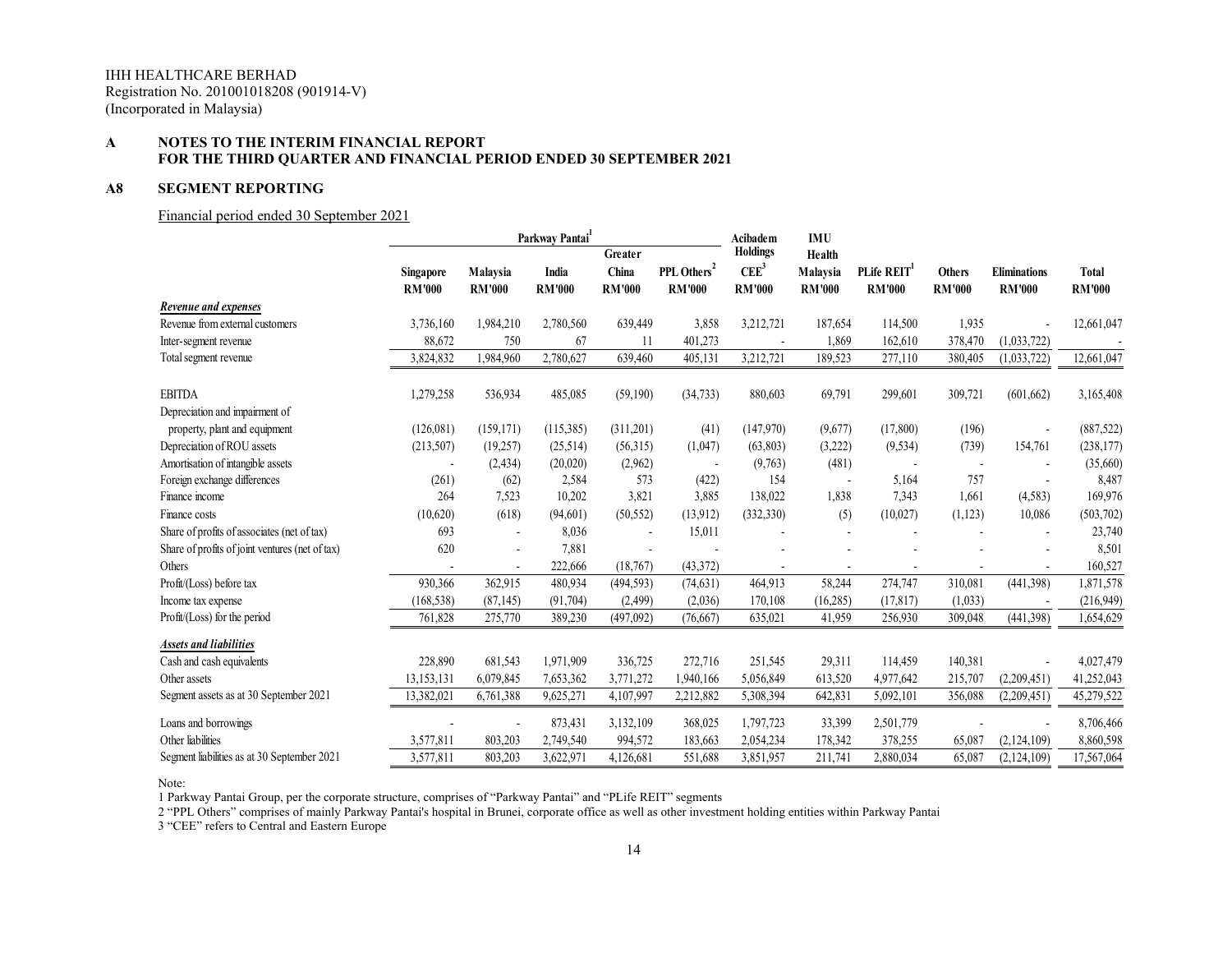Financial period ended 30 September 2020

|                                                          | Parkway Pantai             |                           |                        |                        |                                          | Acibadem                          | <b>IMU</b>                |                                          |                                |                                      |                               |
|----------------------------------------------------------|----------------------------|---------------------------|------------------------|------------------------|------------------------------------------|-----------------------------------|---------------------------|------------------------------------------|--------------------------------|--------------------------------------|-------------------------------|
|                                                          |                            |                           |                        | Greater                |                                          | <b>Holdings</b>                   | Health                    |                                          |                                |                                      |                               |
|                                                          | Singapore<br><b>RM'000</b> | Malaysia<br><b>RM'000</b> | India<br><b>RM'000</b> | China<br><b>RM'000</b> | PPL Others <sup>2</sup><br><b>RM'000</b> | CEE <sup>3</sup><br><b>RM'000</b> | Malaysia<br><b>RM'000</b> | PLife REIT <sup>1</sup><br><b>RM'000</b> | <b>Others</b><br><b>RM'000</b> | <b>Eliminations</b><br><b>RM'000</b> | <b>Total</b><br><b>RM'000</b> |
| Revenue and expenses                                     |                            |                           |                        |                        |                                          |                                   |                           |                                          |                                |                                      |                               |
| Revenue from external customers                          | 2,821,255                  | 1,568,663                 | 1,861,619              | 463,681                | 126,159                                  | 2,492,309                         | 184,564                   | 116,155                                  | 4,212                          |                                      | 9,638,617                     |
| Inter-segment revenue                                    | 80,066                     | 750                       |                        |                        | 977                                      |                                   | 2,388                     | 158,613                                  | 390,239                        | (633, 033)                           |                               |
| Total segment revenue                                    | 2,901,321                  | 1,569,413                 | 1,861,619              | 463,681                | 127,136                                  | 2,492,309                         | 186,952                   | 274,768                                  | 394,451                        | (633,033)                            | 9,638,617                     |
| <b>EBITDA</b>                                            | 957,608                    | 381,094                   | 85,358                 | (130, 636)             | 22,973                                   | 515,848                           | 63,249                    | 217,282                                  | 325,356                        | (603, 401)                           | 1,834,731                     |
| Depreciation and impairment of                           |                            |                           |                        |                        |                                          |                                   |                           |                                          |                                |                                      |                               |
| property, plant and equipment                            | (120, 456)                 | (139,678)                 | (125, 526)             | (134,700)              | (3,848)                                  | (161, 893)                        | (8,974)                   | (14,992)                                 | (221)                          |                                      | (710, 288)                    |
| Depreciation and impairment of ROU assets                | (209, 850)                 | (16, 167)                 | (64, 730)              | (54,981)               | (5,015)                                  | (77, 927)                         | (3,635)                   | (12,086)                                 | (13)                           | 150,212                              | (294, 192)                    |
| Amortisation and impairment of                           |                            |                           |                        |                        |                                          |                                   |                           |                                          |                                |                                      |                               |
| intangible assets                                        | (2, 429)                   | (532)                     | (24,896)               | (4,385)                | ÷.                                       | (12, 593)                         | (483)                     |                                          |                                |                                      | (45,318)                      |
| Foreign exchange differences                             | 11                         | (98)                      | 1,301                  | (530)                  | 4,876                                    | (120)                             | 28                        | 153                                      | 4,678                          |                                      | 10,299                        |
| Finance income                                           | 463                        | 17,331                    | 21,524                 | 43,424                 | 8,548                                    | 196,752                           | 2,688                     | 18                                       | 332                            | (47,265)                             | 243,815                       |
| Finance costs                                            | (17,806)                   | (1, 442)                  | (106, 886)             | (105, 185)             | (29,061)                                 | (658, 542)                        | 626                       | (17,767)                                 | (2,191)                        | 56,683                               | (881, 571)                    |
| Share of profits/(losses) of associates (net of tax)     | 1,234                      |                           | 592                    |                        |                                          | (76)                              |                           |                                          |                                |                                      | 1,750                         |
| Share of profits/(losses) of joint ventures (net of tax) | 605                        |                           | 2,086                  | (731)                  |                                          |                                   |                           |                                          |                                |                                      | 1,960                         |
| Others                                                   |                            |                           | (460, 923)             | (407)                  | $\overline{\phantom{a}}$                 | 13,188                            |                           | $\blacksquare$                           | 193,536                        | $\sim$                               | (254, 606)                    |
| Profit/(Loss) before tax                                 | 609,380                    | 240,508                   | (672, 100)             | (388, 131)             | (1,527)                                  | (185, 363)                        | 53,499                    | 172,608                                  | 521,477                        | (443, 771)                           | (93, 420)                     |
| Income tax expense                                       | (96, 470)                  | (57, 842)                 | (25, 542)              | (5,946)                | (15,970)                                 | 36,891                            | (13, 943)                 | (15,718)                                 | (1,660)                        |                                      | (196, 200)                    |
| Profit/(loss) for the period                             | 512,910                    | 182,666                   | (697, 642)             | (394,077)              | (17, 497)                                | (148, 472)                        | 39,556                    | 156,890                                  | 519,817                        | (443, 771)                           | (289, 620)                    |
| <b>Assets and liabilities</b>                            |                            |                           |                        |                        |                                          |                                   |                           |                                          |                                |                                      |                               |
| Cash and cash equivalents                                | 207,838                    | 632,153                   | 2,001,006              | 467,800                | 463,138                                  | 128,175                           | 32,897                    | 102,570                                  | 158,249                        |                                      | 4,193,826                     |
| Other assets                                             | 12,780,046                 | 6,072,365                 | 7,203,464              | 3,841,792              | 2,633,618                                | 4,878,205                         | 564,116                   | 4,747,843                                | 211,463                        | (2,870,380)                          | 40,062,532                    |
| Segment assets as at 30 September 2020                   | 12,987,884                 | 6,704,518                 | 9,204,470              | 4,309,592              | 3,096,756                                | 5,006,380                         | 597,013                   | 4,850,413                                | 369,712                        | (2,870,380)                          | 44,256,358                    |
| Loans and borrowings                                     |                            |                           | 1,011,531              | 2,841,821              | 1,385,989                                | 2,074,190                         | 7,001                     | 2,381,858                                |                                |                                      | 9,702,390                     |
| Other liabilities                                        | 4,500,890                  | 801,117                   | 2,207,509              | 938,328                | (184, 460)                               | 1,927,567                         | 179,492                   | 377,394                                  | 52,699                         | (2,870,380)                          | 7,930,156                     |
| Segment liabilities as at 30 September 2020              | 4,500,890                  | 801,117                   | 3,219,040              | 3,780,149              | 1,201,529                                | 4,001,757                         | 186,493                   | 2,759,252                                | 52,699                         | (2,870,380)                          | 17,632,546                    |

Note:

1 Parkway Pantai Group, per the corporate structure, comprises of "Parkway Pantai" and "PLife REIT" segments

2 "PPL Others" comprises of mainly Parkway Pantai's hospital in Brunei, corporate office as well as other investment holding entities within Parkway Pantai

3 "CEE" refers to Central and Eastern Europe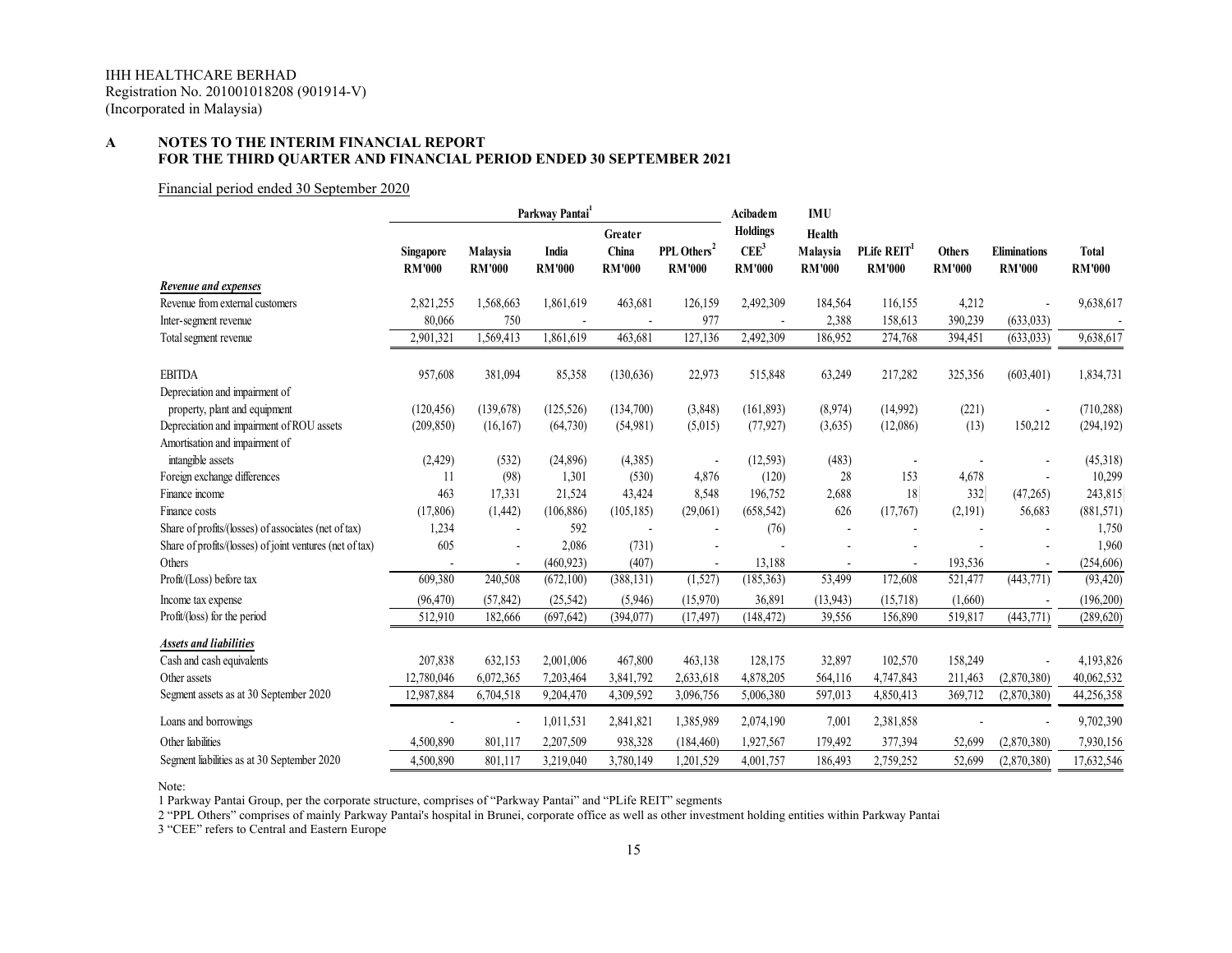# **A9 VALUATION OF PROPERTY, PLANT AND EQUIPMENT**

The Group does not adopt a revaluation policy on its property, plant and equipment.

# **A10 SIGNIFICANT RELATED PARTY TRANSACTIONS**

Related party transactions have been entered into in the normal course of business under negotiated terms. Other than the remuneration paid to the Key Management Personnel, the significant related party transactions of the Group are as follows:

|                                                                        | Financial period ended       |                              |
|------------------------------------------------------------------------|------------------------------|------------------------------|
|                                                                        | 30 Sep 2021<br><b>RM'000</b> | 30 Sep 2020<br><b>RM'000</b> |
| Transactions with substantial shareholders and their related companies |                              |                              |
| - Acquisition of a subsidiary                                          |                              | 1,020,000                    |
| - Sales and provision of services                                      | 213                          | 84                           |
| - Purchase and consumption of services                                 | (9,513)                      | (5,504)                      |
| Transactions with Key Management Personnel and their related companies |                              |                              |
| - Sales and provision of services                                      | 2.013                        | 1,960                        |
| - Purchase and consumption of services                                 | (51,962)                     | (43,349)                     |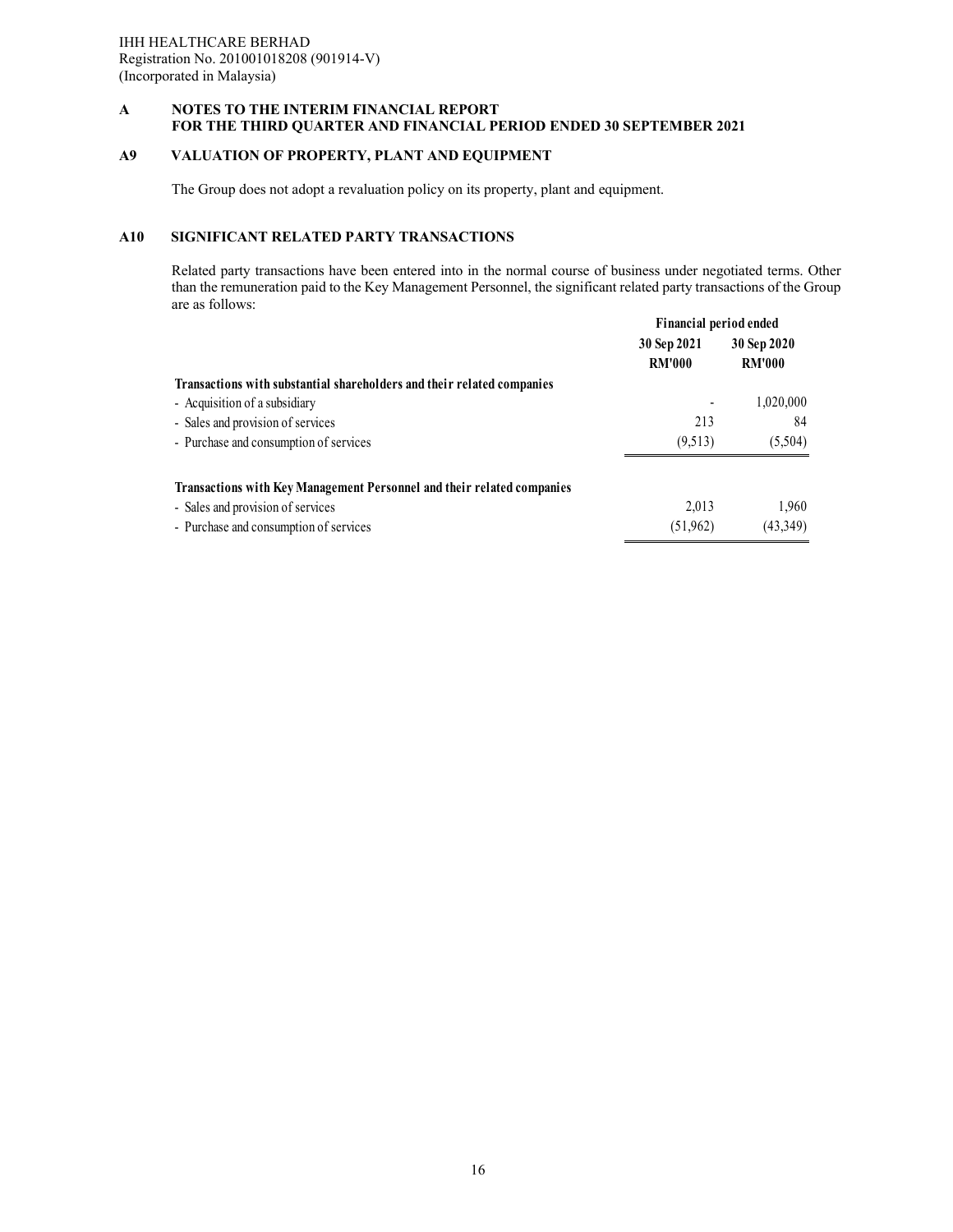#### **A11 CHANGES IN THE COMPOSITION OF THE GROUP**

- (a) On 4 February 2021, Medical Resources International Pte Ltd ("MRI") increased its interest in Chengdu Shenton Health Clinic Co., Ltd ("Chengdu Shenton Clinic") following MRI's cash contribution of RMB1.41 million (equivalent to RM885,000) to the registered capital of Chengdu Shenton Clinic. Post the cash contribution, MRI's interest in Chengdu Shenton Clinic increased from 60.95% to 61.75%.
- (b) On 4 March 2021, MRI increased its interest in Chengdu Shenton Clinic following the conversion of the shareholder's loan of RMB1.41 million (equivalent to RM885,000) to the registered capital of Chengdu Shenton Clinic. Post the conversion of the shareholder's loan, MRI's interest in Chengdu Shenton Clinic increased from 61.75% to 62.42%.
- (c) On 5 April 2021, Parkway Trust Management Limited ("PTM") transferred 130,600 Parkway Life Real Estate Investment Trust ("PLife REIT") units that it owned to its eligible employees in accordance to PTM's long term incentive plan. Consequential thereto, IHH Group's effective interest in PLife REIT was diluted from 35.62% to 35.60%.
- (d) On 5 April 2021, SRL Limited acquired the remaining 50% equity interest in DDRC SRL not already held by its wholly-owned subsidiary, SRL, for a total cash consideration of INR350.0 crore (equivalent to RM197.5 million). Post the acquisition, SRL Limited's direct and indirect equity interest in DDRC SRL increased from 50% to 100% and DDRC SRL became an indirect subsidiary of IHH.
- (e) On 3 May 2021, Acibadem Sağlık Hizmetleri ve Ticaret A.S. ("ASH") established a wholly-owned subsidiary, LifeClub Sağlıklı Yaşam Hizmetleri A.Ş. ("LifeClub") in Turkey. The initial capital of LifeClub is TL50,000 (equivalent to RM25,000) and its intended principal activity is providing e-consulting activities, wellness services and marketplace activities relating to all health-related products and memberships to its subscribers.
- (f) On 24 May 2021, ASH acquired the remaining 0.01% equity interest in Acıbadem Poliklinikleri A.S. ("POL") at no consideration. Post the acquisition, ASH's equity interest in POL increased from 99.99% to 100%.
- (g) On 30 June 2021, Parkway Life Japan4 Pte Ltd ("TK Investor") entered into a Tokumei Kumiai agreement (or silent partnership agreement, the "TK Agreement") with Godo Kaisha Samurai 15 (the "TK Operator"). Pursuant to the TK Agreement, the purchase price of the properties amounting to JPY4.1 billion (equivalent to RM154,160,000) will be injected into the TK Operator by the TK Investor to facilitate the acquisition of two nursing homes by the TK Operator. PLife REIT does not have any direct or indirect equity in the TK Operator. However due to the nature of the arrangements under the TK Agreement, the TK Operator is under established terms that impose strict limitations on decision making powers of the TK Operator's management, resulting in PLife REIT receiving the majority of the benefits relating to the TK Operator's operations and net assets, being exposed to the majority of the risks incident to the TK Operator's activities and retaining the majority of the residual or ownership risks related to the TK Operator and their assets. As such the TK Operator is regarded as indirect subsidiary of IHH pursuant to MFRS10 *Consolidated Financial Statements*.
- (h) On 12 July 2021, Integrated Healthcare Holdings (Bharat) Limited was struck off from the Register of Companies pursuant to Section 308 of the Mauritius Companies Act 2001.
- (i) On 20 July 2021, Acibadem City Clinic B.V. ("ACC BV"), acquired 70% equity interest in Bel Medic for a total consideration of EUR10.0 million (equivalent to RM49.0 million). Bel Medic is a private healthcare operator in Belgrade, Serbia and it currently operates a 54-bedded general hospital and 5 outpatient clinics. Post completion of the acquisition, the following entities have become direct/indirect subsidiaries of ACC BV:

| Entity                                                 | <b>Relationship with ACC BV</b> |
|--------------------------------------------------------|---------------------------------|
| <b>Bel Medic</b>                                       | Direct subsidiary               |
| Dom Zdravlja Bel Medic (Health Center)                 | Indirect subsidiary             |
| Dom Zdravlja Bel Medic Slavija (Health Center Slavija) | Indirect subsidiary             |
| Bel Food & Coffee d.o.o.                               | Indirect subsidiary             |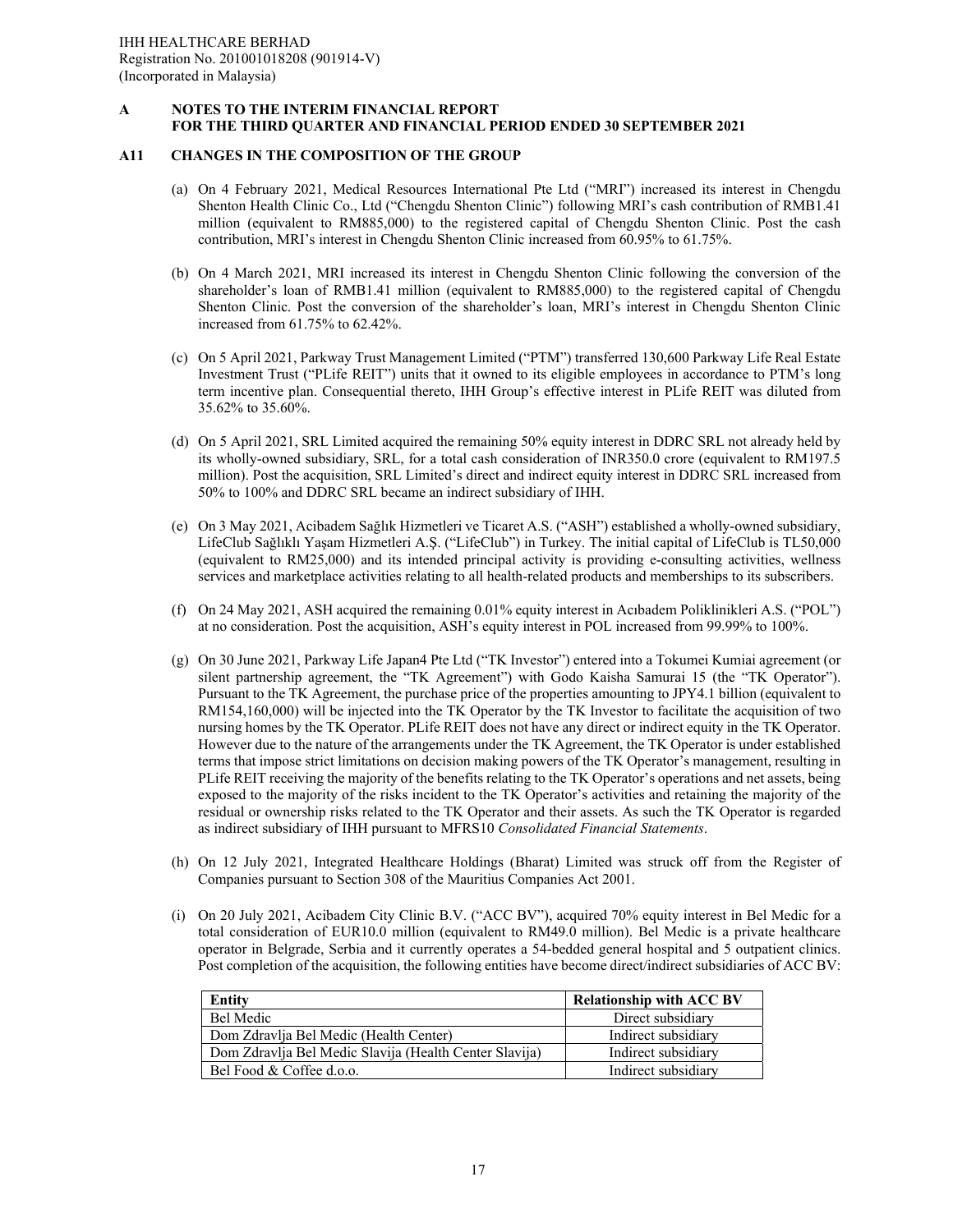(j) On 30 September 2021, ASH acquired additional 15% equity interest in ACC BV from its 53.82% owned subsidiary, Clinical Hospital Acibadem Sistina Skopje ("Acibadem Sistina") for a total consideration of EUR24.0 million (equivalent to RM116.6 million). Post completion of the acquisition, ASH's direct equity interest in ACC BV increased from 49.05% to 64.05% and Acibadem Sistina ceased to be a shareholder of ACC BV.

The above changes in the composition of the Group are not expected to have material effect on the earnings and net assets of the Group.

The effects of the acquisition of DDRC SRL and Bel Medic are as follows:

|                                                                          | <b>DDRC SRL</b><br>Provisional | <b>Bel Medic Group</b><br>Provisional | <b>Total</b>  |
|--------------------------------------------------------------------------|--------------------------------|---------------------------------------|---------------|
|                                                                          | <b>RM'000</b>                  | <b>RM'000</b>                         | <b>RM'000</b> |
| Identifiable assets acquired and liabilities assumed                     |                                |                                       |               |
| Property, plant and equipment                                            | 25,311                         | 29,337                                | 54,648        |
| Right-of-use assets                                                      | 3,416                          | 31,278                                | 34,694        |
| Intangible assets                                                        | 160,448                        | 424                                   | 160,872       |
| Deferred tax assets                                                      | 930                            | 1,291                                 | 2,221         |
| Other financial assets                                                   | 29                             |                                       | 29            |
| Tax recoverables                                                         | 1,013                          |                                       | 1,013         |
| Inventories                                                              | 4,528                          | 3,116                                 | 7,644         |
| Trade and other receivables                                              | 14,237                         | 3,348                                 | 17,585        |
| Cash and cash equivalents                                                | 7,844                          | 5,717                                 | 13,561        |
| Loans and borrowings                                                     |                                | (23,972)                              | (23, 972)     |
| Lease liabilities                                                        | (3,723)                        | (31,278)                              | (35,001)      |
| Employee benefits                                                        | (3,950)                        | (53)                                  | (4,003)       |
| Trade and other payables                                                 | (8,460)                        | (10,502)                              | (18,962)      |
| Deferred tax liabilities                                                 | (39, 439)                      |                                       | (39, 439)     |
| Tax payable                                                              |                                | (266)                                 | (266)         |
| Fair value of net identifiable assets acquired                           | 162,184                        | 8,440                                 | 170,624       |
| Net cash outflow arising from acquisition of subsidiaries                |                                |                                       |               |
| Purchase consideration in cash and cash equivalents                      | 199,432                        | 49,436                                | 248,868       |
| Less: deferred purchase consideration                                    | (13, 546)                      |                                       | (13, 546)     |
| Less: cash and cash equivalents acquired                                 | (7, 844)                       | (5,717)                               | (13, 561)     |
|                                                                          | 178,042                        | 43,719                                | 221,761       |
| Goodwill                                                                 |                                |                                       |               |
| Total purchase consideration                                             | 199,432                        | 49,436                                | 248,868       |
| Non-controlling interests, based on their proportionate interests in the |                                |                                       |               |
| recognised amounts of assets and liabilities of the acquiree             |                                | 2,532                                 | 2,532         |
| Fair value of pre-existing interest in the acquiree                      | 199,432                        |                                       | 199,432       |
| Fair value of net identifiable assets acquired                           | (162, 184)                     | (8,440)                               | (170, 624)    |
| Goodwill                                                                 | 236,680                        | 43,528                                | 280,208       |

As at 30 September 2021, the Group is in the midst of performing a purchase price allocation ("PPA") for the acquisitions of DDRC SRL and Bel Medic, and would adjust goodwill accordingly upon the completion of the PPA.

#### **A12 SUBSEQUENT EVENTS**

(a) Between 1 October 2021 to 22 November 2021, the Company issued 11,054,000 new ordinary shares pursuant to the exercise of vested EOS options.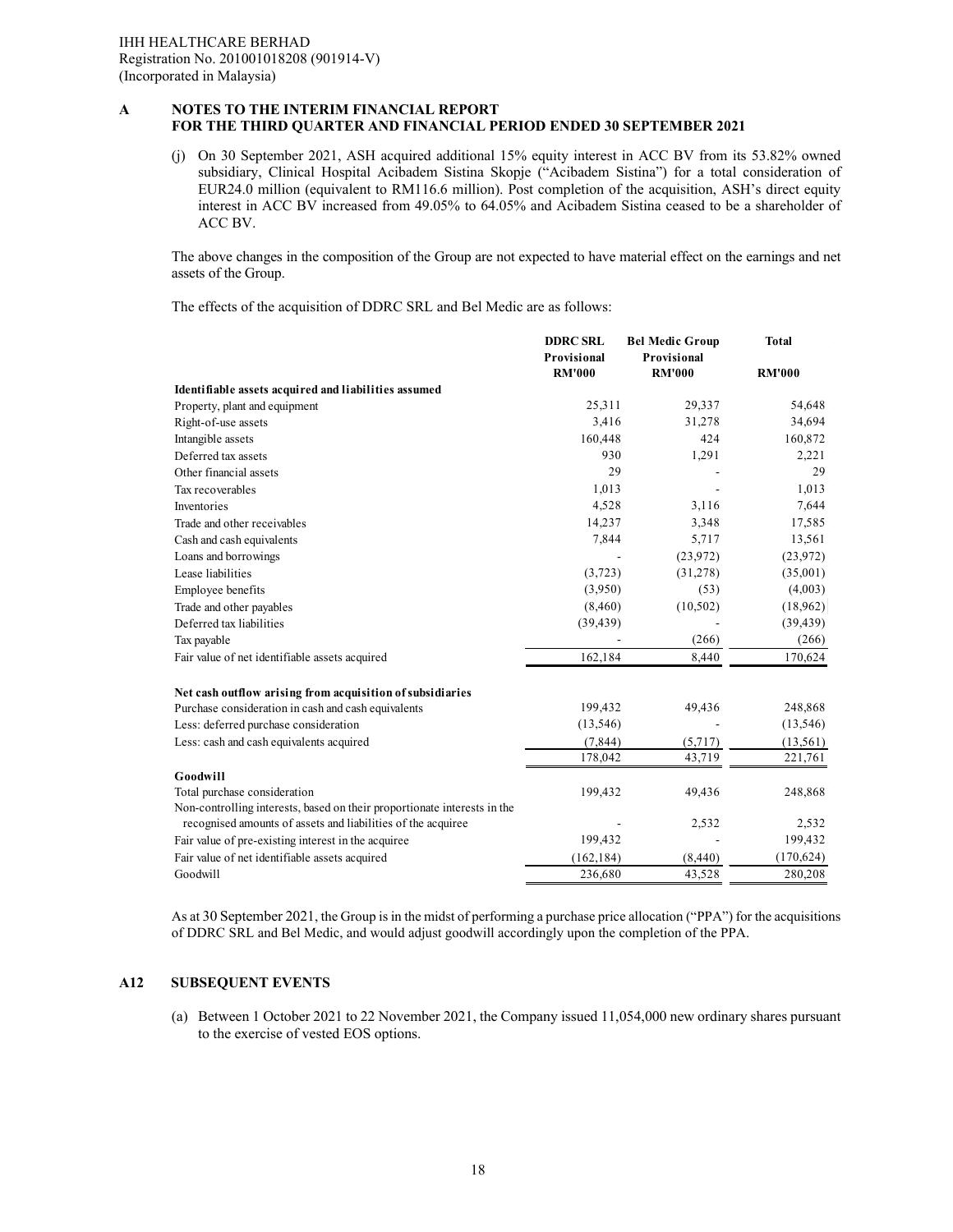# **A13 CHANGES IN CONTINGENT LIABILITIES OR CONTINGENT ASSETS**

- (a) Centre for Digestive and Kidney Diseases (India) Private Limited is defending an ongoing dispute with a service provider for the difference in the amounts claimed for the laboratory diagnostic and other services being rendered. On 12 July 2019, the arbitrator allowed the amended claim of INR474.9 million (equivalent to RM26.8 million). The service provider has subsequently filed an amendment application seeking an enhancement of their claim by INR75.4 million (equivalent to RM4.3 million) for the alleged dues pertaining to the period of December 2018 to June 2020. On 30 July 2021, the arbitration has been settled at INR 160.0 million (RM9.1 million).
- (b) In 2019, Continental Hospitals Private Limited ("Continental Hospital") received letters from the Reserve Bank of India ("RBI") pointing out certain non-compliances with Foreign Exchange Management Act 1999 ("FEMA"). By way of a compounding order dated 26 October 2021, the RBI has allowed Continental Hospital to regularize these non-compliances upon payment of a compounding fee of INR 3,869,000 (approx. RM220,000). Continental Hospital has deposited this compounding fee with the RBI on 28 October 2021.

Except for above development to the contingent liabilities disclosed in Note 45 and 46 of the 2020 Audited Financial Statements, there were no other material changes in the contingent liabilities or contingent assets as at 22 November 2021 from that disclosed in the 2020 Audited Financial Statements.

# **A14 CAPITAL COMMITMENTS**

|                                                                                                                          | 30 Sep 2021<br><b>RM'000</b> | 31 Dec 2020<br><b>RM'000</b> |
|--------------------------------------------------------------------------------------------------------------------------|------------------------------|------------------------------|
| a. Capital expenditure commitments                                                                                       |                              |                              |
| Property, plant and equipment and investment properties<br>- Contracted but not provided for in the financial statements | 631.893                      | 631,682                      |
| b. Other commitments                                                                                                     |                              |                              |
| Maximum amount committed for Fortis Open Offer                                                                           | 1,901,816                    | 1,890,215                    |
| Maximum amount committed for Malar Open Offer <sup>1</sup>                                                               | 16.118                       | 16,020                       |
|                                                                                                                          | 1.917.934                    | 1.906.235                    |

<sup>1</sup> The actual number of Fortis shares and the actual number of Fortis Malar Hospitals Limited shares that Northern TK Venture Pte. Ltd. ("NTK") will be acquiring can only be determined at the end of the Fortis Open Offer and Malar Open Offer respectively.

On 13 November 2018, IHH acquired 31.17% equity interest in Fortis through a preferential allotment by Fortis to an indirect wholly-owned subsidiary of IHH, NTK. As a consequence of the preferential allotment by Fortis, NTK is required to carry out the following:

- (i) A mandatory open offer for acquisition of up to 197,025,660 equity shares of face value of INR10 each in Fortis, representing additional 26% of the Expanded Voting Share Capital (as defined in Section B6(1)) of Fortis, at a price of not less than INR170 per share ("Fortis Open Offer") or such higher price as required under the Securities and Exchange Board of India (Substantial Acquisition of Shares and Takeovers) Regulations, 2011.
- (ii) In light of the acquisition of the controlling stake of Fortis, a mandatory open offer for acquisition of up to 4,894,308 fully paid up equity shares of face value of INR10 each in Malar, representing 26% of the paid-up equity shares of Malar at a price of INR58 per share ("Malar Open Offer"). The Malar Open Offer is subject to the completion of the Fortis Open Offer.

In light of the 14 December 2018 status quo Order, and the 15 November 2019 Judgment mentioned in Section B6(1), the Fortis Open Offer as well the Malar Open Offer (which is subject to the completion of the Fortis Open Offer) will not proceed for the time being.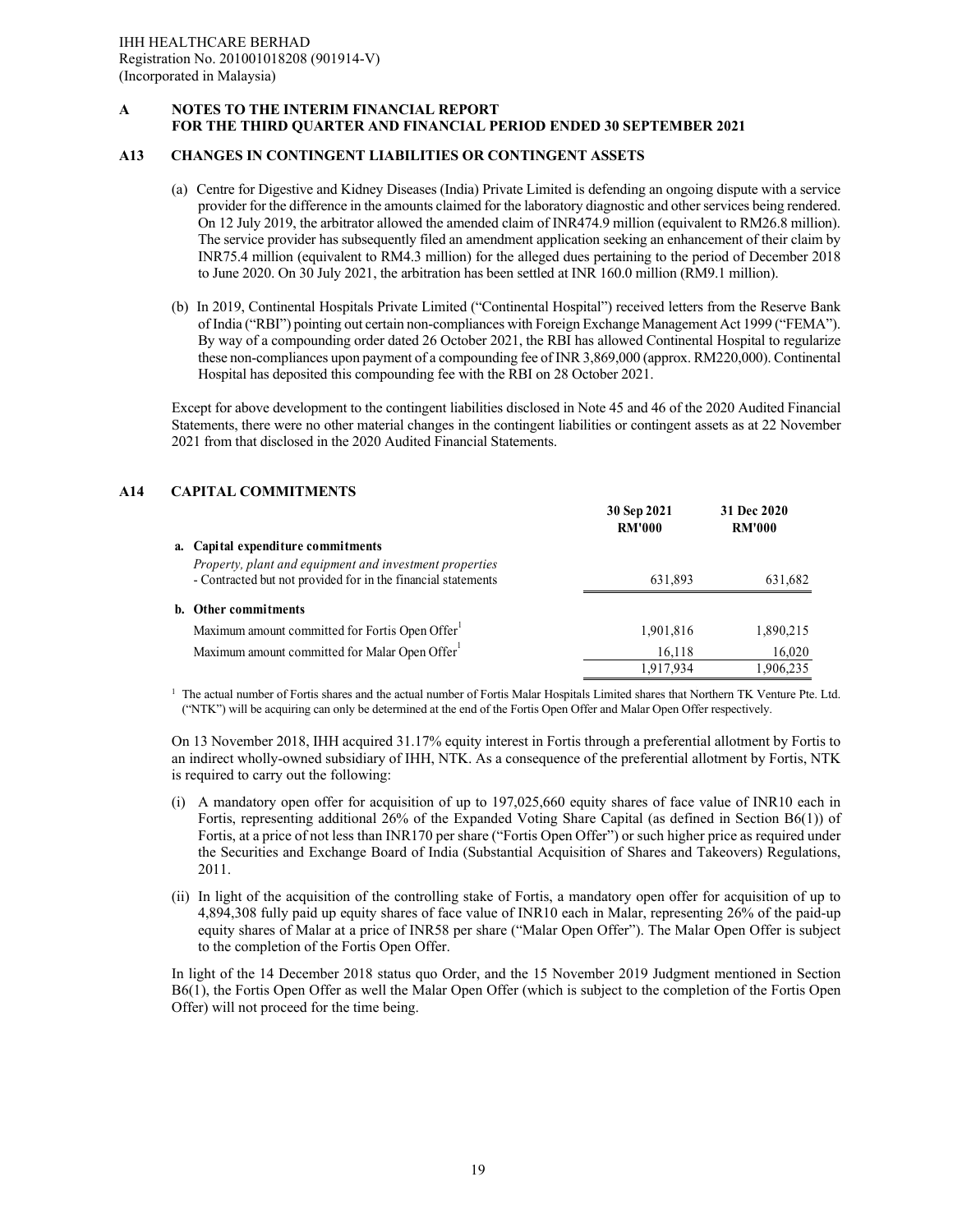### **A15 FAIR VALUE HIERARCHY**

#### *Fair value hierarchy*

The table below analyses financial instruments carried at fair value. The different levels are defined as follows:

- Level 1: Quoted prices (unadjusted) in active markets for identical assets or liabilities that the Group can access at the measurement date.
- Level 2: Inputs other than quoted prices included within Level 1 that are observable for the asset or liability, either directly or indirectly.
- Level 3: Unobservable inputs for the asset or liability

|                                       | Level 1<br><b>RM'000</b> | Level 2<br><b>RM'000</b> | Level 3<br><b>RM'000</b> | <b>Total</b><br><b>RM'000</b> |
|---------------------------------------|--------------------------|--------------------------|--------------------------|-------------------------------|
| 30 September 2021                     |                          |                          |                          |                               |
| <b>Assets</b>                         |                          |                          |                          |                               |
| Unquoted shares at FVOCI              |                          |                          | 72,929                   | 72,929                        |
| Money market funds at FVTPL           |                          | 193,582                  |                          | 193,582                       |
| Foreign exchange forward contracts    |                          | 14,240                   |                          | 14,240                        |
| Interest rate caps                    |                          | 2,459                    |                          | 2,459                         |
| Cross currency interest rate swaps    |                          | 17,736                   |                          | 17,736                        |
| Cross currency swaps                  |                          | 204,981                  |                          | 204,981                       |
|                                       |                          | 432,998                  | 72,929                   | 505,927                       |
| Liabilities                           |                          |                          |                          |                               |
| Liabilities on put options granted to |                          |                          |                          |                               |
| non-controlling interest <sup>1</sup> |                          |                          | (1,615,063)              | (1,615,063)                   |
| Foreign exchange forward contracts    |                          | (112)                    |                          | (112)                         |
| Interest rate swaps                   |                          | (600)                    |                          | (600)                         |
|                                       | $\overline{a}$           | (712)                    | (1,615,063)              | (1,615,775)                   |
| 31 December 2020<br><b>Assets</b>     |                          |                          |                          |                               |
| Unquoted shares at FVOCI              |                          |                          | 59,714                   | 59,714                        |
| Money market funds at FVTPL           |                          | 190,915                  |                          | 190,915                       |
| Mutual funds at FVTPL                 |                          | 690                      |                          | 690                           |
| Foreign exchange forward contracts    |                          | 6,778                    |                          | 6,778                         |
| Interest rate caps                    |                          | 2,704                    |                          | 2,704                         |
| Cross currency interest rate swaps    |                          | 3,883                    |                          | 3,883                         |
| Cross currency swaps                  |                          | 128,349                  |                          | 128,349                       |
|                                       |                          | 333,319                  | 59,714                   | 393,033                       |
| Liabilities                           |                          |                          |                          |                               |
| Liabilities on put options granted to |                          |                          |                          |                               |
| non-controlling interest <sup>1</sup> |                          |                          | (1, 137, 658)            | (1, 137, 658)                 |
| Interest rate swaps                   |                          | (886)                    |                          | (886)                         |
| Foreign exchange forward contracts    |                          | (373)                    |                          | (373)                         |
| Cross currency interest rate swaps    |                          | (6, 857)                 |                          | (6, 857)                      |
|                                       |                          | (8,116)                  | (1, 137, 658)            | (1,145,774)                   |

1. Liabilities on put options granted to non-controlling interests are stated at fair value based on the subsidiary's equity value and the discounted cash flow method based on present value of expected payment discounted using a risk-adjusted discount rate.

Refer to Section B13 for fair value gain/(loss) recognised in the statement of profit or loss.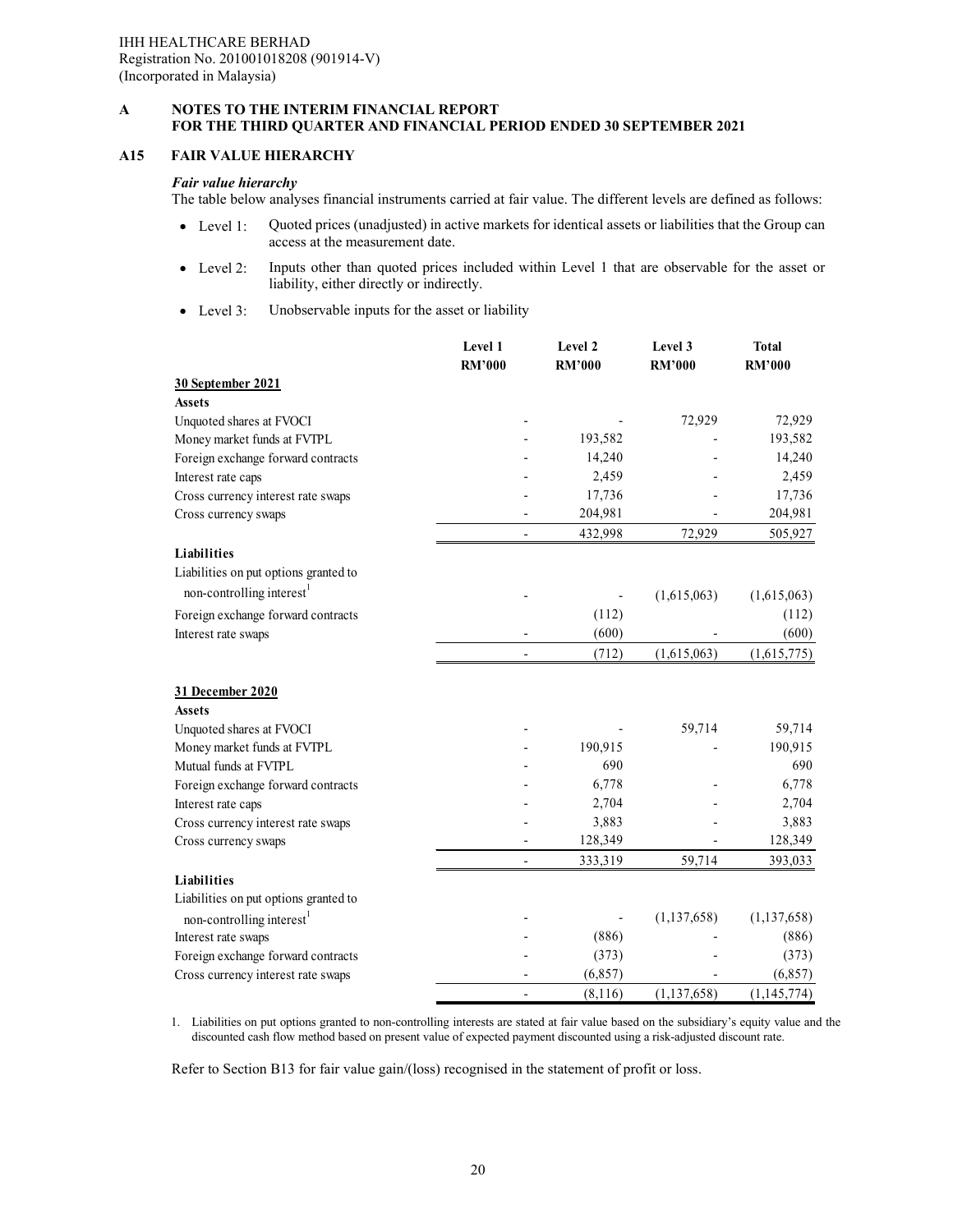#### **A16 UPDATE ON INVESTIGATIONS BY SECURITIES AND EXCHANGE BOARD OF INDIA ("SEBI") AND SERIOUS FRAUD INVESTIGATION OFFICE ("SFIO") ON FORTIS**

SEBI issued a show cause notice ("SCN") dated 20 November 2020 to Fortis and Fortis Hospitals Limited ("FHsL") in furtherance of the SEBI investigation. In response to the SCN, a joint representation was filed by Fortis and FHsL on 28 December 2020 submitting reasons as to why the SCN ought to be quashed. Oral submissions on the representation have also been completed on 20 January 2021 and written synopsis of the same has been filed. No orders have yet been passed.

SEBI issued another SCN dated 9 April 2021 ("EHIRCL SCN") to various noticees including Escorts Heart Institute and Research Centre Limited ("EHIRCL"), a subsidiary of Fortis in furtherance of the SEBI investigation. In response thereto, a representation was filed by EHIRCL on 11 June 2021 submitting reasons as to why the EHIRCL SCN ought to be quashed. Oral submissions were also made in a personal hearing before SEBI on 16 June 2021 and a written synopsis of the same has been filed. No orders yet been passed.

As at 22 November 2021, there were no further developments in the ongoing investigation on Fortis by the SFIO, Ministry of Corporate Affairs of India, from that disclosed in Note 46 of the 2020 Audited Financial Statements.

# **A17 UPDATE ON THE SUO-MOTO CONTEMPT NOTICE TO FORTIS ON 15TH NOVEMBER 2019**

As at 22 November 2021, there were no further developments in the suo-moto contempt notice to Fortis, from that disclosed in Note 47 of the 2020 Audited Financial Statements. Please refer to section B6(1) for details.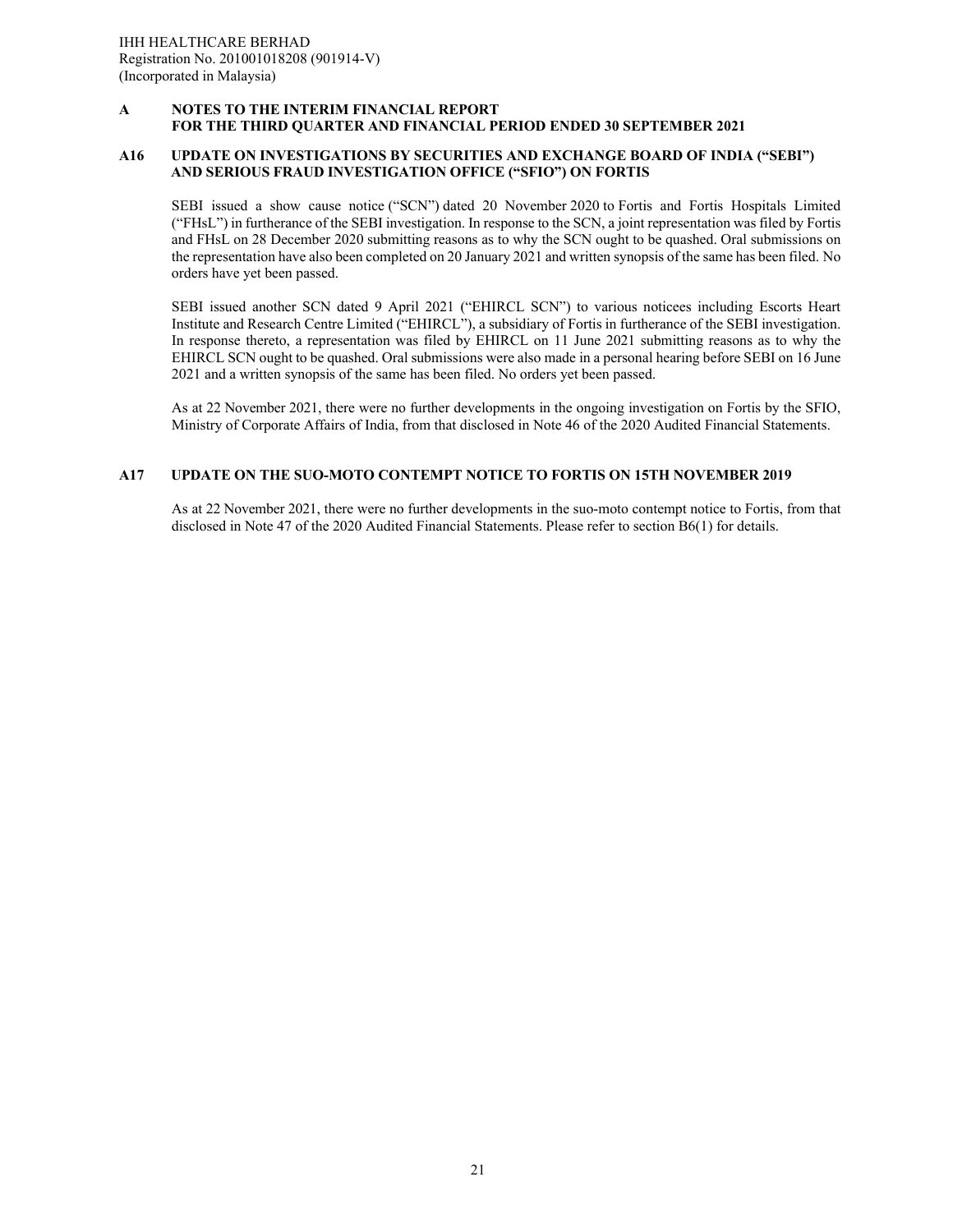# **B1 REVIEW OF THE PERFORMANCE OF THE COMPANY AND ITS PRINCIPAL SUBSIDIARIES**

|                                        | 3rd quarter ended |               |               | <b>Financial period ended</b> |               |               |
|----------------------------------------|-------------------|---------------|---------------|-------------------------------|---------------|---------------|
|                                        | 30 Sep 2021       | 30 Sep 2020   | Variance      | 30 Sep 2021                   | 30 Sep 2020   | Variance      |
|                                        | <b>RM'000</b>     | <b>RM'000</b> | $\frac{0}{0}$ | <b>RM'000</b>                 | <b>RM'000</b> | $\frac{0}{0}$ |
| <b>REVENUE</b> <sup>1</sup>            |                   |               |               |                               |               |               |
| Parkway Pantai:                        |                   |               |               |                               |               |               |
| - Singapore                            | 1,318,815         | 1,000,564     | 32%           | 3,736,160                     | 2,821,255     | 32%           |
| - Malaysia                             | 709,923           | 578,916       | 23%           | 1,984,210                     | 1,568,663     | 26%           |
| - India                                | 977,204           | 694,434       | 41%           | 2,780,560                     | 1,861,619     | 49%           |
| - Greater China                        | 233,271           | 182,013       | 28%           | 639,449                       | 463,681       | 38%           |
| - PPL Others*                          | 1,014             | 45,898        | $-98%$        | 3,858                         | 126,159       | $-97%$        |
| Parkway Pantai                         | 3,240,227         | 2,501,825     | 30%           | 9,144,237                     | 6,841,377     | 34%           |
| <b>Acibadem Holdings</b>               | 1,098,924         | 922,674       | 19%           | 3,212,721                     | 2,492,309     | 29%           |
| <b>IMU</b> Health                      | 65,598            | 54,037        | 21%           | 187,654                       | 184,564       | 2%            |
| Others^                                | 647               | 850           | $-24%$        | 1,935                         | 4,212         | $-54%$        |
| <b>Group (Excluding PLife REIT)</b>    | 4,405,396         | 3,479,386     | 27%           | 12,546,547                    | 9,522,462     | 32%           |
| PLife REIT total revenue               | 94,395            | 92,223        | 2%            | 277,110                       | 274,768       | $1\%$         |
| Less: PLife REIT inter-segment revenue | (54,795)          | (53,278)      | $-3%$         | (162, 610)                    | (158, 613)    | $-3%$         |
| <b>PLife REIT</b>                      | 39,600            | 38,945        | $2\%$         | 114,500                       | 116,155       | $-1\%$        |
| Group                                  | 4,444,996         | 3,518,331     | 26%           | 12,661,047                    | 9,638,617     | 31%           |
| EBITDA <sup>2</sup>                    |                   |               |               |                               |               |               |
| Parkway Pantai:                        |                   |               |               |                               |               |               |
| - Singapore                            | 367,502           | 350,708       | 5%            | 1,219,395                     | 903,059       | 35%           |
| - Malaysia                             | 200,802           | 159,514       | 26%           | 536,934                       | 381,094       | 41%           |
| - India                                | 180,817           | 89,723        | 102%          | 485,085                       | 85,358        | $\rm{NM}$     |
| - Greater China                        | (9,110)           | (15, 121)     | 40%           | (59,190)                      | (130, 636)    | 55%           |
| - PPL Others*                          | (21, 282)         | 11,880        | NM            | (34, 733)                     | 22,973        | $\rm NM$      |
| Parkway Pantai                         | 718,729           | 596,704       | 20%           | 2,147,491                     | 1,261,848     | 70%           |
| <b>Acibadem Holdings</b>               | 300,218           | 224,136       | 34%           | 880,603                       | 515,848       | 71%           |
| <b>IMU</b> Health                      | 25,038            | 11,973        | 109%          | 69,791                        | 63,249        | 10%           |
| Others^                                | (30, 050)         | (20, 367)     | $-48%$        | (68, 749)                     | (64, 883)     | $-6%$         |
| <b>Group (Excluding PLife REIT)</b>    | 1,013,935         | 812,446       | 25%           | 3,029,136                     | 1,776,062     | 71%           |
| PLife REIT <sup>3</sup>                | 137,207           | 73,569        | 87%           | 299,601                       | 217,282       | 38%           |
| Eliminations <sup>4</sup>              | (55, 014)         | (53, 278)     | $-3%$         | (163, 329)                    | (158, 613)    | $-3%$         |
| Group                                  | 1,096,128         | 832,737       | 32%           | 3,165,408                     | 1,834,731     | 73%           |

Note:

*1: Relates to external revenue only* 

*It excludes PLife REIT's rental income earned from Parkway Pantai* 

*Similarly, it excludes Parkway Pantai's dividend and management fee income earned from PLife REIT* 

<sup>2</sup>: Relates to the EBITDA performance of each SBUs, after elimination of dividend income from within the Group

<sup>3</sup>: Includes rental income earned from lease of hospitals to Parkway Pantai

*4 : Relates to the elimination of inter-segment income and expenses* 

*\*: PPL Others comprise mainly Parkway Pantai's hospital in Brunei, corporate office as well as other investment holding entities within Parkway Pantai* 

*^: Others comprise mainly IHH Group's corporate office as well as other investment holding entities*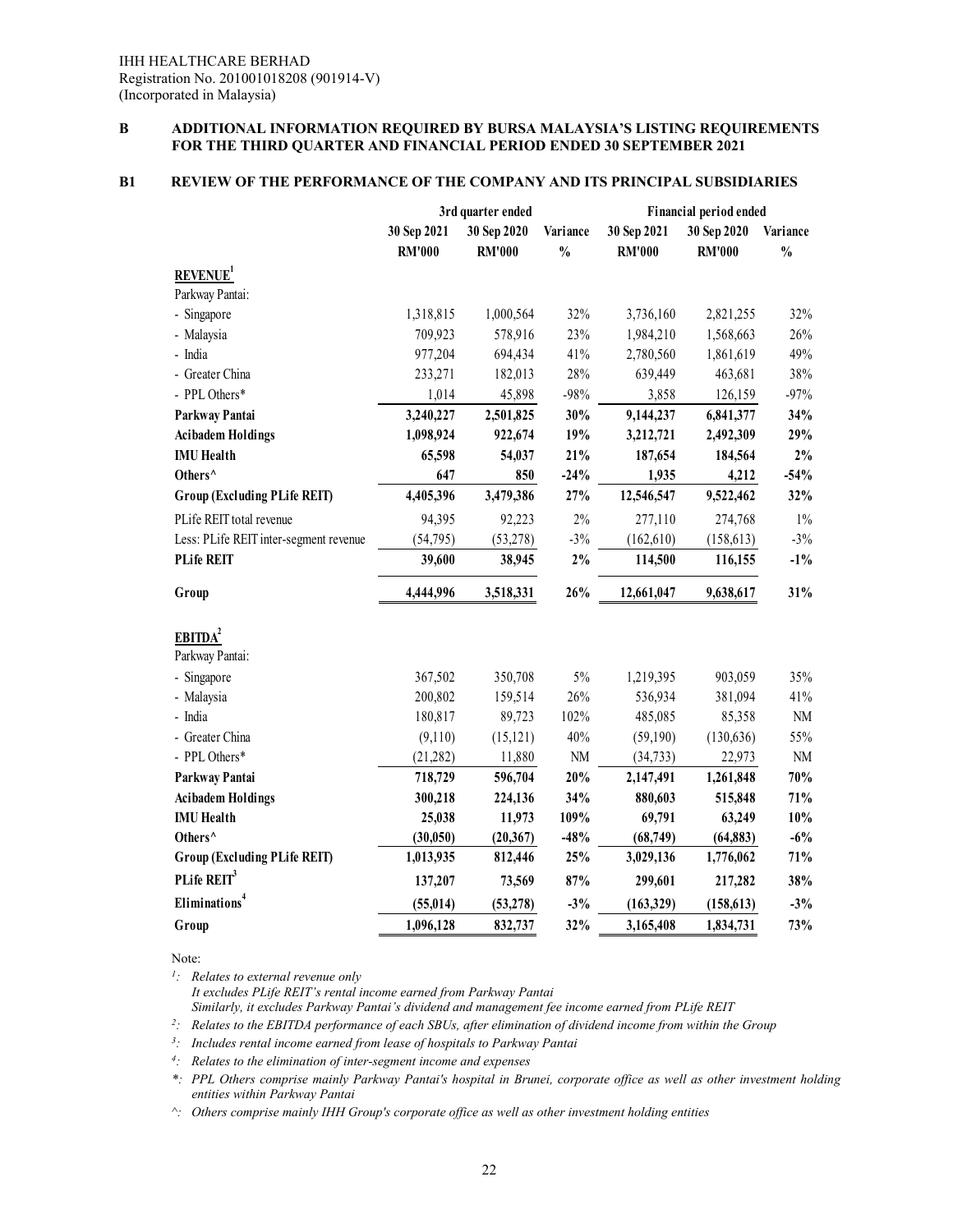#### **Q3 2021 vs Q3 2020**

The Group's Q3 2021 revenue and EBITDA increased by 26% and 32% over Q3 2020. The Group was in recovery since Q3 2020 from major lockdowns during the preceding quarter in various markets the Group operates in as a result of COVID-19 pandemic. During the lockdown period, patients postponed non-urgent and non-essential treatments and visits to hospitals and healthcare facilities. Patient volumes picked up as lockdowns gradually eased to varying extent since June 2020, though the recoveries were interrupted by resurging waves of outbreak in different markets. In addition, the magnitude of COVID-19 related-services provided by the Group also increased as the pandemic continues. The Group was in active collaboration with the public healthcare sector of the countries it operates in since late January 2020 to treat COVID-19 patients, as well as to provide COVID-19 screening, laboratory testing and vaccination services. The acquisition of Bel Medic in July 2021, DDRC SRL in April 2021, and PCMC in September 2020 also contributed to the increase in revenue.

The increase in EBITDA was driven by higher revenue and valuation gains on investment properties, offset by higher staff costs, higher other operating expenses and lower government grant income recorded. The increase in staff costs was mainly due to the hire of contract employees for COVID-19 related services rendered, higher doctors' salaries for certain groups of doctors whose salaries vary with revenue or services rendered and the provision for market and appreciation bonus for staff. The consolidation of DDRC SRL and PCMC also contributed to the higher expenses. Notwithstanding higher expenses, the Group's EBITDA margins improved from 24% in Q3 2020 to 25% in Q3 2021 with the implementation of stringent cost management measures and operational efficiencies from higher patient volumes.

The Group recorded a PATMI excluding exceptional items ("PATMI (Excl EI)") of RM354.6 million in Q3 2021, as compared to RM238.4 million for Q3 2020, on the back of stronger EBITDA, offset by higher tax expenses. In addition, Q3 2020 was a lower base with RM34.5mil impairment loss mainly on ROU assets of Global hospitals.

#### *Parkway Pantai*

Parkway Pantai's Q3 2021 revenue increased by 30% to RM3,240.2 million and its Q3 2021 EBITDA increased 20% to RM718.7 million. The higher revenue was mainly due to recovery of patient volumes, a higher contribution from COVID-19 related services rendered as well as consolidation of PCMC and DDRC SRL.

Parkway Pantai's Singapore hospital inpatient admissions decreased by 2% to 16,041 in Q3 2021 while its revenue per inpatient admission increased by 5.8% to RM35,819. Parkway Pantai's Malaysia hospital inpatient admissions decreased by 11% to 36,555 in Q3 2021 while its revenue per inpatient admission increased by 25.1% to RM11,071. Parkway Pantai's India hospital inpatient admissions increased by 29% to 84,050 in Q3 2021 while its revenue per inpatient admission increased by 3.2% to RM7,911.

Foreign patient volume remained low since March 2020 as a result of the various travel restrictions implemented across the countries Parkway Pantai operates in.

Parkway Pantai's Q3 2021 EBITDA was driven by higher revenue, offset by higher staff costs from hire of contract staff for COVID-19 related services rendered, provision for market and appreciation bonus, higher other operating expenses and lower government grant income recorded. Parkway Pantai's EBITDA margins decreased from 24% to 22% in Q3 2021 mainly due to higher staff costs.

#### *Acibadem Holdings*

Acibadem Holdings' Q3 2021 revenue increased by 19% to RM1,098.9 million and its EBITDA increased by 34% to RM300.2 million. On a constant currency basis, Acibadem Holdings' Q3 2021 revenue increased 37% while its EBITDA increased 57% over the corresponding period last year. The higher revenue was largely attributed to price adjustments to counter inflation.

Acibadem Holdings' hospital inpatient admissions increased 12% to 54,318 in Q3 2021. Meanwhile, its revenue per inpatient admission increased 21.7% to RM10,378 with more complex cases undertaken and price adjustments to counter inflation.

Acibadem Holdings' Q3 2021 EBITDA was driven by higher revenue, offset by higher staff costs and other operating expenses. Notwithstanding higher expenses, Acibadem Holdings' EBITDA margins improved from 24%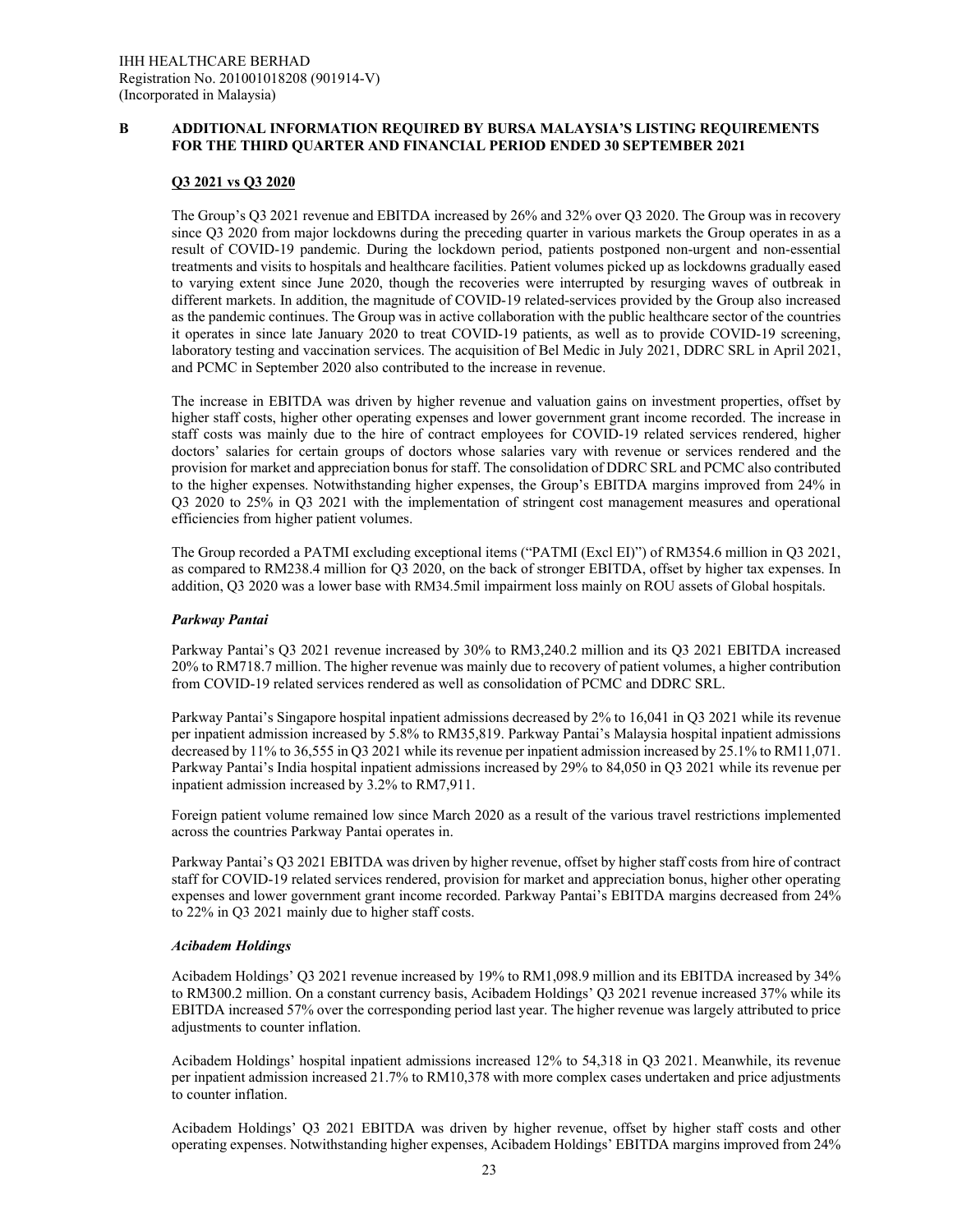in Q3 2020 to 27% in Q3 2021 with the implementation of stringent cost management measures and operational efficiencies from higher patient volumes.

#### *IMU Health*

IMU Health's Q3 2021 revenue increased by 21% to RM65.6 million and its EBITDA increased by 109% to RM25.0 million. The higher revenue was a result of postponement of academic courses from last year due to various movement restriction orders amidst the COVID-19 pandemic.

IMU Health's higher EBITDA was due to higher revenue and a low base last year with RM2.0 million hardship allowance granted to students in Q3 2020.

### *PLife REIT*

PLife REIT's Q3 2021 external revenue was marginally higher at RM39.6 million while its EBITDA increased 87% to RM137.2 million mainly due to valuation gains on investment properties of RM65.2 million recorded.

#### *Others*

Q3 2021 revenue decreased by 24% to RM0.6 million due to lower dividends received from investments in Money Market Funds ("MMF").

Q3 2021 EBITDA losses increased by 48% mainly due to higher staff costs.

### **YTD 2021 vs YTD 2020**

The Group's YTD 2021 revenue and EBITDA increased by 31% and 73% over YTD 2020. YTD 2020 was a low base due to major lockdowns in various markets the Group operates in since April 2020 as a result of COVID-19 pandemic. During this period, patients postponed non-urgent and non-essential treatment and visits to hospitals and healthcare facilities. Patient volumes picked up as the lockdowns gradually eased to varying extent since June 2020, though the recoveries were interrupted by resurging waves of outbreak in different markets. In addition, the magnitude of COVID-19 related-services provided by the Group also increased as the pandemic continues. The Group was in active collaboration with the public healthcare sector of the countries it operates in since late January 2020 to treat COVID-19 patients, as well as to provide COVID-19 screening, laboratory testing and vaccination services. The acquisition of DDRC SRL in April 2021 and PCMC in September 2020 also contributed to the increase in revenue.

The growth in EBITDA was driven by higher revenue and valuation gains on investment properties, offset by higher staff costs, higher other operating expenses and lower government grant income. The increase in staff costs was mainly to the hire of contract employees for COVID-19 related services rendered, higher doctors' salaries for certain groups of doctors whose salaries vary with revenue or services rendered and provision for market and appreciation bonus. The consolidation of DDRC SRL and PCMC also contributed to the higher expenses. Notwithstanding higher expenses, the Group's EBITDA margins improved from 19% in YTD 2020 to 25% in YTD 2021 with the implementation of stringent cost management measures and operational efficiencies from higher patient volumes.

The Group's YTD 2021 PATMI (Excl EI) increased 236% to RM1,154.0 million on the back of a higher EBITDA and higher share of profits from joint ventures and associates, offset by higher tax expenses. In addition, YTD 2020 was a lower base with RM34.5mil impairment loss mainly on ROU assets of Global hospitals.

#### *Parkway Pantai*

Parkway Pantai's YTD 2021 revenue increased by 34% to RM9,144.2 million and its YTD 2021 EBITDA increased 70% to RM2,147.5 million. The higher revenue was mainly due to recovery of patient volumes, higher contribution from COVID-19 related services rendered and consolidation of PCMC and DDRC SRL.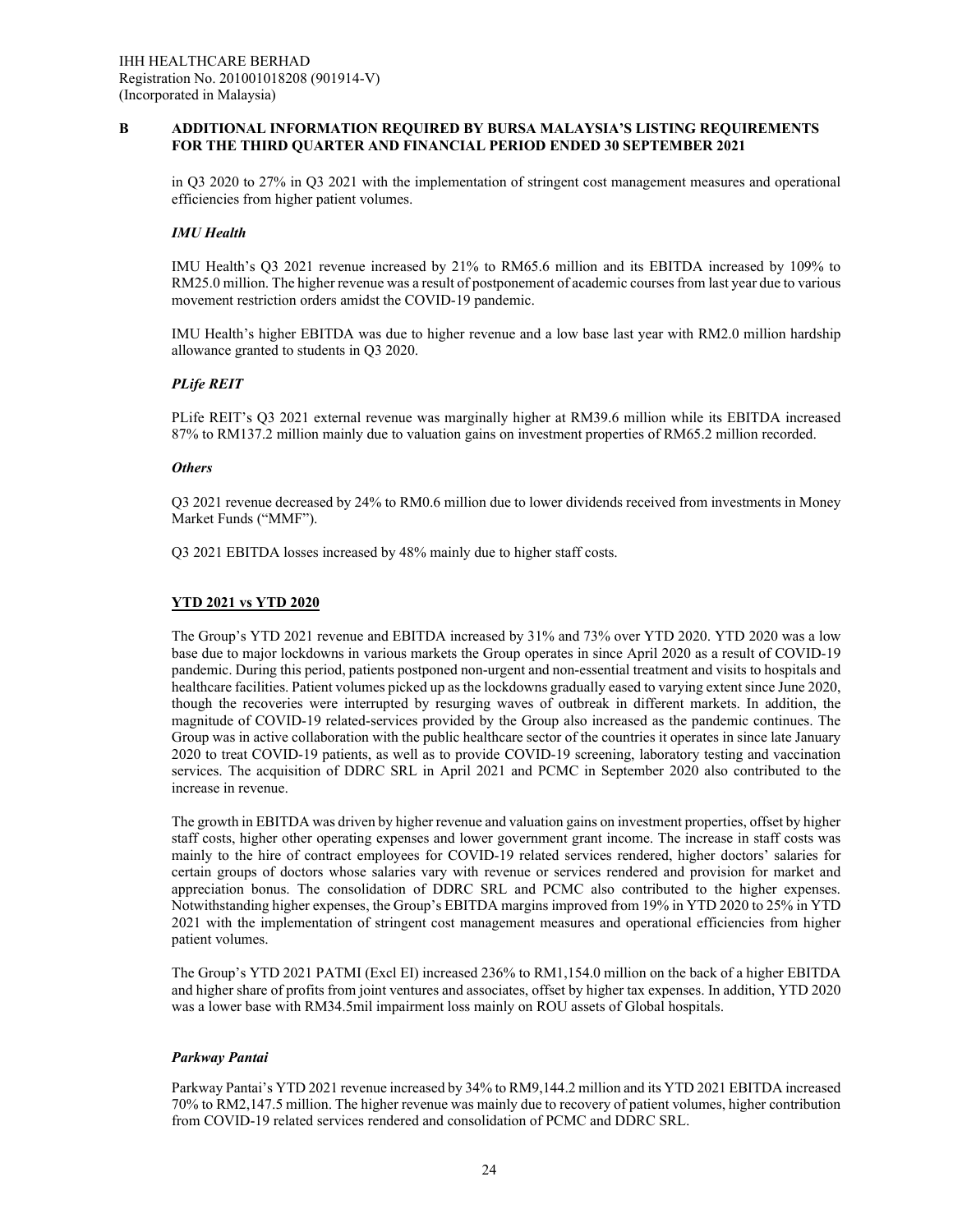Parkway Pantai's Singapore hospital inpatient admissions increased by 4% to 48,623 in YTD 2021 while its revenue per inpatient admission increased 3.3% to RM36,475. Parkway Pantai's Malaysia hospital inpatient admissions decreased by 10% to 108,958 in YTD 2021 while its revenue per inpatient admission increased by 28.3% to RM10,453. Parkway Pantai's India hospital inpatient admissions increased by 20% to 235,442 in YTD 2021 while its revenue per inpatient admission increased by 20.1% to RM8,202.

Foreign patient volume remained low since March 2020 as a result of the various travel restrictions implemented across the countries Parkway Pantai operates in.

Parkway Pantai's YTD 2021 EBITDA was driven by higher revenue, offset by higher staff costs from hire of contract staff for COVID-19 related services rendered, provision for market and appreciation bonus for staff, higher other operating expenses and lower government grant income recorded. Notwithstanding higher expenses, Parkway Pantai's EBITDA margins improved from 18% in YTD 2020 to 23% in YTD 2021 with the implementation of stringent cost management measures and operational efficiencies from higher patient volumes.

#### *Acibadem Holdings*

Acibadem Holdings' YTD 2021 revenue increased by 29% to RM3,212.7 million and its EBITDA increased by 71% to RM880.6 million, due to higher contribution from COVID-19 related services rendered as well as the return of foreign patients to its hospitals with the opening of borders in Turkey. On a constant currency basis, Acibadem Holdings' YTD 2021 revenue increased 50% while its EBITDA increased 101% over the corresponding period last year.

Acibadem Holdings' hospital inpatient admissions increased 16% to 159,334 in YTD 2021. Meanwhile, its revenue per inpatient admission increased 24.7% to RM10,208 with more complex cases undertaken and price adjustments to counter inflation.

Acibadem Holdings' YTD 2021 EBITDA was driven by higher revenue, offset by higher staff costs. Notwithstanding higher expenses, Acibadem Holdings' EBITDA margins improved from 21% in YTD 2020 to 27% in YTD 2021 with the implementation of stringent cost management measures and operational efficiencies from higher patient volumes.

#### *IMU Health*

IMU Health's YTD 2021 revenue was marginally above last year at RM187.7 million while its YTD 2021 EBITDA increased by 10% to RM69.8 million. The increase in revenue was a result of postponement of academic courses from last year due to various movement restriction orders amidst the COVID-19 pandemic. In addition, YTD 2020 included seminar income from a major conference organised by IMU Health.

IMU Health's EBITDA increased in YTD 2021 due to higher revenue and increased from a low base in YTD 2020 whereby IMU granted hardship allowance of RM2.0 million to students.

#### *PLife REIT*

PLife REIT's YTD 2021 external revenue was marginally below last year at RM114.5 million while its EBITDA increased by 38% to RM299.6 million. The lower revenue was largely attributed to divestment of a property in January 2021 and depreciation of Japanese Yen, offset by revenue contribution from properties acquired in December 2020 and July 2021. On the other hand, YTD 2021 EBITDA was boosted by RM15.8 million gain on divestment of property in January 2021 and RM65.2 million valuation gains recorded.

#### *Others*

YTD 2021 revenue decreased by 54% to RM1.9 million due to lower dividends received from investments in MMF. YTD 2021 EBITDA losses increased by 6% due to higher staff cost, partially offset by a low base last year with IT-related professional fees incurred.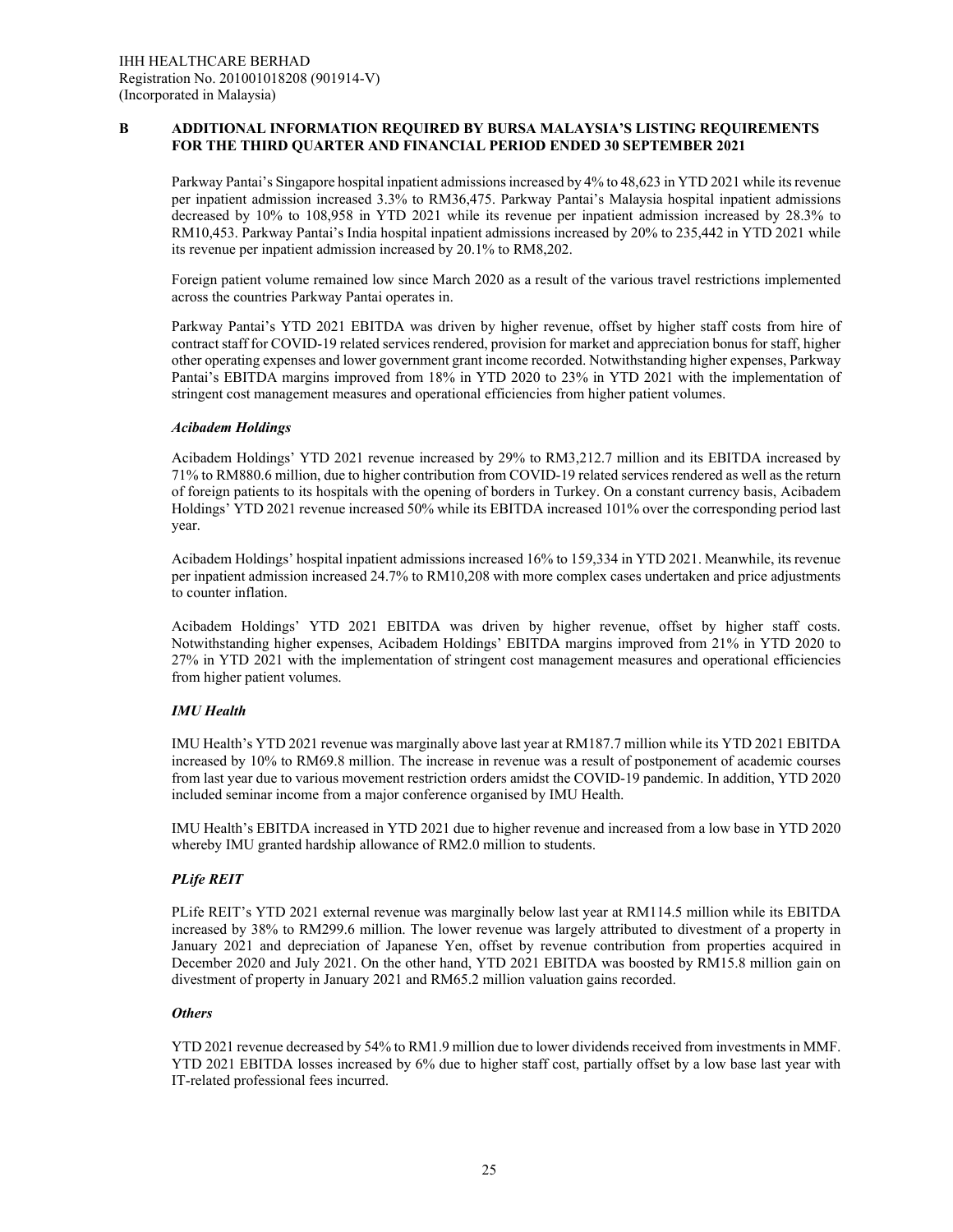# **B2 MATERIAL CHANGE IN QUARTERLY RESULTS**

|                                        | 3rd quarter ended | 2nd quarter ended |               |
|----------------------------------------|-------------------|-------------------|---------------|
|                                        | 30 Sep 2021       | 30 Jun 2021       | Variance      |
|                                        | <b>RM'000</b>     | <b>RM'000</b>     | $\frac{0}{0}$ |
| <b>REVENUE</b> <sup>1</sup>            |                   |                   |               |
| Parkway Pantai:                        |                   |                   |               |
| - Singapore                            | 1,318,815         | 1,261,856         | 5%            |
| - Malaysia                             | 709,923           | 662,369           | 7%            |
| - India                                | 977,204           | 972,714           | $0\%$         |
| - Greater China                        | 233,271           | 218,867           | 7%            |
| - PPL Others*                          | 1,014             | 1,337             | $-24%$        |
| Parkway Pantai                         | 3,240,227         | 3,117,143         | 4%            |
| <b>Acibadem Holdings</b>               | 1,098,924         | 1,053,293         | 4%            |
| <b>IMU Health</b>                      | 65,598            | 62,237            | 5%            |
| Others^                                | 647               | 645               | $0\%$         |
| <b>Group (Excluding PLife REIT)</b>    | 4,405,396         | 4,233,318         | 4%            |
| PLife REIT total revenue               | 94,395            | 91,281            | $3\%$         |
| Less: PLife REIT inter-segment revenue | (54, 795)         | (54,328)          | $-1\%$        |
| <b>PLife REIT</b>                      | 39,600            | 36,953            | 7%            |
| Group                                  | 4,444,996         | 4,270,271         | 4%            |
| EBITDA <sup>2</sup>                    |                   |                   |               |
| Parkway Pantai:                        |                   |                   |               |
| - Singapore                            | 367,502           | 434,433           | $-15%$        |
| - Malaysia                             | 200,802           | 185,466           | 8%            |
| - India                                | 180,817           | 187,875           | $-4%$         |
| - Greater China                        | (9,110)           | (13, 818)         | 34%           |
| - PPL Others*                          | (21, 282)         | (5,747)           | NM            |
| Parkway Pantai                         | 718,729           | 788,209           | $-9%$         |
| <b>Acibadem Holdings</b>               | 300,218           | 300,574           | $0\%$         |
| <b>IMU</b> Health                      | 25,038            | 22,339            | 12%           |
| Others^                                | (30, 050)         | (21, 237)         | $-41%$        |
| <b>Group (Excluding PLife REIT)</b>    | 1,013,935         | 1,089,885         | $-7%$         |
| PLife REIT <sup>3</sup>                | 137,207           | 73,345            | 87%           |
| Eliminations <sup>4</sup>              | (55, 014)         | (54, 578)         | $-1\%$        |
| Group                                  | 1,096,128         | 1,108,652         | $-1\%$        |

Note:

*1 : Relates to external revenue only* 

*It excludes PLife REIT's rental income earned from Parkway Pantai* 

*Similarly, it excludes Parkway Pantai's dividend and management fee income earned from PLife REIT* 

<sup>2</sup>: Relates to the EBITDA performance of each SBUs, after elimination of dividend income from within the Group

*3 : Includes rental income earned from lease of hospitals to Parkway Pantai* 

*4 : Relates to the elimination of inter-segment income and expenses* 

*\*: PPL Others comprise mainly Parkway Pantai's hospital in Brunei, corporate office as well as other investment holding entities within Parkway Pantai* 

*^: Others comprise mainly IHH Group's corporate office as well as other investment holding entities*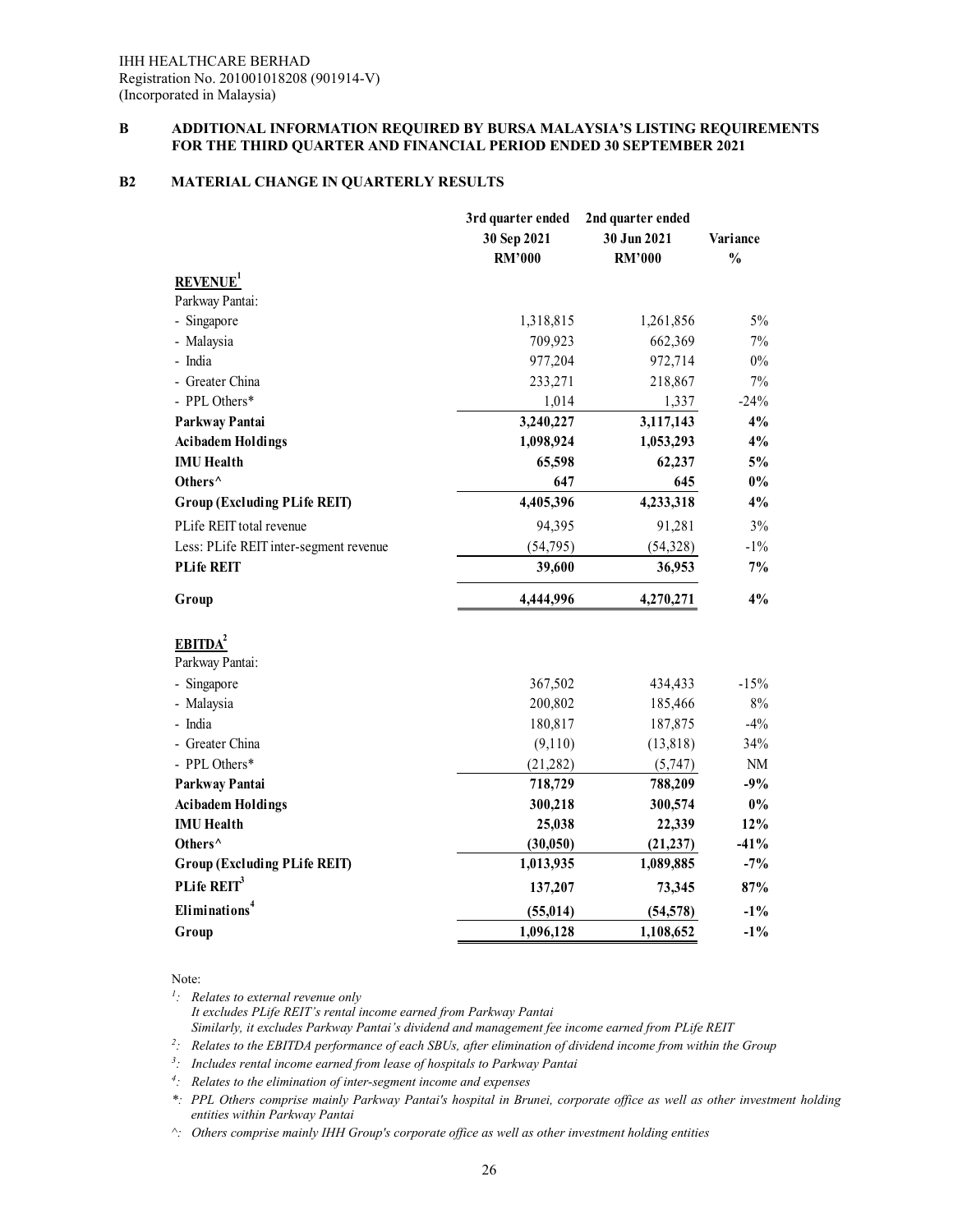#### **Q3 2021 vs Q2 2021**

The Group reported an 4% quarter-on-quarter increase in revenue and a 1% quarter-on-quarter decrease in EBITDA. The growth in revenue was driven by recovery of patient volumes. This is offset by a sharp decrease of COVID-19 related revenues in India, which outstrips the higher revenues from COVID-19 related services rendered in other markets. Q3 2021 EBITDA was lower due to lower government grant income, higher staff costs and other operating expenses, offset by RM65.2 million valuation gains on investment properties. EBITDA margins decreased slightly from 26% to 25%.

The Group's PATMI (Excl EI) decreased 24% quarter-on-quarter mainly due to higher base in Q2 2021 with lower share of results of associates and deferred tax adjustments recognised in Q3 2021.

#### *Parkway Pantai*

Parkway Pantai's revenue increased 4% quarter-on-quarter while its EBITDA decreased 9% quarter-on-quarter.

The growth in revenue in Singapore and Malaysia markets were driven by higher revenue from COVID-19 related services rendered. On the other hand, higher revenues in the India market was driven by the recovery of local patient volumes, offset by lower revenue from COVID-19 related services rendered as the COVID-19 wave in India subsided in Q3 2021.

Parkway Pantai's Singapore hospital inpatient admissions increased 2% quarter-on-quarter, while its revenue per inpatient admission decreased 5.9%. Parkway Pantai's Malaysia hospitals inpatient admissions decreased 2% quarter-on-quarter, while its revenue per inpatient admission increased 7.2%. Parkway Pantai's India hospitals inpatient admissions increased 21% quarter-on-quarter, while its revenue per inpatient admission decreased 17.1%.

EBITDA decreased despite a higher revenue due to lower government grants recorded, higher staff cost mainly from provision for market and appreciation bonus for staff and higher other operating expenses.

#### *Acibadem Holdings*

Acibadem Holdings' revenue increased 4% quarter-on-quarter while its EBITDA remained flat. On a constant currency basis, Acibadem Holdings' revenue increased 5% quarter-on-quarter while its EBITDA increased marginally quarter-on-quarter. The growth in revenue was driven by higher patient volumes and the acquisition of Bel Medic in July 2021, offset by lower revenue from COVID-19 related services rendered.

Acibadem Holdings' inpatient admissions increased 2% quarter-on-quarter while its revenue per inpatient was flat quarter-on-quarter.

#### *IMU Health*

IMU Health's revenue increased 5% quarter-on-quarter mainly due to new intakes in Q3 2021.

EBITDA increased 12% quarter-on-quarter in line with higher revenues.

#### *PLife REIT*

PLife REIT's Q3 2021 external revenue was 7% higher than Q2 2021 due to rental income from two nursing home facilities acquired in July 2021. In addition, PLife REIT's Q3 2021 EBITDA was boosted by RM65.2 million valuation gains on investment properties.

#### *Others*

Revenue was flat against Q2 2021 while EBITDA losses increased 41% quarter-on-quarter due to higher staff costs offset by lower other operating expenses.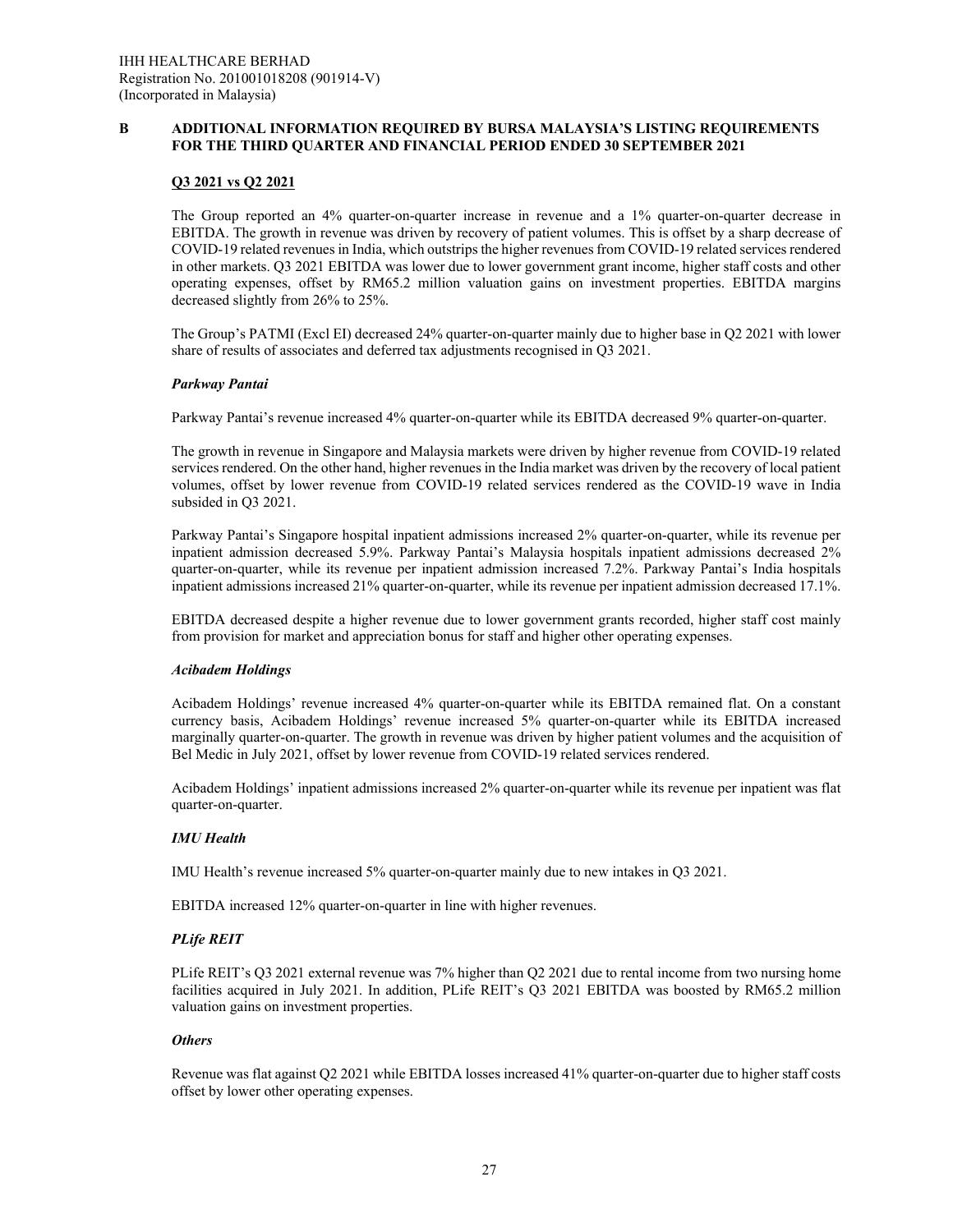#### **B3 CURRENT YEAR FINANCIAL PROSPECTS**

The COVID-19 pandemic has presented unprecedented challenges to the global economy, across all industries including healthcare. The Group is adapting to the new normal and repositioning itself for profitable growth as we transit and continue to live with COVID-19.

The Group's diversified earnings provides it with the resilience to weather the pandemic. The Group will continue to accelerate efforts to drive patient volumes and diversify into new revenue streams. The Group is in active collaboration with the public healthcare sector to provide COVID-19 screening services, treating COVID-19 patients and perform COVID-19 laboratory testing. In support of mass vaccination efforts around the world, our teams in Malaysia, Singapore, India, Turkey, and Hong Kong have stepped up to assist the governments and public sector in administrating COVID-19 vaccine to its residents. COVID-19 related services contributed about between 6% - 29% of the Q3 2021 revenues from the Group's operations in its home markets. However, as we return to normalcy, the Group expects its revenues from COVID-19 related services to gradually decrease and a strong return of its core non-COVID-19 business.

With operations returning to near normalcy as the challenging COVID situation eases, the Group expects staff costs to rise as we strengthen our clinical talent across our hospital services network. Inflationary increase in cost of operations is also expected. The Group will continue to maintain cost discipline and implement active cash management. The Group is confident that its longer-term growth trajectory remains intact. It remains disciplined in delivering its strategy, which is centered on becoming the world's most trusted healthcare services provider.

COVID-19 has accelerated the Group's push towards greater adoption of digitalisation and technology to boost productivity and to seize disruption opportunities. The Group is making innovation investments part of its digital transformation roadmap to innovate and deliver healthcare digitally so that our patients can receive better, faster and affordable care.

With an international network of hospitals, the Group seeks to extract greater synergies by leveraging economies of scale to achieve lower costs and better optimisation of resources. At the same time, the Group looks to drive efficient growth by deepening its metro cluster strategy through organic and inorganic means, as well as constantly reviewing and calibrating its asset portfolio.

As the Group transits to a post-pandemic world, it is optimistic of a progressive recovery driven by long term mega trends despite short-term headwinds. Although the Group expects continued impact from COVID-19 for the rest of this year, it believes it is poised for growth in the new normal. The Group remains guided by its vision to be the world's most trusted healthcare services network.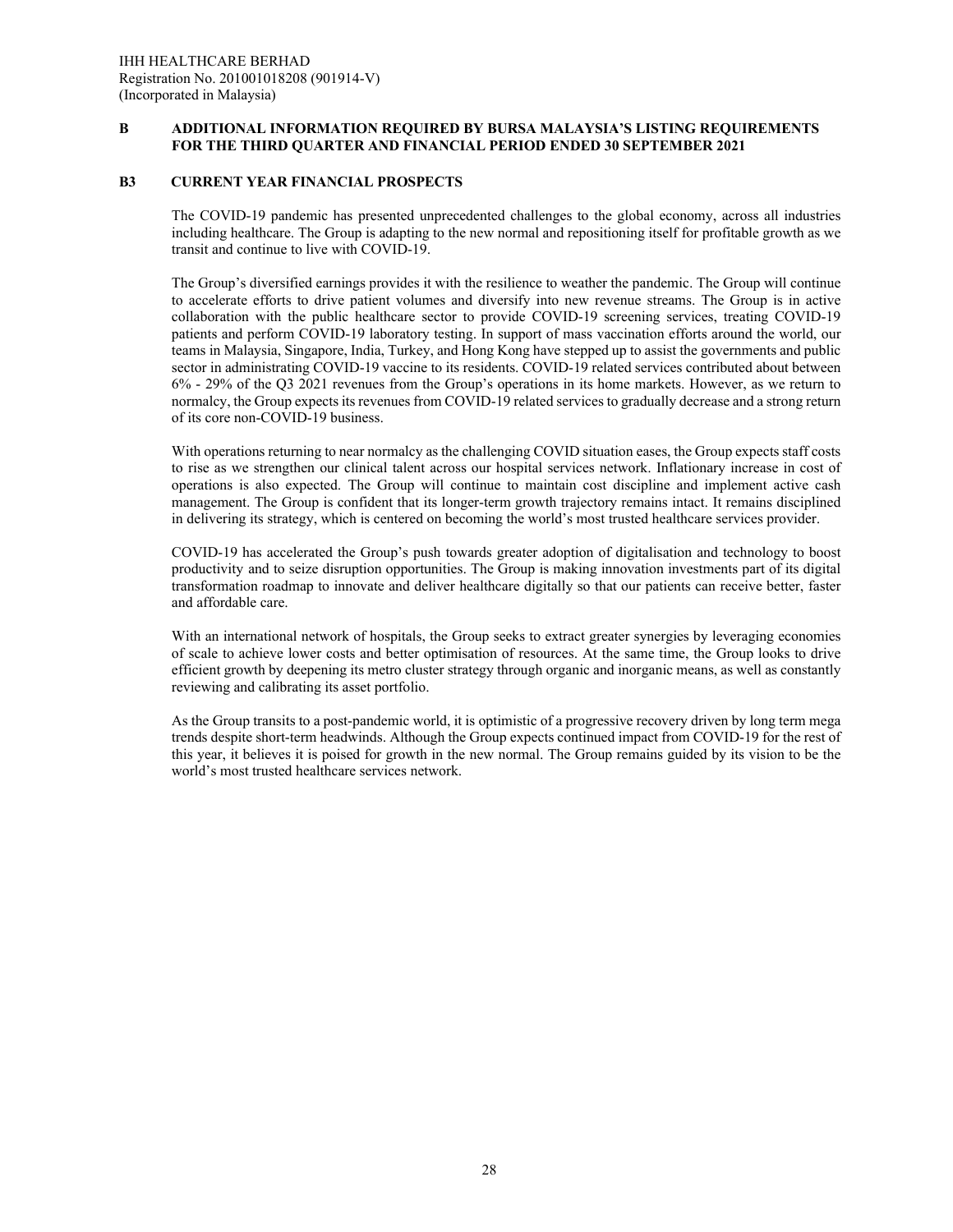#### **B4 PROFIT FORECAST/GUARANTEE**

Not applicable as no profit forecast/guarantee was issued.

#### **B5 TAXATION**

|                     |                              | Financial period ended<br>3rd quarter ended |                              |                              |  |
|---------------------|------------------------------|---------------------------------------------|------------------------------|------------------------------|--|
|                     | 30 Sep 2021<br><b>RM'000</b> | 30 Sep 2020<br><b>RM'000</b>                | 30 Sep 2021<br><b>RM'000</b> | 30 Sep 2020<br><b>RM'000</b> |  |
| Current tax expense | 167,979                      | 96.564                                      | 414,485                      | 236,362                      |  |
| Deferred tax credit | (227, 019)                   | (9,781)                                     | (197, 536)                   | (40, 162)                    |  |
|                     | (59,040)                     | 86,783                                      | 216,949                      | 196,200                      |  |

QTD 2021 and YTD 2021 effective tax rate\* were -9.7% and 11.8% respectively and were lower than the Malaysia statutory tax rate due to Acibadem Holding's recognition of deferred tax assets that were previously unrecognised as well as certain non-tax deductible income and expenses (refer to page 2 for list of exceptional items).

QTD 2020 and YTD 2020 effective tax rate\* were 22.2% and -202.0% respectively, mainly due to certain nontaxable income and non-tax deductible expenses (refer to page 2 for list of exceptional items), unrecognised tax losses arising from the subsidiaries' operations, and hospitals under construction. In addition, most of the COVID-19-related government grants recognised by the Group are not taxable.

\* Effective tax rate, after adjusting for the Group's share of profits of associates and joint ventures

#### **B6 STATUS OF CORPORATE PROPOSALS**

Save as disclosed below, there were no other corporate proposals announced but not completed as at 22 November 2021:

1. Proposed subscription of 235,294,117 new equity shares of face value of Indian Rupee ("INR") 10 each ("Fortis Shares") in Fortis Healthcare Limited ("Fortis") through preferential allotment by Fortis to an indirect whollyowned subsidiary of IHH, Northern TK Venture Pte Ltd ("NTK" or the "Acquirer") ("Proposed Subscription");

Mandatory Open Offer for acquisition of up to 197,025,660 Fortis Shares representing additional 26% of the Expanded Voting Share Capital (as defined herein) of Fortis by the Acquirer ("Fortis Open Offer"); and

Mandatory Open Offer for acquisition of up to 4,894,308 fully paid up equity shares of face value of INR10 each, representing 26% of the fully diluted voting equity share capital of Fortis Malar Hospitals Limited ("Malar") by the Acquirer ("Malar Open Offer").

 On 13 July 2018, pursuant to a board resolution passed by the Board of Directors of Fortis, NTK, as subscriber, entered into a share subscription agreement ("Fortis SSA") with Fortis, as issuer, where NTK has agreed to subscribe 235,294,117 new equity shares of Fortis with a face value of INR10 each ("Subscription Shares"), constituting approximately 31.17% of the total voting equity share capital of Fortis on a fully diluted basis ("Expanded Voting Share Capital") for a total consideration of INR4,000 crore and Fortis has agreed to issue and allot the Subscription Shares by way of preferential allotment in accordance with the terms of the Fortis SSA ("Proposed Subscription"). The Proposed Subscription was completed in accordance with the terms of the Fortis SSA on 13 November 2018 and NTK has become the controlling shareholder of Fortis.

As a consequence of the Proposed Subscription, NTK was required to carry out the following:

(i) A mandatory open offer for acquisition of up to 197,025,660 equity shares of face value of INR10 each in Fortis, representing additional 26% of the Expanded Voting Share Capital of Fortis, at a price of not less than INR170 per share ("Fortis Open Offer") or such higher price as required under the Securities and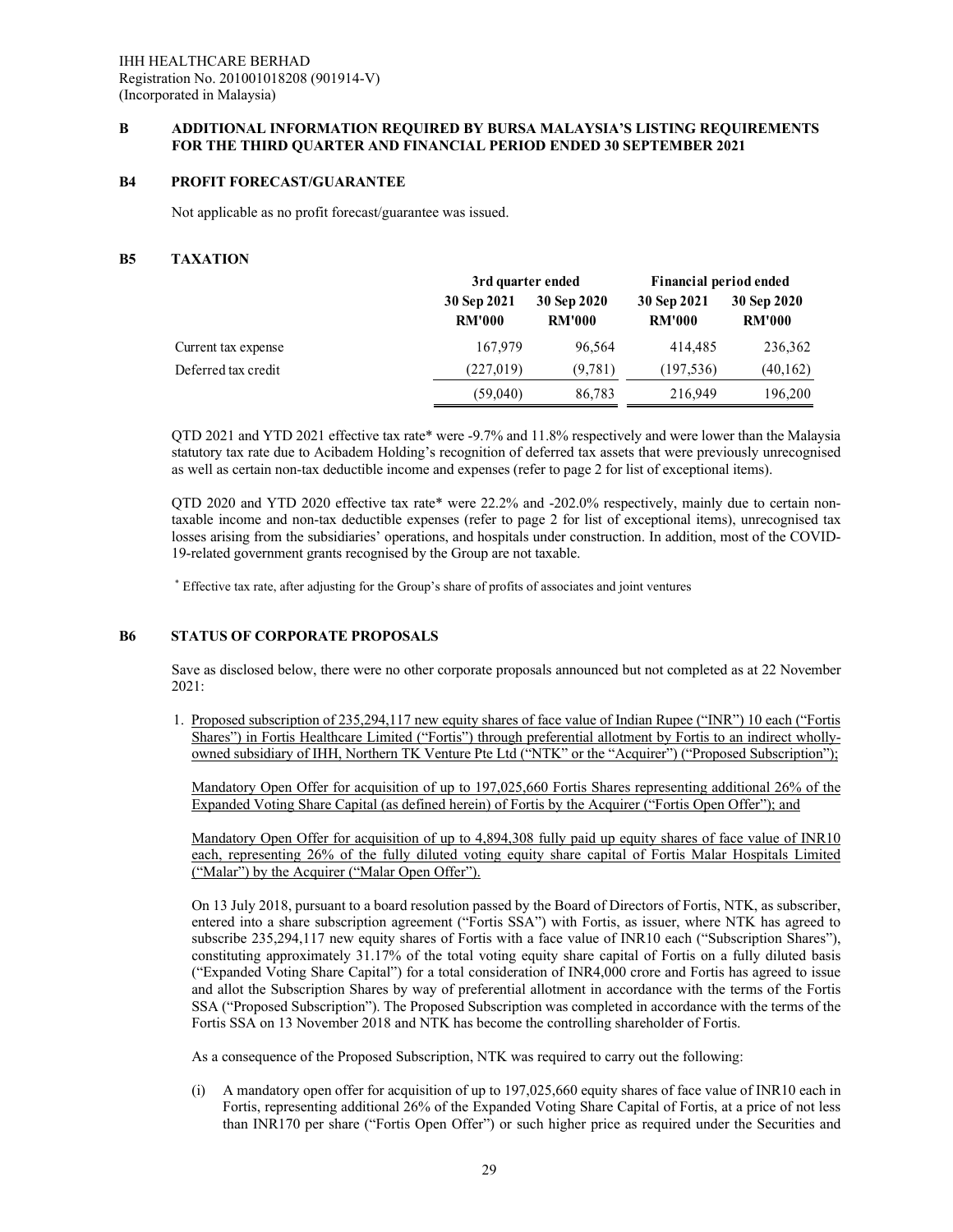Exchange Board of India (Substantial Acquisition of Shares and Takeovers) Regulations, 2011 ("SEBI (SAST) Regulations").

 On 13 July 2018, NTK, together with IHH and Parkway Pantai Limited, in the capacity as the persons acting in concert with NTK (collectively, the "PACs"), pursuant to the terms of Regulations 3(1) and 4 read with Regulation 15(1) of the SEBI (SAST) Regulations, have made the Fortis Open Offer by filing of the public announcement dated 13 July 2018 ("Fortis Public Announcement") to all the shareholders of Fortis who are eligible to tender their shares in the Fortis Open Offer, excluding NTK and the PACs and persons deemed to be acting in concert with NTK and the PACs. Save and except for the PACs, no other person is acting in concert with NTK for the purpose of the Fortis Open Offer at the time of the Fortis Public Announcement being released.

(ii) In light of the acquisition of the controlling stake of Fortis, a mandatory open offer for acquisition of up to 4,894,308 fully paid up equity shares of face value of INR10 each in Malar, representing 26% of the paidup equity shares of Malar at a price of INR58 per share ("Malar Open Offer"). The Malar Open Offer is subject to the completion of the Fortis Open Offer.

 On 13 July 2018, NTK together with the PACs pursuant to the terms of Regulations 3(1), 4 and 5(1) read with Regulations  $13(2)(e)$  and  $15(1)$  of the SEBI (SAST) Regulations, have made the Malar Open Offer by filing of the public announcement dated 13 July 2018 ("Malar Public Announcement") to all the public shareholders of Malar excluding the promoter and promoter group of Malar, NTK and the PACs and persons deemed to be acting in concert with NTK and the PACs. Save and except for the PACs, no other person is acting in concert with NTK for the purpose of the Malar Open Offer at the time of the Malar Public Announcement being released.

On 14 December 2018, the Supreme Court of India passed an order in the matter of "Mr Vinay Prakash Singh v. Sameer Gehlaut & Ors.", directing "status quo with regard to sale of the controlling stake in Fortis to Malaysian IHH Healthcare Berhad be maintained" ("Order"). Pursuant thereto, decision was taken not to proceed with Open Offer.

Vide its judgment dated 15 November 2019 ("Judgment"), the Supreme Court of India issued suo-moto contempt notice to, among others, Fortis, and directed its Registry to register a fresh contempt petition in regard to alleged violation of the Order. In this respect, the Supreme Court sought an enquiry into:

- (i) Whether the subscription by NTK for the Shares of Fortis was undertaken after the Order, and accordingly if such subscription was in violation of the Order; and
- (ii) The consummation of the acquisition of healthcare assets from RHT Health Trust by Fortis.

Fortis has filed a reply to the show cause notice issued in the suo-moto contempt, praying inter alia, that the suo-moto contempt proceedings be dropped and Order be modified/vacated such that the open offers may proceed.

Since the issuance of the Judgment, several parties have, inter alia, filed applications before the Supreme Court, for seeking various remedies, which are briefly enumerated below (where relevant to IHH or Fortis):

- a) Anshuman Khanna, a minority shareholder of Fortis ("Minority Shareholder") has sought resumption of the Fortis Open Offer but has asked that IHH to pay interest at 10% (ten percent) to the public shareholders of Fortis who are eligible to tender shares in the Fortis Open Offer due to the delay since IHH is earning interest on the 100% of the consideration payable under the Fortis Open Offer that has deposited in the escrow account.
- b) Daiichi Sankyo Co. Ltd ("Daiichi") has sought permission to implead itself in and present its case stating that its rights are impacted by orders that may be passed in the Fortis Contempt Petition.
- c) SEBI has sought resumption of the Fortis Open Offer citing larger public interest at stake.
- d) On 5 March 2020, NTK has through its legal counsel, filed applications to intervene in the aforementioned Supreme Court Proceedings, as follows: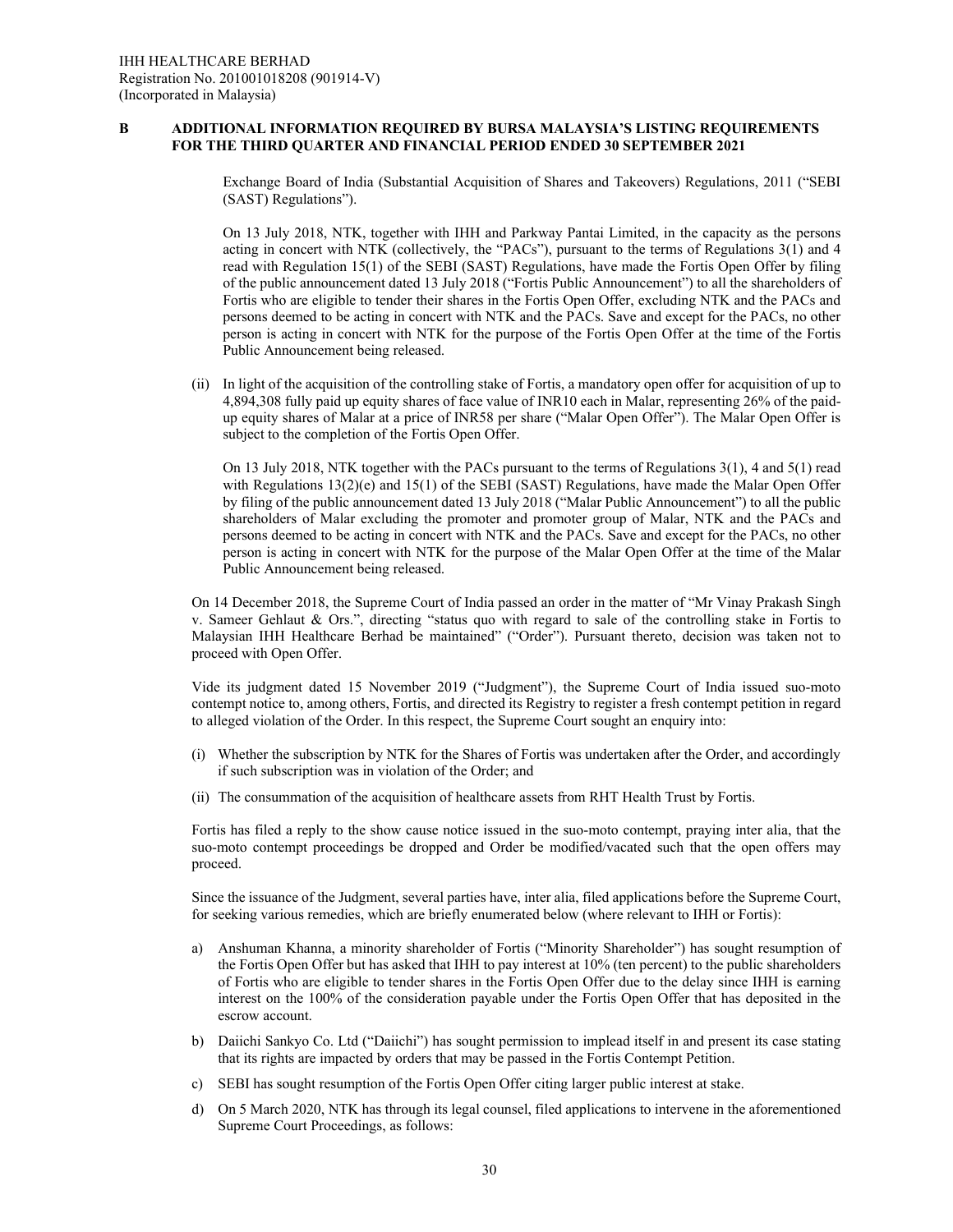- (i) intervention applications in the Original Contempt Petition and the Fortis Contempt Petition, respectively, and to enable NTK to be heard in the Supreme Court Proceedings before any further orders are passed by the Supreme Court; and
- (ii) an application to vacate the Order that continues to stay the Fortis Open Offer so as to be able to consummate the Fortis Open Offer; and support SEBI's ask of resuming the same.

Further, NTK may file such other applications, replies and affidavits, as necessary, to respond to the applications filed by any other parties.

e) On 14 August 2020 Fortis has submitted an application to the Supreme Court of India seeking approval to undertake a change in the company name, brand and logo for Fortis and its subsidiaries ("Fortis Rebranding Application").

The Fortis Contempt Petition, the Order, the Original Contempt Petition, the applications filed by the Minority Shareholder, Daiichi and SEBI, and the Fortis Rebranding Application, respectively, are collectively referred to as "Supreme Court Proceedings".

Fortis has filed an additional affidavit responding to the queries put forth by Supreme Court. Arguments are being heard by the Supreme Court of India for adjudication of the matters pending before it.

Hearings in the Supreme Court Proceedings have concluded on 12 May 2021 and the judgement is now reserved. Outcome of the Supreme Court Proceedings cannot be predicted at this juncture and the potential liability to IHH is indeterminate, at this stage.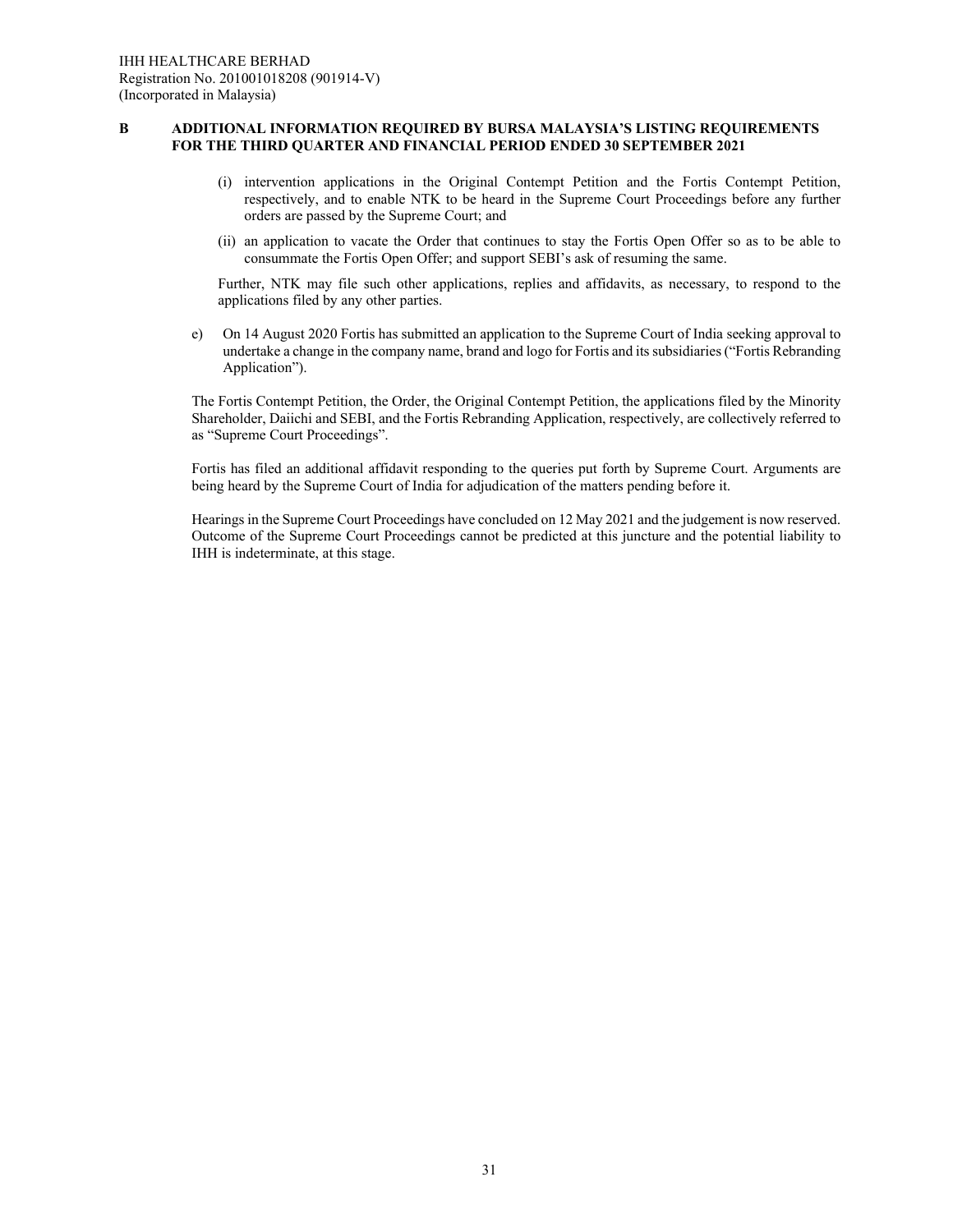# **B7 LOANS, BORROWINGS AND OVERDRAFTS**

(a) Breakdown of the Group's loans, borrowings and overdrafts:

|                              | 30 Sep 2021<br><b>RM'000</b> | 31 Dec 2020<br><b>RM'000</b> |
|------------------------------|------------------------------|------------------------------|
| Non-current                  |                              |                              |
| Secured                      |                              |                              |
| Bank loans                   | 1,100,154                    | 1,091,363                    |
| Loans from corporates        | 2,305                        | 2,296                        |
| Unsecured                    |                              |                              |
| <b>Bank</b> loans            | 4,804,494                    | 6,183,745                    |
| Fixed rate medium term notes | 444,289                      | 462,925                      |
| Loans from corporates*       | 927,218                      | 924,347                      |
|                              | 7,278,460                    | 8,664,676                    |
| <b>Current</b>               |                              |                              |
| Secured                      |                              |                              |
| <b>Bank overdrafts</b>       | 32,000                       | 22,401                       |
| Bank loans                   | 303,219                      | 336,204                      |
| Loans from corporates        | 946                          | 988                          |
| Unsecured                    |                              |                              |
| <b>Bank</b> loans            | 1,123,168                    | 658,534                      |
| Loans from corporates        | 673                          | 658                          |
|                              | 1,460,006                    | 1,018,785                    |
| Total                        | 8,738,466                    | 9,683,461                    |

\* Includes loans from non-controlling interests of RM864,336,000 (2020: RM863,921,000)

Breakdown of the Group's loans, borrowings and overdrafts by the source currency of loans, in RM equivalent:

|                  | 30 Sep 2021<br><b>RM'000</b> | 31 Dec 2020<br><b>RM'000</b> |
|------------------|------------------------------|------------------------------|
| Singapore Dollar | 1,560,330                    | 2,711,869                    |
| Hong Kong Dollar | 2,668,144                    | 2,584,177                    |
| Japanese Yen     | 1,985,602                    | 1,786,607                    |
| Euro             | 1,060,700                    | 1,244,247                    |
| Indian Rupees    | 904,119                      | 1,015,116                    |
| Renminbi         | 463,965                      | 310,301                      |
| Turkish Lira     | 47,407                       |                              |
| Ringgit Malaysia | 33,399                       | 13,677                       |
| Macedonian Denar | 13,487                       | 16,182                       |
| Others           | 1,313                        | 1,285                        |
|                  | 8,738,466                    | 9.683.461                    |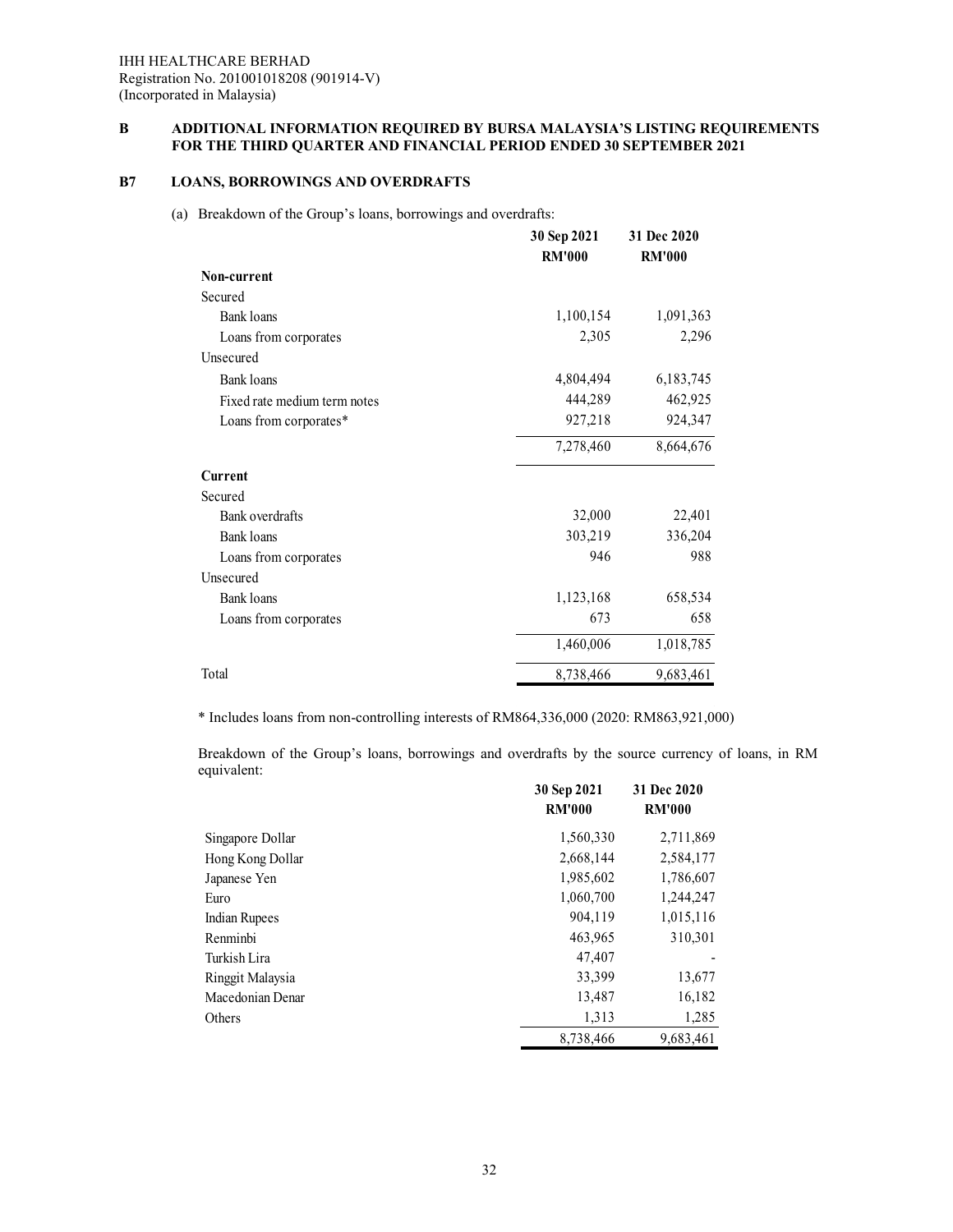#### **B8 FINANCIAL DERIVATIVE INSTRUMENTS**

The Group's outstanding net derivative financial instruments as at 30 September 2021:

|                                                  | <b>Notional</b><br>amount as at<br>30 Sep 2021<br><b>RM'000</b> | Fair value<br>amount as at<br>30 Sep 2021<br><b>RM'000</b> |
|--------------------------------------------------|-----------------------------------------------------------------|------------------------------------------------------------|
| <b>Derivative assets</b>                         |                                                                 |                                                            |
| Foreign exchange forward contracts               |                                                                 |                                                            |
| - Within 1 year                                  | 35,394                                                          | 2,300                                                      |
| - Between 1 - 3 years                            | 130,164                                                         | 6,669                                                      |
| - More than 3 years                              | 68,919                                                          | 5,271                                                      |
|                                                  | 234,477                                                         | 14,240                                                     |
| Interest rate caps                               |                                                                 |                                                            |
| - More than 3 years                              | 888,448                                                         | 2,459                                                      |
| Cross currency interest rate swaps               |                                                                 |                                                            |
| - More than 3 years                              | 253,483                                                         | 17,736                                                     |
| Cross currency swaps                             |                                                                 |                                                            |
| - Within 1 year                                  | 173,573                                                         | 65,240                                                     |
| - Between 1 - 3 years                            | 371,638                                                         | 139,741                                                    |
|                                                  | 545,211                                                         | 204,981                                                    |
|                                                  | 1,921,619                                                       | 239,416                                                    |
|                                                  |                                                                 |                                                            |
| Derivative liabilities                           |                                                                 |                                                            |
| Interest rate swaps                              |                                                                 |                                                            |
| - Between 1 - 3 years                            | 197,179                                                         | (600)                                                      |
| Foreign exchange forward contracts               |                                                                 |                                                            |
| - Within 1 year                                  | 10,648                                                          | (112)                                                      |
| Call option granted to non-controlling interests |                                                                 |                                                            |
| - Within 1 year                                  | 28,390                                                          |                                                            |
|                                                  | 236,217                                                         | (712)                                                      |

#### *Foreign exchange forward contracts*

Foreign exchange forward contracts are entered by the Group to hedge against exchange rate exposures on some balances denominated in currencies other than the functional currency of the entity that recognised the foreign currency balances. The fair value of foreign exchange forward contract is determined based on prevailing market rate.

#### *Interest rate caps*

Interest rate caps are entered by the Group to protect against an increase in interest rates beyond the pre-determined cap rate.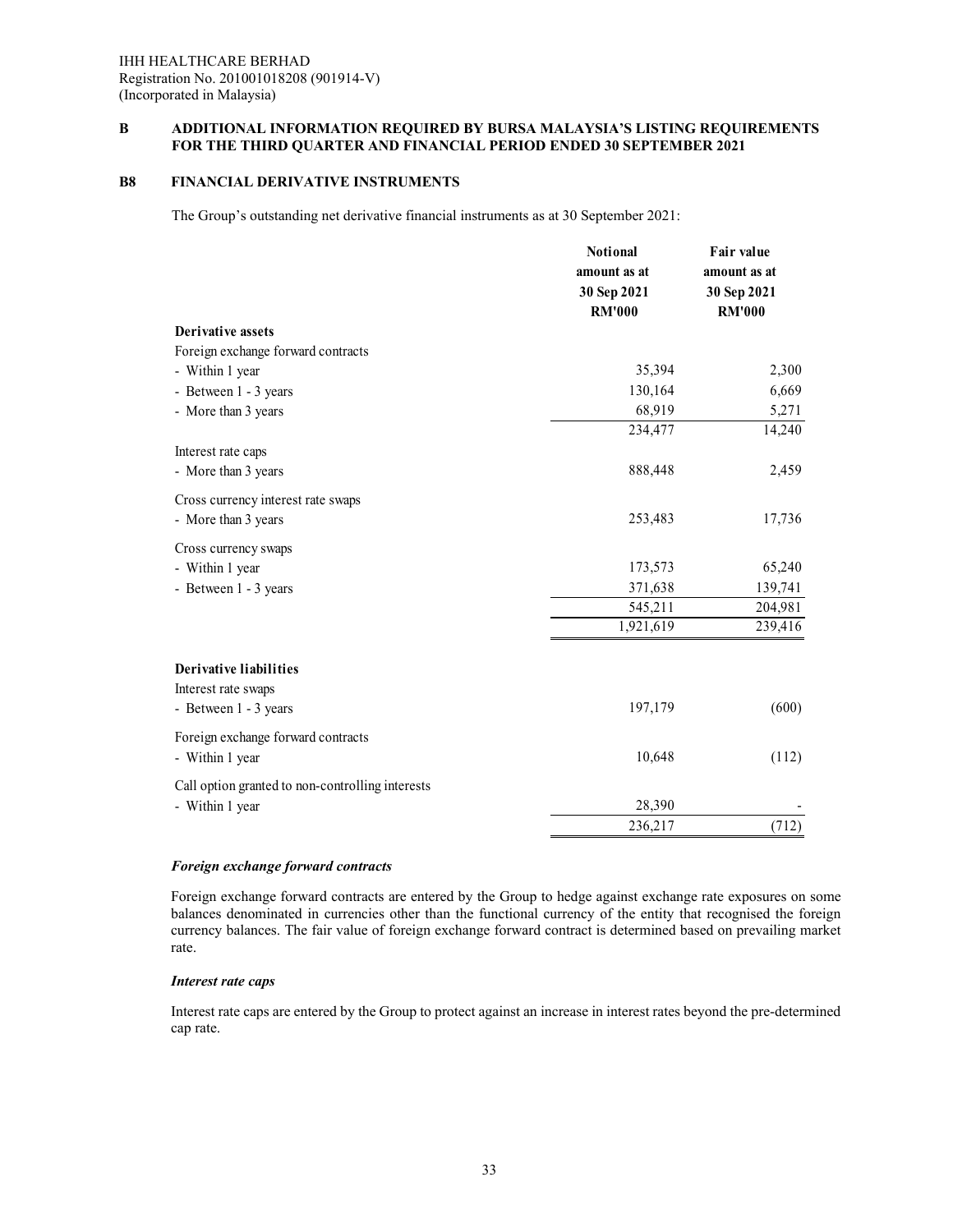#### *Cross currency interest rate swaps and cross currency swaps*

Cross currency interest rate swaps and cross currency swaps are entered by the Group to hedge the interest rate fluctuations on the floating rate borrowings, and to realign certain borrowings to the same currency of the Group's foreign investments to achieve a natural hedge. The fair values of cross currency interest rate swaps and cross currency swaps are determined based on bank quotes.

#### *Interest rate swaps*

Interest rate swaps are entered by the Group to hedge against interest rate fluctuations on some floating rate borrowings. The fair value of interest rate swaps is determined based on bank quotes.

#### *Call option granted to non-controlling interests*

Call option granted to non-controlling interests relates to a call option granted by the Group to non-controlling interests of Ravindranath GE Medical Associates Pte Ltd ("RGE") to purchase the Group's 3% interest in RGE on a fully diluted basis at a fixed price of INR500.0 million, pursuant to an option agreement entered with the noncontrolling interests. The call option granted to non-controlling interests is classified as a derivative liability.

There are no changes to the Group's financial risk management policies and objectives in managing these derivative financial instruments and its related accounting policies. Refer to Section B13 for the fair value gain/loss recognised in the statement of profit or loss.

#### **B9 FAIR VALUE CHANGES OF FINANCIAL LIABILITIES**

Other than as disclosed in Section A15 the Group does not remeasure its financial liabilities and derivatives at reporting date. The changes in fair value recognised through profit or loss are disclosed in Section B13.

#### **B10 MATERIAL LITIGATIONS**

Except as mentioned in Section A13, there were no other material changes in the contingent material litigations as at 22 November 2021 from that disclosed in the 2020 Audited Financial Statements.

#### **B11 DIVIDENDS**

No dividends were declared or paid by the Company during the quarter ended 30 September 2021.

For details of the dividends paid by the Company during the year ended 30 September 2021, please refer to Section A7.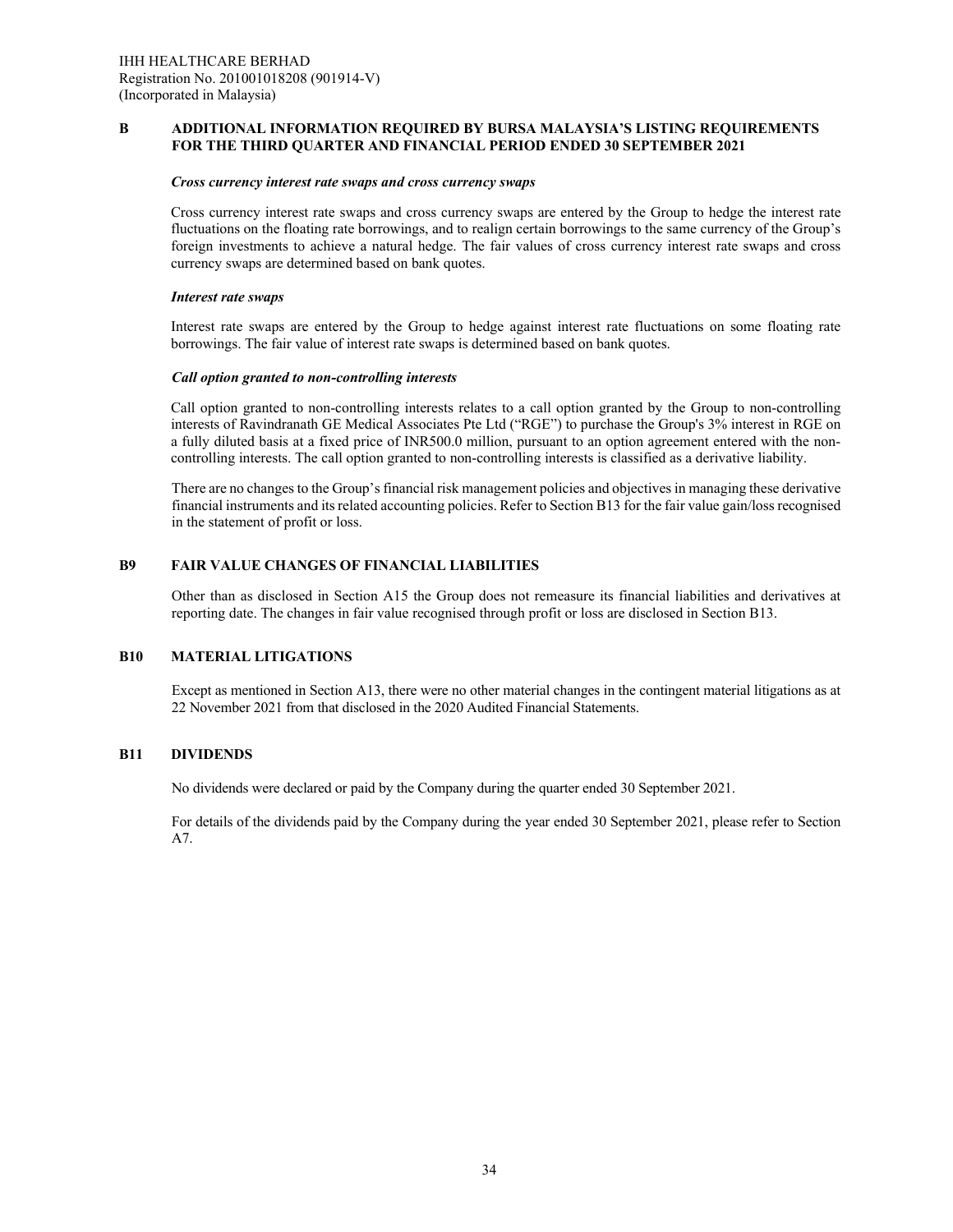# **B12 EARNINGS PER SHARE ("EPS")**

Basic earnings per share were calculated by dividing the Group's net profit attributable to shareholders less distribution to holders of the perpetual securities, by the weighted average number of ordinary shares in issue during the financial period.

|                                                                     | 3rd quarter ended            |                              | Financial period ended       |                              |
|---------------------------------------------------------------------|------------------------------|------------------------------|------------------------------|------------------------------|
|                                                                     | 30 Sep 2021<br><b>RM'000</b> | 30 Sep 2020<br><b>RM'000</b> | 30 Sep 2021<br><b>RM'000</b> | 30 Sep 2020<br><b>RM'000</b> |
| Basic and diluted earnings per share is based on:                   |                              |                              |                              |                              |
| i) Net profit attributable to ordinary shareholders                 |                              |                              |                              |                              |
| Profit/(Loss) after tax and non-controlling interests               | 550,000                      | 309,952                      | 1,408,927                    | (130, 476)                   |
| Perpetual securities distribution accrued                           | (22, 549)                    | (22, 221)                    | (65, 834)                    | (67, 535)                    |
|                                                                     | 527,451                      | 287,731                      | 1,343,093                    | (198, 011)                   |
| ii) Net profit attributable to ordinary shareholders (excluding EI) |                              |                              |                              |                              |
| Profit after tax and non-controlling interests (excluding EI)       | 354,592                      | 238,361                      | 1,154,002                    | 343,557                      |
| Perpetual securities distribution accrued                           | (22, 549)                    | (22, 221)                    | (65, 834)                    | (67, 535)                    |
|                                                                     | 332,043                      | 216,140                      | 1,088,168                    | 276,022                      |
| (a) Basic EPS                                                       |                              |                              |                              |                              |
|                                                                     | 000'                         | '000                         | 000'                         | 000'                         |
| Weighted average number of shares                                   | 8,780,112                    | 8,777,219                    | 8,778,955                    | 8,775,524                    |
|                                                                     | sen                          | sen                          | sen                          | sen                          |
| Basic EPS                                                           | 6.01                         | 3.28                         | 15.30                        | (2.26)                       |
| Basic EPS (excluding EI)                                            | 3.78                         | 2.46                         | 12.40                        | 3.15                         |

#### **(b) Diluted earnings per share**

For diluted EPS, the weighted average number of ordinary shares in issue is adjusted to assume conversion of all potentially dilutive ordinary shares.

|                                                                                               | 3rd quarter ended   |                     | Financial period ended |                      |
|-----------------------------------------------------------------------------------------------|---------------------|---------------------|------------------------|----------------------|
|                                                                                               | 30 Sep 2021<br>'000 | 30 Sep 2020<br>'000 | 30 Sep 2021<br>'000    | 30 Sep 2020<br>'000' |
| Weighted average number of ordinary shares used in<br>calculation of basic earnings per share | 8,780,112           | 8,777,219           | 8,778,955              | 8,775,524            |
| Weighted number of unissued ordinary shares<br>from units under Long Term Incentive Plan      | ٠                   | 2.059               | 613                    | 3,109                |
| Weighted average number of dilutive ordinary<br>shares for computation of diluted EPS         | 8,780,112           | 8,779,278           | 8,779,568              | 8,778,633            |
|                                                                                               | sen                 | sen                 | sen                    | sen                  |
| Diluted EPS                                                                                   | 6.01                | 3.28                | 15.30                  | (2.26)               |
| Diluted EPS (excluding EI)                                                                    | 3.78                | 2.46                | 12.39                  | 3.14                 |

At 30 September 2021, 35,139,000 outstanding EOS options (30 September 2020: 47,402,000) were excluded from the diluted weighted average number of ordinary shares calculation as their effect would have been anti-dilutive.